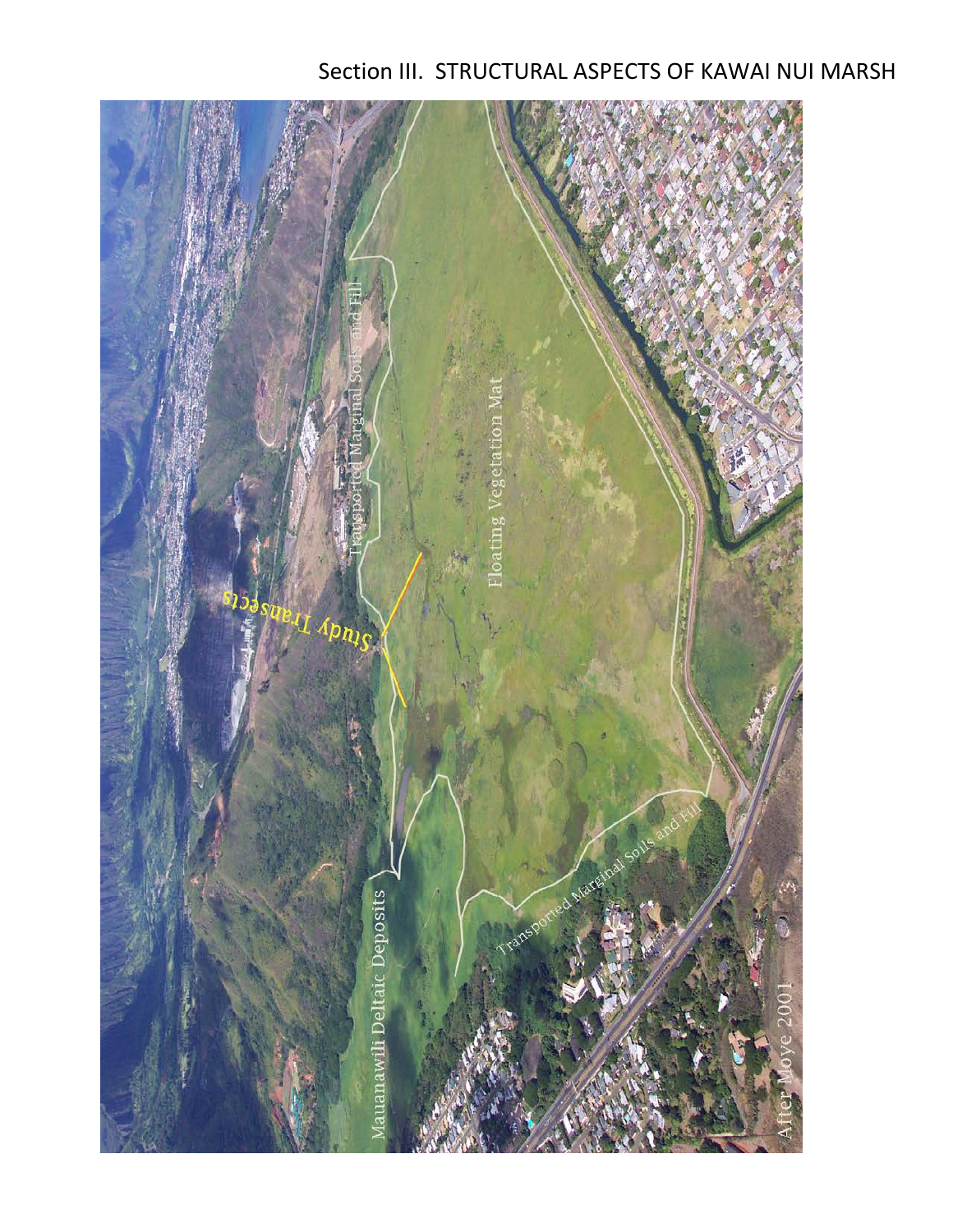## Section III. STRUCTURAL ASPECTS OF KAWAI NUI MARSH

#### INTRODUCTION

This section of the report presents results from a majority of the research effort (as separate from restoration efforts) undertaken under KBAC Grant RT-01-06 in terms of man-hours expended. The section is, however, limited to the several approaches used to reveal and describe the stratigraphic layers (including the water layer) that comprise the Kawai Nui basin. These layers are the result of various functional aspects of the marsh, discussed in several other sections of the report. The "physical" manifestations described here are the result of a rich and varied biological history, mediated by water quality conditions. There do not exist any real divisions between the physical structure, and the functional and biological aspects of the marsh.

#### BASIN STRATIGRAPHY

A sampling program<sup>4</sup> was conducted along four transects on the landward margins of Kawai Nui Marsh in 2001 to determine the feasibility of hand soil auger coring and recovery of sample profiles through the sedimentary section. The study examined the depth, thickness, character, and lateral continuity of sedimentary facies, the presence of biologic materials suitable to species-level identification and  $14C$  age dating techniques, and limitations to sample recovery and integrity.

Sampling results confirm the applicability of the sampling technique, and the presence of laterally continuous, sedimentary layers (called facies) with characteristic composition, texture, and associated fossil biota. Four distinct sedimentary facies were identified: (1) basal, open Marine Facies, (2) probable restricted Lagoonal Facies, (3) Early Marsh Facies (brackish to freshwater) characterized by peat accumulation, and (4) modern Freshwater Wetland facies. The basal Marine sequence of coarse biogenic sediments occurs at depths of 1.4 to 3.0 m (4.6 to 9.8 ft) below the surface within 150 m (500 ft) of the edge of the marsh, and is readily accessed with a hand soil auger.

A reference collection of fossil organisms was assembled from the marine facies and 32 species of mollusks (see Appendix A) identified with the assistance of

 $\overline{\phantom{a}}$  $^{\text{4}}$  The program was conducted in part as senior field practica offered through Hawai`i Pacific University . as ENVS 4950. Student Adam Williams participated in the collection, description, and analysis of auger core samples on transects KWT-1 and KWT-2 during 2001 Summer Session 1. Student Andy McBride participated in sample collection, description, and analysis of samples on transects KWT-3 and KWT-4 during the Fall 2001 semester.

KBAC RFP RT-01-06 (Stream/Wetlands Restoration)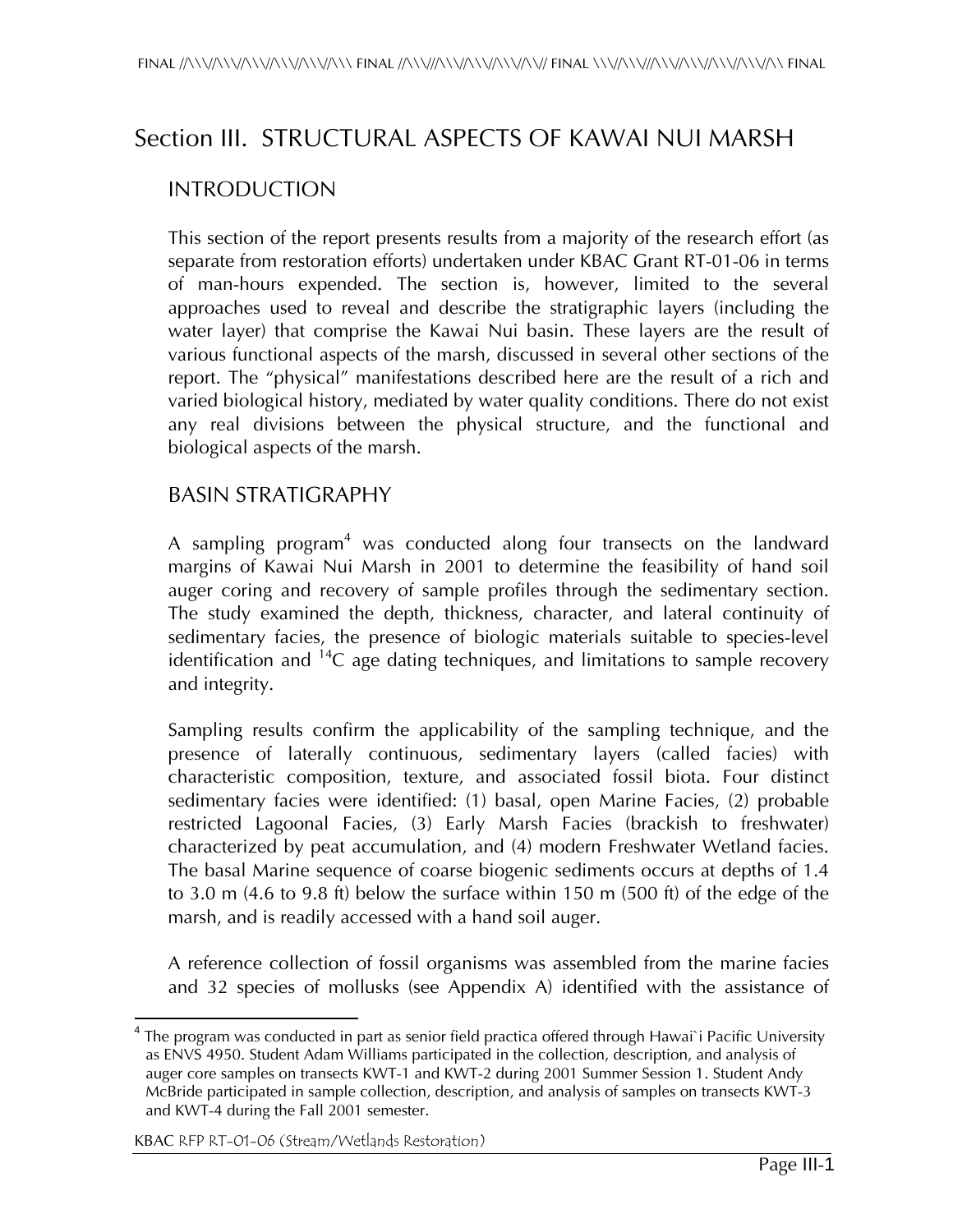marine biologist Regina Kawamoto at the Bishop Museum. Numerous fossil seeds were recovered from the lower marsh and lagoonal facies, and five species of paleoflora identified with the assistance of paleoethnobotanist Heidi A. Lennstrom at the Bishop Museum in Honolulu. These results and the character of the associated sediments facilitate interpretation of the changing environment within the Kawai Nui basin through the last half of the Holocene.

SAMPLING METHODS — Transects were selected on the more inland side of the basin to optimize access and shallow recovery of marine facies sediments (Figure III-3). Transect bearings and distances were measured with Brunton compass and tape, and stations located with a Garmin GPS.

- **Transect KWT-1** originates at the *makai* end of a rocky spur that extends into the marsh at Na Pohaku o Hauwahine, located off Kapa`a Quarry Road on the western side of Kawai Nui Marsh. The origin is located at the approximate highwater shoreline of the marsh, and the transect extends northeast on a bearing of about 040˚ for 150 m.
- **Transect KWT-2** originates about 150 m south of the west end of Manu O`o Street in the Kukanono Subdivision of Kailua. The origin lies adjacent to a rocky outcrop at the edge of the marsh, and extends northwest on a bearing of 320˚ for 50 m.
- **Transect KWT-3** originates on the *makai* side of Kapa`a Quarry Road across from the Kapaa Waste Transfer Station and south of the drainage canal that extends into the marsh. This transect was abandoned after completion of a single auger station due to the presence of thick erosional fill at the location.
- **Transect KWT-4** originates on the *makai* side of Kapa`a Quarry Road, just before the rise onto the north flank of the topographic ridge supporting the rock exposures at Na Pohaku. The transect extends for 120 m at 090˚.

Transect origins were labeled 0+0 meters, and auger stations numbered sequentially by distance in meters and bearing from the origin  $(0+5 N, 0+10 N, 0)$ etc.). Sample intervals were recorded as depth in centimeters below the datum surface, taken as the present surface of the ground or marsh vegetation mat. Auger station separation on the transects is not uniform, but selected to establish the subsurface distribution of sedimentary facies, particularly the open marine and lagoonal facies. A standard carbon steel bucket auger was employed, using a stainless steel mud/clay bucket and shaft and extensions market in 1 cm increments.

The thickness and composition of the vegetation mat were recorded at each station, as well as the depth of underlying water or water-clay-humus slurry. Sediment augering at each station generally proceeded in 20 to 30 cm (~8 to 12 in) depth increments, followed by retrieval and sample examination. The depth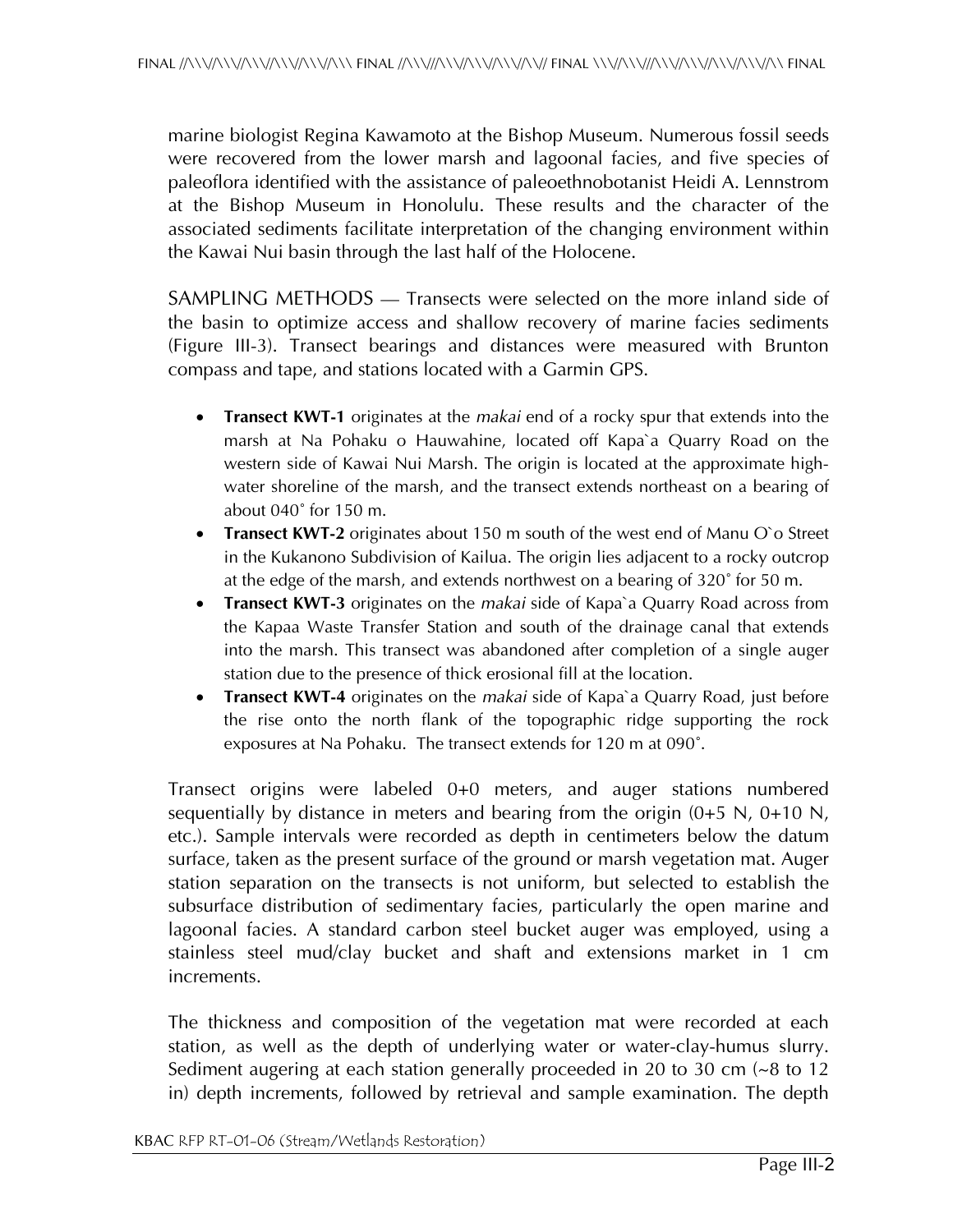interval and physical characteristics of the sediment were recorded, and biologic or cultural artifacts noted. Samples were composited for significant intervals, particularly the lowermost marsh section, the lagoonal facies, and the upper portion of the open marine facies. Sufficient material was collected to fill a 15 cm by 15 cm sample bag, inscribed with the transect number, station, and depth interval. Only the Marine Facies was sampled on transect KWT-2.



*Figure III-1. Location of core sample transects in the Kawai Nui basin, Windward O`ahu.* 

Samples were subsequently washed and sieved into <0.5 mm, 0.5-1.0 mm, 1.0- 2.0 mm, 2.0-3.0 mm, and >3.0 mm size fractions using standard brass sediment sieves. This material was dried, classified, and examined for identifiable biological and cultural artifacts. All sample location, description, and analysis information was encoded in a spreadsheet format, and intact faunal and floral materials separated and tagged for identification and reference archive.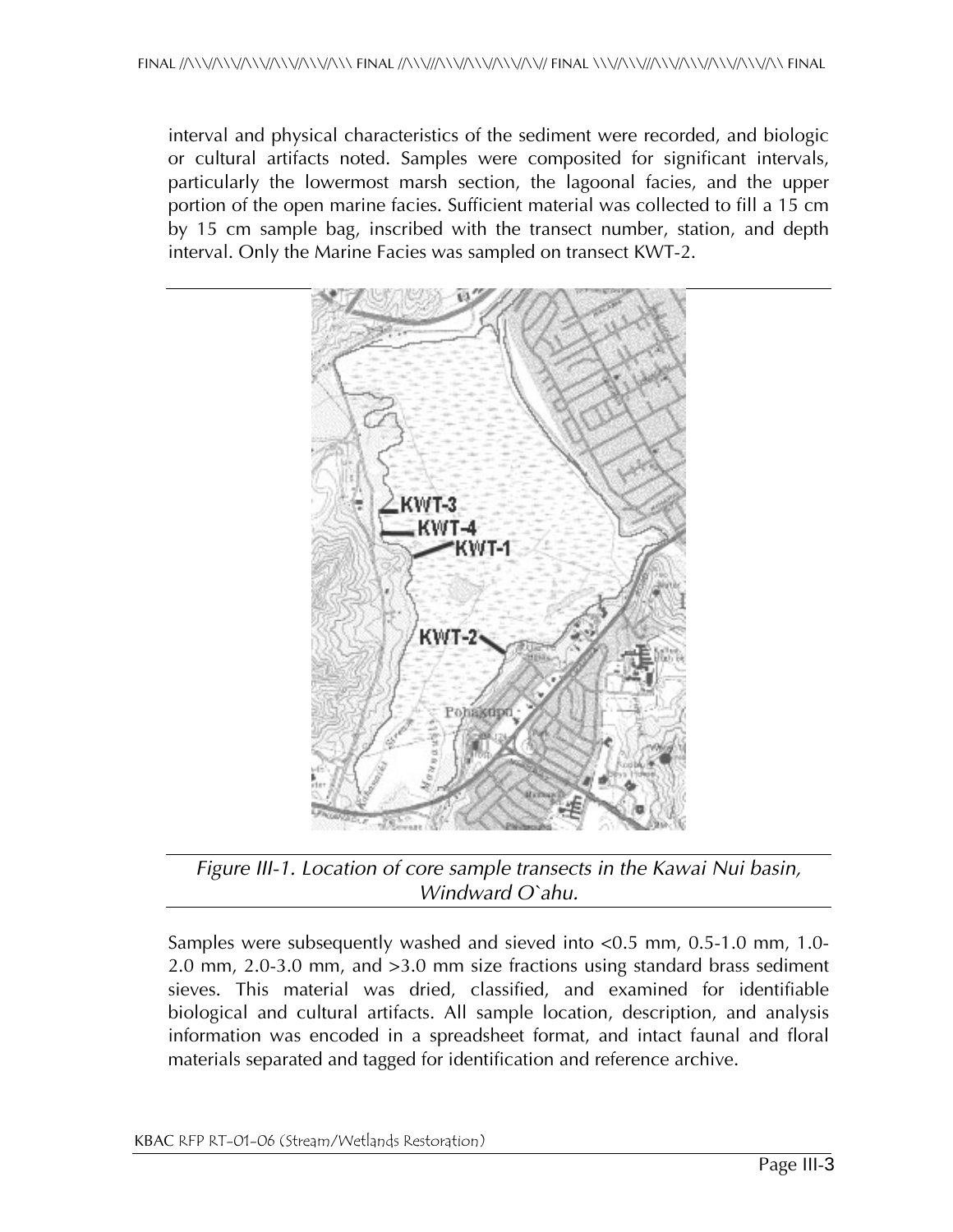SAMPLING PROBLEMS AND CONCERNS — Hammatt et al. (1990) reported compaction in soft sediments of 47% to 63% during coring. Compaction of sample intervals during the present study ranged from less than 10% to over 50%, but true penetration depths were recorded from a scale marked on the shaft of the auger. Sediments were removed from the auger in a fragmented state, often with significant difficulty, but representative aggregates were composited from sample intervals with minimal contamination.

Auger sampling on a floating vegetation mat presents unique challenges to logistical persistence and ingenuity. The vegetation mat was trimmed of emergent vegetation to the root-bound peaty substratum at each station. Pieces of 3 ft  $x$  3 ft x 0.75 in plywood were used as work platforms, particularly in areas where the vegetation mat was thin or of low strength. A bucket of water and brushes were used to clean the auger between intervals to minimize contamination.

No recovery was possible in the water-and sediment slurry found immediately below the present marsh vegetation mat, ranging from less than 0.5 m to over 2 m (1.5 to 6.5 ft) depth in some areas. Marsh sediments below this interval were recovered, and found to be progressively more compacted with depth. The lower portion of this section appears to form an aquitard limiting movement of ponded marsh water. The deeper marsh sediments and basal marsh peat layers are only damp in some sample intervals, and underlying fine lagoonal clays form a second aquitard above the coarse, calcareous marine sediments at the base of the sampled section.

Auger sampling of unconsolidated, water saturated sediments presents a significant potential for mechanical turbation and contamination of sample intervals. An enclosed or partially enclosed auger sample chamber minimizes contamination during retrieval, and the outer 0.5 to 1 cm of each retrieved interval was removed to maximize sample integrity. Careful removal and close examination of sample material from the auger suggests generally minimal mechanical turbation. Exceptions occur where sample recovery is difficult, and augered intervals do not remain within the auger housing. Lost intervals may be recovered by augering through and beyond the target interval, but mechanical mixing is unavoidable in such cases.

The soil auger used would not penetrate soils or sediments containing rigid materials larger than about 6 cm (2.4 in). The auger commonly bottomed on large basalt clasts proximal to the palaeoshoreline, and was unable to penetrate farther. The auger was only able to penetrate the upper 10 to 20 cm (4 to 8 in) of the marine facies, due to the presence of numerous fragments of coral that locally exceeded 10 cm (4 in) in dimension.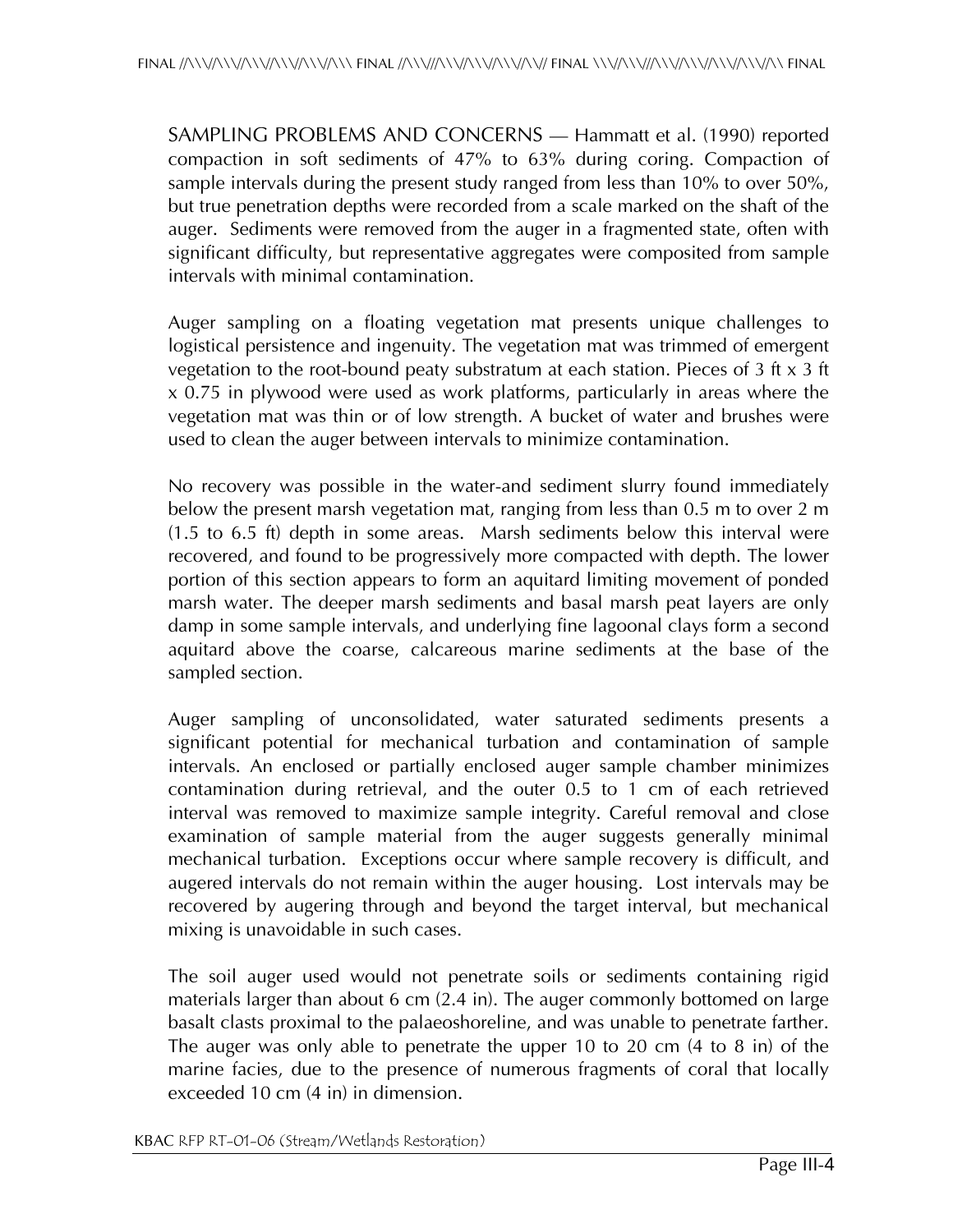The top of the floating vegetation mat used as the surface elevation datum in the coring study is not constant, but varies with the level of water in the basin (see page III-32). Our depth to sedimentary facies in the basin is thus a variable. The present study was conducted during a period of low seasonal rainfall (Summer through Fall of 2002), when the water table in the marsh was generally around +3.0 ft (+3.3 to +2.9 ft, June 1 through October 31).

SUMMARY OF SEDIMENT ANALYSES — Four distinct sedimentary facies are recognized in the three sample transects: (1) a Marine Facies (**MF**), (2) a Lagoon Facies (**LF**), (3) an Early Marsh Facies characterized by abundant peat accumulation (Peat Facies or **PF**), and (4) organic-rich terrestrial clay dominated sediments of the Freshwater Marsh Facies (**FMF**). These facies appear to be relatively consistent in their composition and biotic associations, given the small sample size, but vary in spatial distribution within the basin. Sample location, characterization, composition, and classification data are presented in spread sheet format in Appendix A.

MARINE FACIES (MF) — The Marine Facies is the lowermost sedimentary sequence described in the Kawai Nui basin. It is interpreted to represent deposition of largely biogenic calcareous sediments in a shallow, open marine embayment similar to the present-day Kane`ohe Bay. These sediments are tan to grayish-white, generally coarse grained permeable calcareous sands with abundant fragments of coral to 30 cm and whole and fragmented shells of gastropods, mollusks, crustaceans, and other marine organisms.

The MF does not outcrop within the Kawai Nui basin, but is encountered in the subsurface throughout much of the basin area. Marine facies sediments are present on the spoil piles of drainage canals adjacent to Kapa`a Quarry Road, and in the fill of reclaimed landfill sites in the northwest corner of the marsh. This facies is not present at stations 0+0 N and 0+5 N on transect KWT-1, and was first encountered at station 0+15 N at a depth of 130 cm. However, the presence of a rounded, 5 cm basalt clast with encrusting calcareous marine organisms at a depth of 135 cm in 0+5 N probably represents a distal fringe of the facies.

Depth to the top of the marine facies from the present ground or vegetation mat surface ranged from 130 cm to 280 cm (51 to 110 in), generally increasing with distance from the present margin of the wetland. The depth to the top of the MF along transect KWT-1 is progressively greater to the northeast, with a slope along the line of the transect of 1˚ to 2˚. Similar slopes were recorded from transects KWT-2 and KWT-4. The measured depth to the top of the Marine Facies for all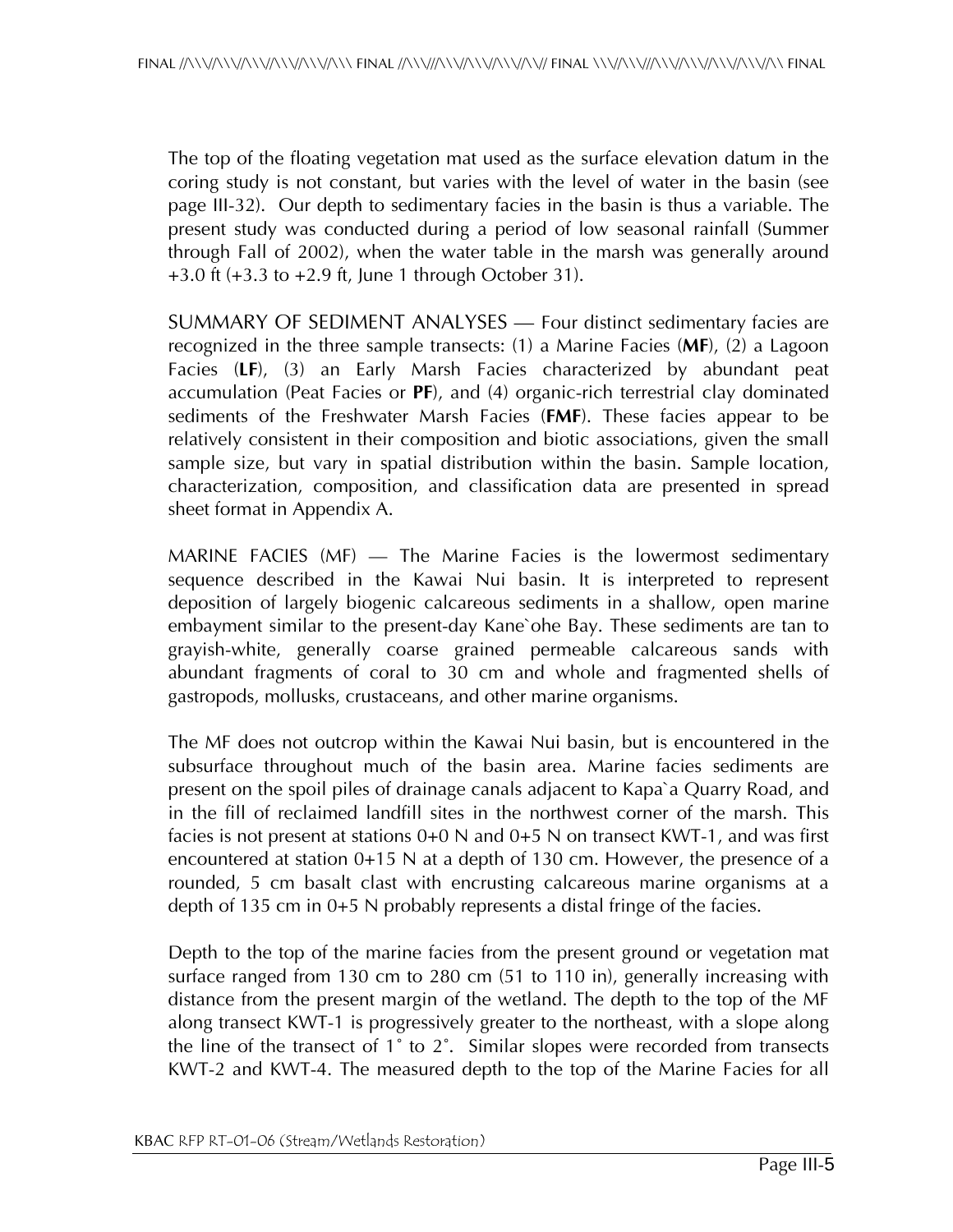|  |  |  |                                                    |  |  | stations is listed in Table III-1. The thickness of the MF is uncertain, and no |  |
|--|--|--|----------------------------------------------------|--|--|---------------------------------------------------------------------------------|--|
|  |  |  | penetration of the basin bottom has been reported. |  |  |                                                                                 |  |

| <b>Transect</b> | <b>Station</b> | <b>Depth</b>     | <b>Transect</b> | <b>Station</b> | <b>Depth</b>     |
|-----------------|----------------|------------------|-----------------|----------------|------------------|
|                 |                |                  |                 |                |                  |
| KWT-1           | $0+0 N$        | N.A.             | KWT-3           | $0+10E$        | 300 cm           |
|                 | $0+5$ N        | N.A.             |                 |                |                  |
|                 | $0+15$ N       | $130 \text{ cm}$ | KWT-4           | $0+0E$         | N.A.             |
|                 | $0+20$ N       | $140 \text{ cm}$ |                 | $0+15E$        | $150 \text{ cm}$ |
|                 | $0+30$ N       | 145 cm           |                 | $0+30E$        | $180 \text{ cm}$ |
|                 | $0+55$ N       | $175 \text{ cm}$ |                 | $0+60E$        | N.A.             |
|                 | $0+95$ N       | $190 \text{ cm}$ |                 | $0+90E$        | $200 \text{ cm}$ |
|                 | $0+120$ N      | $210 \text{ cm}$ |                 | $0+120E$       | $180 \text{ cm}$ |
|                 | $0+150$ N      | $280 \text{ cm}$ |                 |                |                  |
| KWT-2           | $0+0 W$        | N.A.             |                 |                |                  |
|                 | $0+5$ W        | N.A.             |                 |                |                  |
|                 | $0+10 W$       | N.A.             |                 |                |                  |
|                 | $0+20 W$       | $160 \text{ cm}$ |                 |                |                  |
|                 | $0+50 W$       | 182 cm           |                 |                |                  |

Marine Facies sediments appear to be composed largely of fragments of branching and columnar corals in all sediment size fractions, ranging from cobbles (>10 cm to 6.4 cm) to sand (2 to 0.0625 mm). Coral fragments commonly form 60% to 80% by volume of the samples collected, with clasts greater than 2 cm diameter often comprising 25% to 50% of the sample. Whole and fragmented shells of marine gastropods, mollusks, and other organisms generally represent 10% to 25% of the samples by volume. Silt and clay of largely calcareous composition and marine provenance generally compose 5% to 10% of each sample.

The biotic community represented by fossil material in the Marine Facies is dominated by branching and finger corals, largely *Porites compressa*. In addition, the samples contain fossil material from at least 50 different species of gastropods, bivalves, crustaceans, and other marine organisms. The sample size collected at each station during the present survey is too small to accurately characterize local distribution of biotic species, but whole and fragmentary material suggests largely homogenous distribution of species throughout the area sampled to date.

Thirty-two marine organisms of the Phylum Mollusca have been identified to the species or genus level, and are listed in Table 3 of Appendix A. The distribution of occurrence by sediment sample interval is shown in Data Sheets 4 and 5, and summarized in Sheet 6 (Appendix A). The dominant species is the coral *Porites*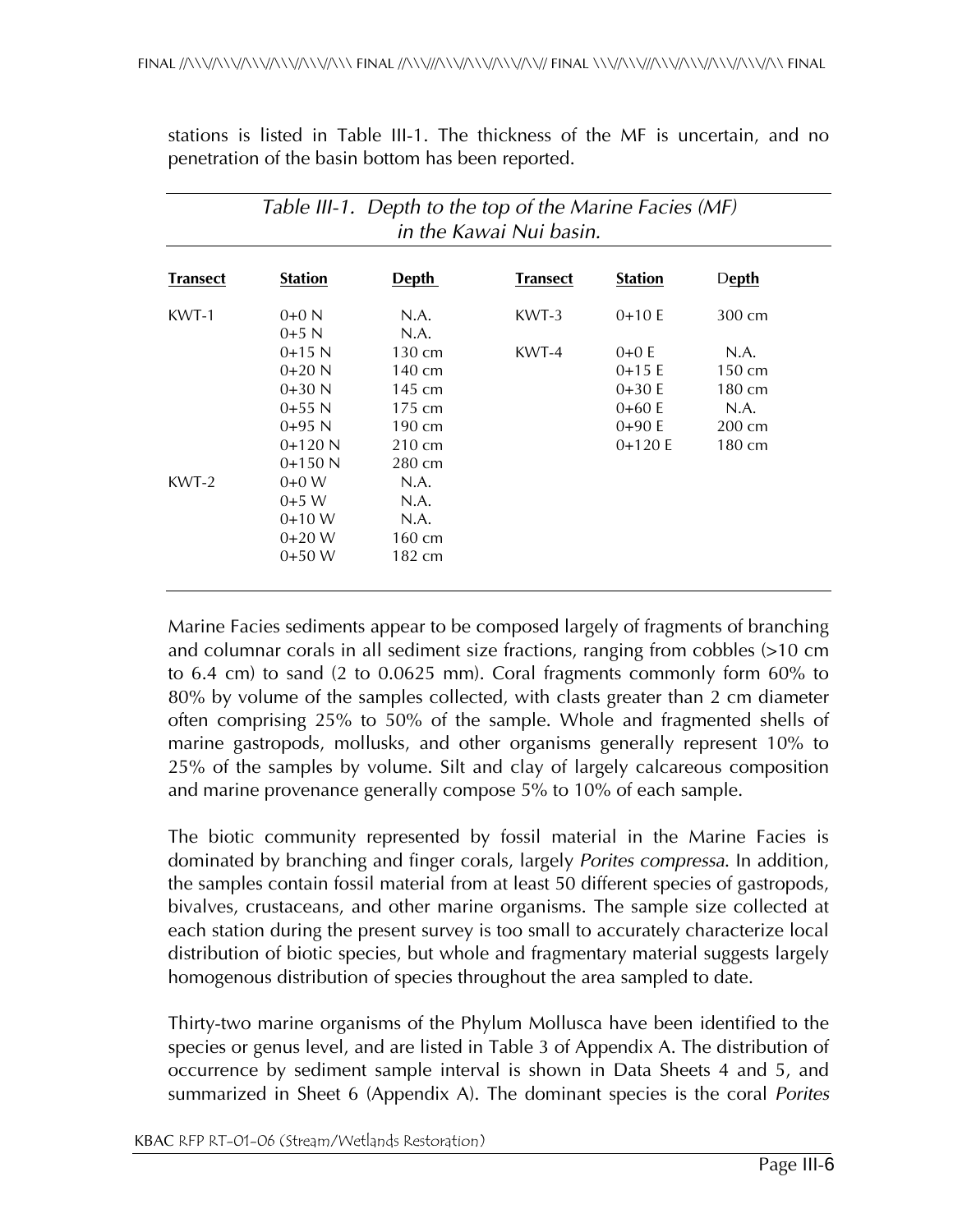*compressa*, with colonial fragments often composing over 50% of the sample material. Common marine mollusks include the almost ubiquitous *Trochus intextus*, *Cerithium thaanui*, *Hipponix foliaceus*, and *Brachidontes crebristriates*, with the frequent occurrence of *Diala semistriata*, *Hipponix imbricatus*, and *Codakia sp*. Other common organisms include *Natica gualteriana*, *Mitrella loyaltensis*, *Chama fibula*, and *Tellina palatam*. This biotic community suggests shallow, sheltered, nearshore marine waters in an environment very similar to present day Kane`ohe Bay, where these same species are still common.

Calcareous marine sediments of the MF contain an increasingly significant terrestrial sediment component with proximity to the paleoshoreline and stream inflow areas. Basal sediments near the rocky margins of the marsh at Na Pohaku (KWT-1: 0+0 N; 0+5 N) are composed entirely of terrestrial detritus, including up to 75% cobble to sand-sized clasts of basalt. The clasts are variably weathered and range from angular to rounded. The MF sediments at KWT-1: 0+15 N, 130- 140 cm depth are about 30% by volume basalt clasts, with clasts >1 cm diameter composing around 25% of the sample. The proportion and maximum size of basalt clasts declines progressively with distance from the basin margin, as illustrated in Table III-2.

| <b>Station No.</b> | <b>Depth Interval</b> | Clasts Vol.% | <b>Max. Clast Size</b> |
|--------------------|-----------------------|--------------|------------------------|
| $0+0 N$            | $35-42$ cm            | 75%          | $>10.0$ cm             |
| $0+5$ N            | $130-140$ cm          | 50%          | $7.0 \text{ cm}$       |
| $0+15$ N           | 130-140 cm            | 30%          | $4.0 \text{ cm}$       |
| $0+30$ N           | 145-170 cm            | 5%           | $1.5 \text{ cm}$       |
| $0+55$ N           | 160-190 cm            | $1.5\%$      | $1.0 \text{ cm}$       |
| $0+95$ N           | 190-200 cm            | $1.0\%$      | $0.5 \text{ cm}$       |
| $0+120$ N          | 190-210 cm            | N.A.         | N.A.                   |
| $0+150$ N          | 270-300 cm            | N.A.         | N.A.                   |

Samples of MF sediments from transect KWT-2 contain higher volumes of basalt clasts at comparable distances from the paleoshoreline, and also contain proportionally higher percentages of terrestrial silt and clay. These differences reflect the proximity of the KWT-2 transect to the Maunawili Stream floodplain (i.e., the upper marsh) in the southeastern portion of the basin. Marine facies samples from transects KWT-3 and KWT-4 contain minimal coarse terrestrial component, probably reflecting distance from the paleoshore, relatively gentle basin margin slopes, and the absence of significant paleofluvial input in the immediate vicinity.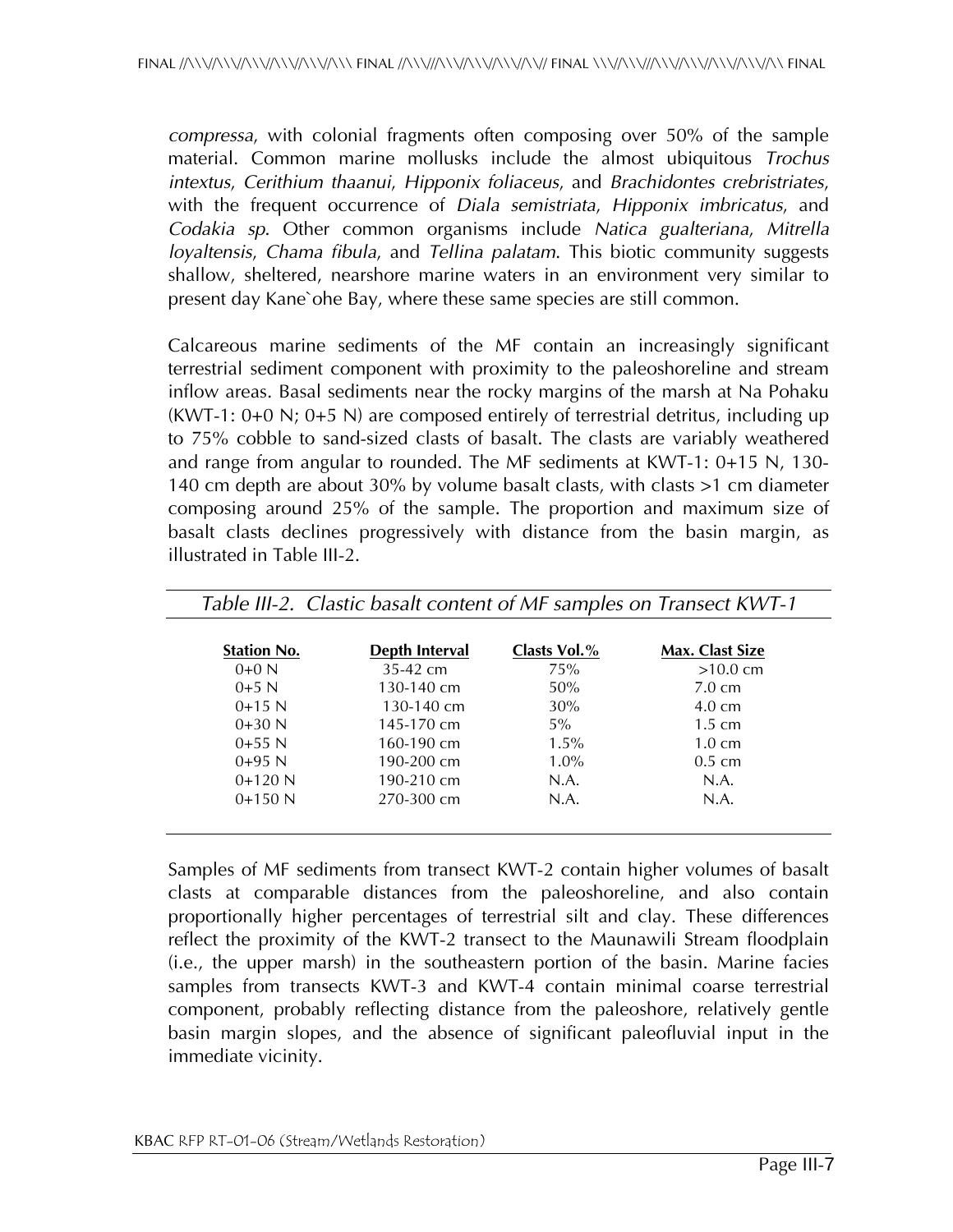LAGOON FACIES (LF) — The Lagoon Facies (LF) sediments are generally clayrich, fine grained, compact, and thinly laminated. The interval is narrow, generally 10 to 20 cm thick, and sediments are remarkably uniform and homogenous vertically and laterally. The color and composition of the Lagoonal Facies appears to vary with the relative proportion of marine versus terrestrial components, and can be divided into terrestrial lagoon and marine lagoon subfacies.

The terrestrial lagoonal subfacies is generally medium to dark gray and composed largely of terrestrial clays and humus or peaty organics. It occurs proximal to the lagoon paleoshoreline or in areas adjacent to fluvial paleochannels. The LF in stations 0+20W and 0+50W on transect KWT-2 are proximal to the paleoshoreline and the paleochannel of Maunawili Stream. These intervals are dark gray and rich in reduced terrestrial clays and humus. Terrestrial LF intervals on transects KWT-3 and KWT-4 were deposited proximal to the paleoshoreline, and are generally medium gray with variably abundant humus and peaty organics. The lagoonal interval at station 0+120E on transect KWT-4 is greenish gray, contains less organic material, and appears to be transitional to the marine lagoonal facies. The marine lagoon subfacies was encountered at stations 0+95N, 0+120N, and 0+150N on transect KWT-1. It is very fine grained, compact, and medium to light greenish gray, suggesting low terrestrial and organic content. The Lagoonal Facies is not present at stations 0+0N through 0+55N on transect KWT-1, and the Early Marsh Facies (see below) rests directly on the Marine Facies across a sharp contact.

The basal contact of the LF with the underlying Marine Facies is commonly abrupt, but may be gradational over an interval of 1 to 5 cm. Examination of contact relationships and the distribution of marine shells and coral fragments in the lower portion of the LF suggests burial of a relatively irregular nearshore substrate by lagoonal sediments. The contact with the overlying Early Marsh Facies is abrupt to gradational over 1 to 2 cm. The Lagoonal Facies is relatively widespread within the Kawai Nui Basin, but appears to be spatially somewhat more restricted than the Marine Facies, as evidenced by its absence from the shoreward intervals on transect KWT-1. This absence may be the result of either non-deposition or subsequent loss by erosion.

No detrital basalt clasts have been observed in the Lagoonal Facies; however, clasts of coral to several centimeters and whole or fragmented marine shells are common in the lower several centimeters. These inclusions are commonly strongly eroded (chemically or biologically) and are interpreted to originate in the underlying Marine Facies sediments. The presence of marine fossils in the lower portion of the Lagoonal Facies may be the result of the irregular nature of the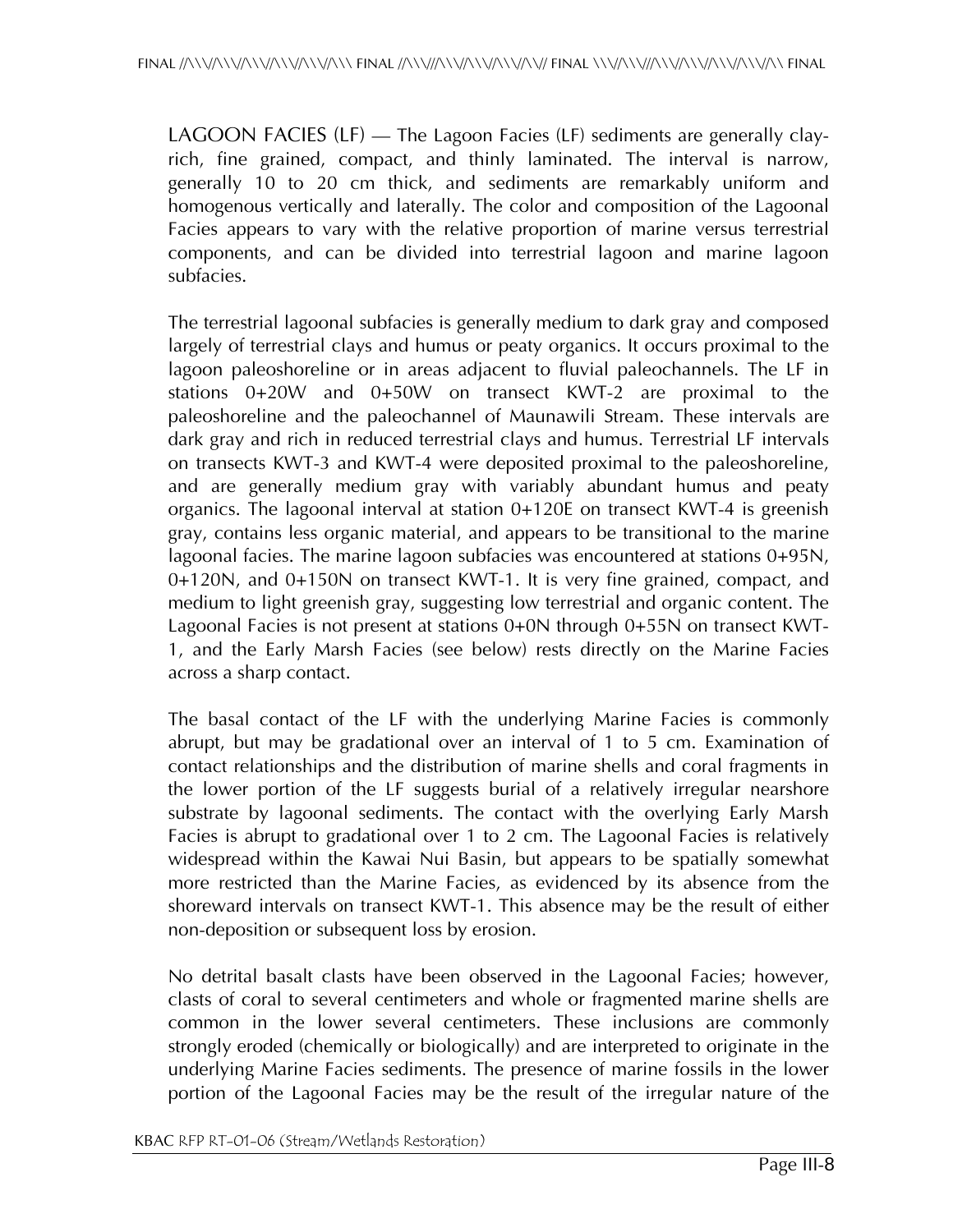contact, mechanical mixing due to currents, tides, or waves, or perhaps bioturbation. In addition, the Lagoonal Facies commonly contains about 1% to 2% white calcareous sand grains, commonly evenly disseminated through the section. Documented by previous researchers (Hammatt et al., 1990), these are grains of beach and dune sand blown into the lagoon from the Kailua Sand Barrier by the prevailing Northeasterly Trades.

| <b>Transect</b><br>KWT-1 | <b>Station</b><br>$0 + 0N$<br>$0 + 5N$<br>$0 + 15N$<br>$0+20N$<br>$0+30N$<br>$0+55N$<br>0+95N | Depth Interval<br>N.A.<br>N.A.<br>N A<br>N.A.<br>N.A.<br>N.A.<br>180-190 cm | <b>Thickness</b><br>$10 \text{ cm}$                                      | <b>Subfacies</b><br>marine                                               |
|--------------------------|-----------------------------------------------------------------------------------------------|-----------------------------------------------------------------------------|--------------------------------------------------------------------------|--------------------------------------------------------------------------|
|                          | $0+120N$<br>$0+150N$                                                                          | 190-210 cm<br>265-280 cm                                                    | $20 \text{ cm}$<br>$15 \text{ cm}$                                       | marine<br>marine                                                         |
| KWT-2                    | $0+5W$<br>$0+10W$<br>$0+20W$<br>$0+50W$                                                       | N.A.<br>N.A.<br>150-160 cm<br>180-182 cm                                    | $10 \text{ cm}$<br>2 cm                                                  | terrestrial<br>terrestrial                                               |
| KWT-3                    | $0+10E$                                                                                       | 280-300 cm                                                                  | $20 \text{ cm}$                                                          | terrestrial                                                              |
| KWT-4                    | $0+0E$<br>$0 + 15E$<br>0+30E<br>0+60E<br>$0+90E$<br>0+120E                                    | N.A.<br>140-150 cm<br>160-180 cm<br>180-? cm<br>185-200 cm<br>170-180 cm    | $10 \text{ cm}$<br>20 cm<br>$?$ cm<br>$15 \text{ cm}$<br>$10 \text{ cm}$ | terrestrial<br>terrestrial<br>terrestrial<br>terrestrial<br>transitional |

*Table |||-4 - Lagoonal Facies intervals in the Kawai Nui Basin* 

The Lagoonal Facies is very fine grained and highly compact, especially the marine subfacies, with low permeability and possibly low porosity. It is likely that the interval acts to some degree as an aquitard capping the more permeable Marine Facies sediments. This impermeable interval may be in part the reason for the ponding of surface water in the Kawai Nui Basin at an elevation of over a meter above sea level.

EARLY MARSH or PEAT FACIES (PF) — The Early Marsh Facies (PF) in the Kawai Nui Basin is characterized by the accumulation of often high concentrations of partially decomposed peaty organic material in a sequence of brownish-gray to medium gray, organic-rich sediments composed largely of strongly reduced terrestrial clay and humus. Peaty plant detritus composes at least 40% to almost 100% of the sequence as defined, and is generally most strongly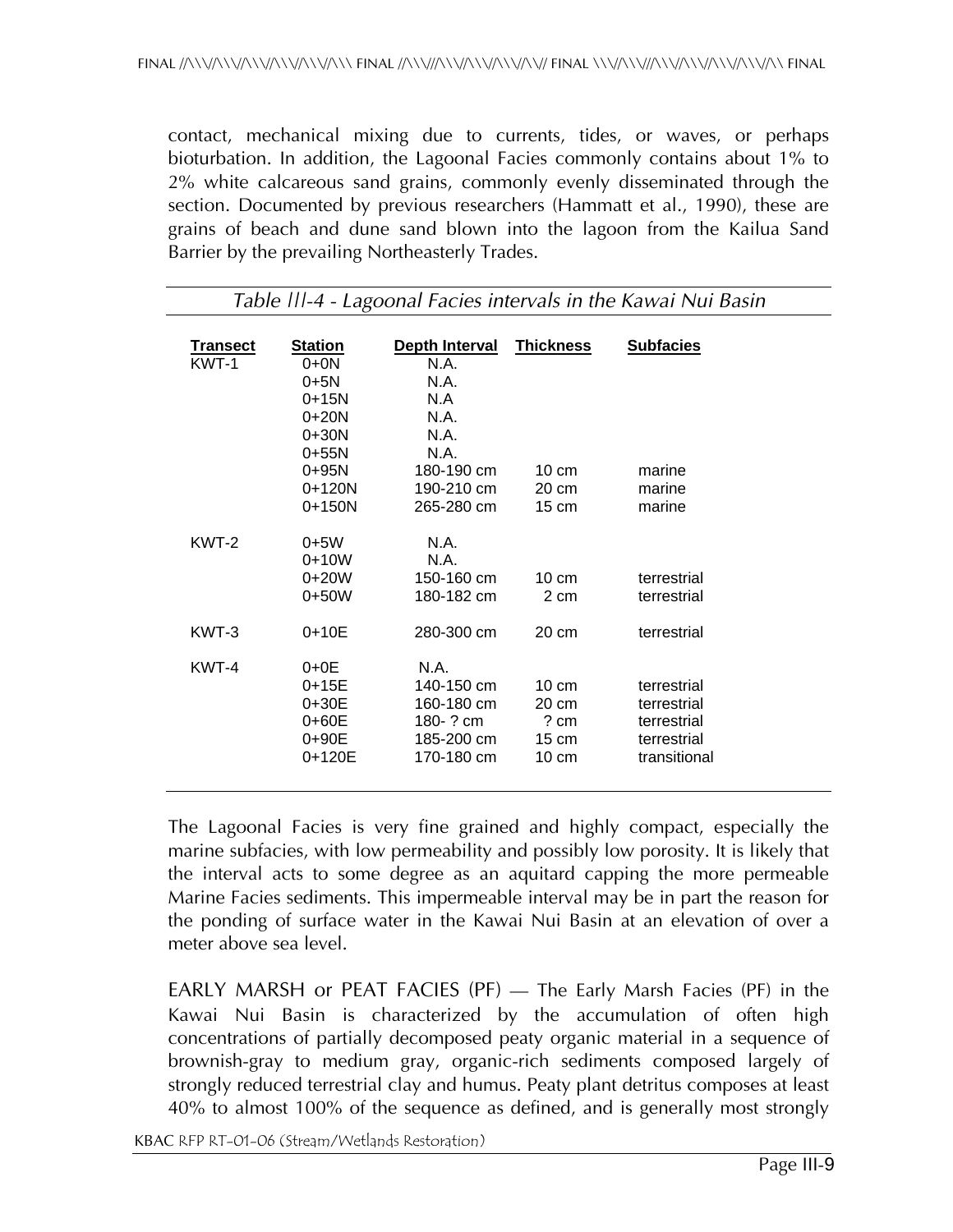accumulated in the basal 10 to 50 cm of the interval. This basal interval locally includes a peat mat, composed of up to 95% fragmented roots, stems, and leaves, with locally numerous seeds of various wetland plant species. This material varies from fine (2 to 5 mm) to coarse ( $> 2$  cm), and includes apparently intact intervals of matted roots and stems up to 10 cm thick at stations 0+120N and 0+150N on transect KWT-1.

The peaty material is pale brown to brownish gray, locally reddish-brown to deep red or reddish purple upon retrieval, progressively oxidizing to dark gray to black within 2 minutes of exposure to the atmosphere. Large amounts of gas, presumably methane, bubble to the surface during augering of this interval. The contact with the underlying Lagoonal Facies sediments is often abrupt or gradational over less than 1 centimeter. The thickness of the PF is highly variable, ranging from about 10 to 80 centimeters with up to 75% variation over distances of 30 meters (see Table III-5). The Early Marsh Facies is gradational upward into sediments of the modern freshwater marsh environment with increasingly lower peat content.

The Early Marsh Facies does not generally extend to the margin of the present marsh. It appears to be slightly less extensive than the MF, but has a wider spatial distribution than the LF. The basal contact overlies the Lagoonal Facies at stations 0+95N to 0+150N on transect KWT-1 in the Na Pohaku vicinity, and is transgressive shoreward to rest directly upon the Marine Facies. The lower contact with both units appears to be relatively abrupt, or gradational over a narrow interval.

The continuity of the Early Marsh Facies and the associated Peat Mat appear to be highly variable. The facies is absent on KWT-1 from 0+0N to 0+30N, thickest at 0+50N, and generally thins to the northeast. The facies is less well developed in the area of transect KWT-2. An interval of dark gray to grayish brown peaty clay was present from 120 to 150 cm at station 0+20W, but no dense peat mat was observed. No equivalent interval was present at station 0+50W, possibly due to fluvial erosion or anthropogenic disturbance of the section.

Two peaty horizons are locally present on transect KWT-4, separated by 50 to 60 cm (19.6 to 23.6 in) thick mud with less than 40% peaty organics. The lower horizon is characterized by a generally thin basal peat mats and interpreted as correlative with the PF in transect KWT-1. Additional peat horizons, locally representing intact vegetation mats, have been observed higher in the basin sequence at several localities and may reflect localized subsidence, burial, and preservation.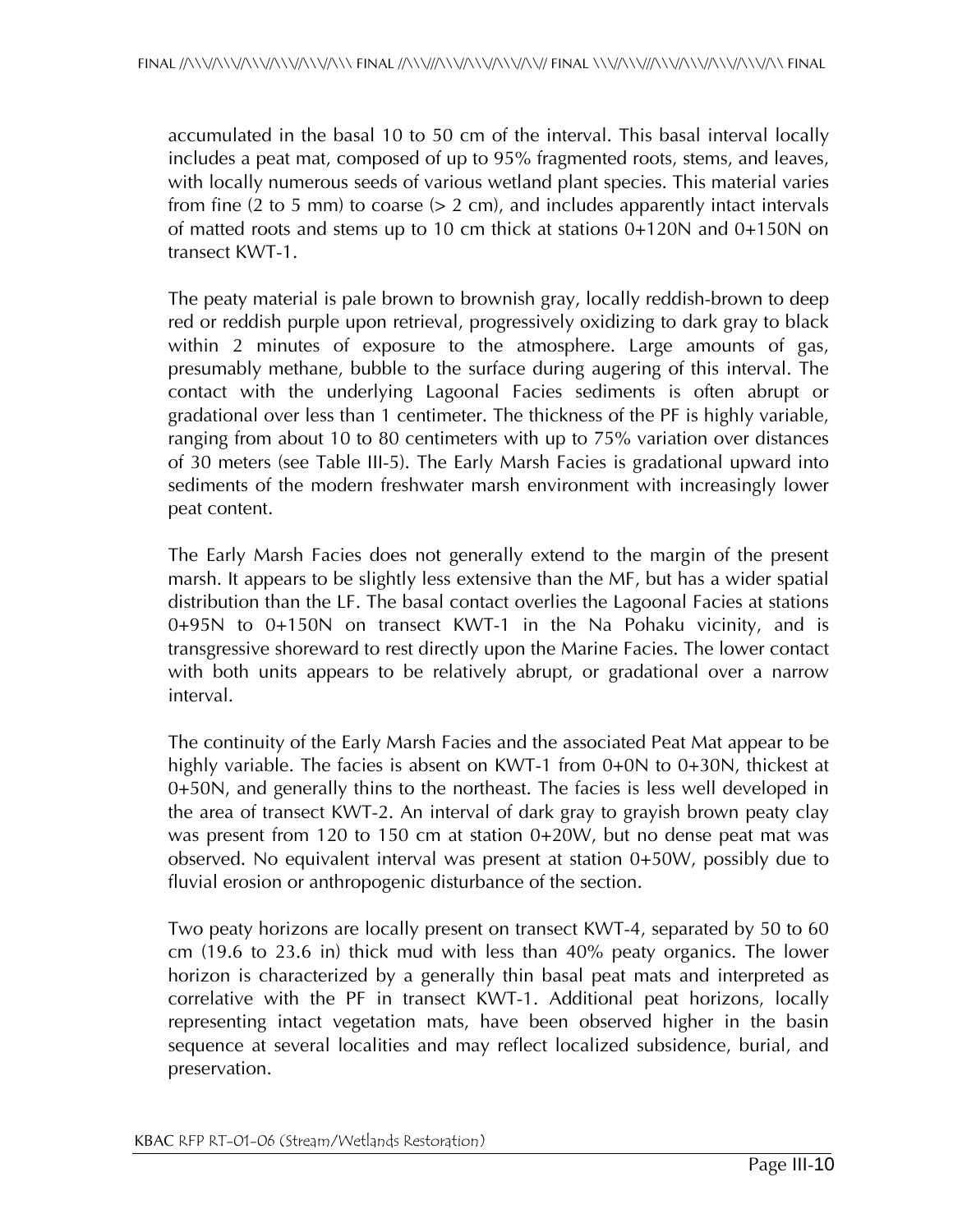| <b>Transect</b> | <b>Station</b> | <b>Marsh Facies</b> | <b>Thickness</b> | <b>Peat Mat</b> | <b>Thickness</b> |
|-----------------|----------------|---------------------|------------------|-----------------|------------------|
| KWT-1           | $0 + 0N$       | N.A.                |                  |                 |                  |
|                 | $0 + 5N$       | N.A.                |                  |                 |                  |
|                 | $0 + 15N$      | N.A.                |                  |                 |                  |
|                 | $0+20N$        | N.A.                |                  |                 |                  |
|                 | $0+30N$        | N.A.                |                  |                 |                  |
|                 | $0+50N$        | 120-170 cm          | 50 cm            | 120-170 cm      | 50 cm            |
|                 | $0+55N$        | 110-175 cm          | 65 cm            | 150-175 cm      | 25 cm            |
|                 | $0+95N$        | 170-180 cm          | $10 \text{ cm}$  | N.A.            |                  |
|                 | $0+120N$       | 150-190 cm          | 40 cm            | 150-190 cm      | 40 cm            |
|                 | $0+150N$       | 245-265 cm          | $20 \text{ cm}$  | 255-265 cm      | $10 \text{ cm}$  |
| KWT-2           | $0 + 5W$       | N.A.                |                  |                 |                  |
|                 | $0+10W$        | N.A.                |                  |                 |                  |
|                 | $0+20W$        | 120-150 cm          | 30 cm            | N.A.            |                  |
|                 | $0+50W$        | N.A.                |                  |                 |                  |
| KWT-3           | $0 + 10E$      | 240-280 cm          | 40 cm            | N.A.            |                  |
| KWT-4           | $0+0E$         | 70-130 cm           | 60 cm            | N.A.            |                  |
|                 | $0 + 15E$      | N.A.                |                  |                 |                  |
|                 | 0+30E          | 80-160 cm           | 80 cm            | N.A.            |                  |
|                 | 0+60E          | 150-180 cm          | 30 cm            | N.A.            |                  |
|                 | $0+90E$        | 180-185 cm          | 5 cm             | 180-185 cm      | 5 cm             |
|                 | 0+120E         | 150-170 cm          | $20 \text{ cm}$  | 150-170 cm      | 20 cm            |

#### *Table III-5. Early Marsh Facies and Basal Peat Blanket intervals at Kawai Nui.*

The dense, matted lower peat blanket portion of the Early Marsh Facies is often only damp, almost dry when examined at the surface. The underlying Lagoonal Facies sediments and the lower portion of the upper Early Marsh Facies and the overlying Freshwater Marsh Facies sediments are clay-rich, strongly compacted, and appear to act as effective aquitards limiting the influx of groundwater from below and ponded surface water from above.

MODERN FRESHWATER MARSH FACIES (FMF) — The Early Marsh Facies (PF) is transitional upward into the sediments of the "modern" freshwater marsh environment. Differentiation of the two sequences is somewhat arbitrary, based largely on the absence of greater than about 30-40% peaty plant debris. The Freshwater Marsh Facies is characterized by a probable zonal arrangement of subfacies relative to the present marsh shoreline and water depth, with associated variations in Eh, input of terrestrial sediment, and accumulation of organic material.

Proximal to the edge of Kawai Nui Marsh the basin sediments are part of a sequence of transported soils that are subject to a fluctuating water table redox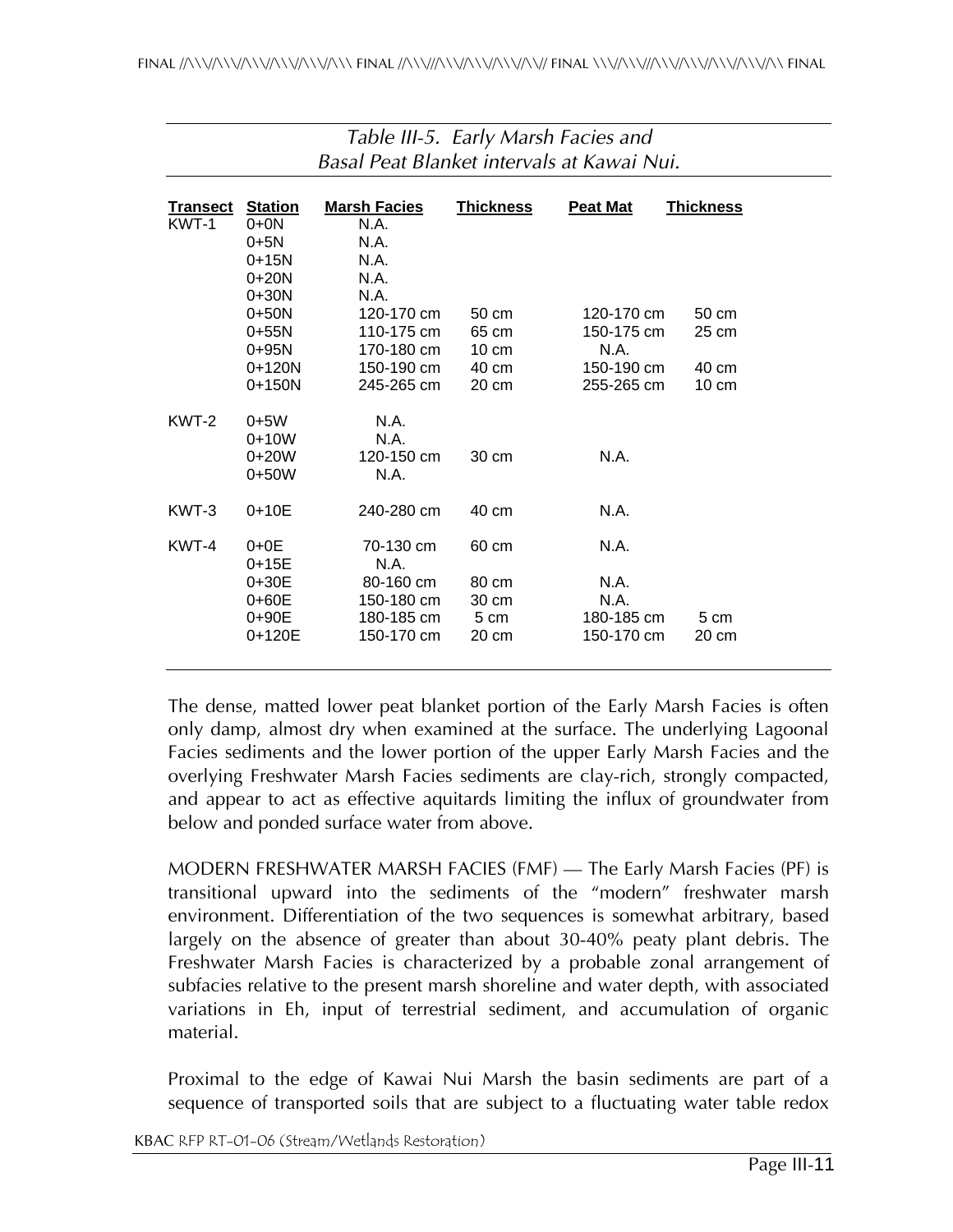boundary. These marginal wetland soils are gradational basinward into a permanently saturated sequence of greenish gray to dark gray to brownish-gray clay-rich sediments with high organic content. The dominant organic components are coarse to fine black, highly decomposed plant detritus and variably decomposed roots and stems, particularly immediately below the vegetation mat. Peaty organics are variably present to about 20%, with local preservation of 10- 20 cm thick vegetation mats. Basalt clasts are common proximal to the rocky outcrops at the edge of the marsh at Na Pohaku o Hauwahine, but diminish rapidly basinward in size and abundance.

Basinward of station 0+50N on transect KWT-1 these sediments are gradational downward into an essentially identical sedimentary sequence with increasingly abundant peaty plant debris. These intervals are dark gray to black, highly reduced, and oxidize to black on exposure to the atmosphere. Augering in this interval releases large amounts of gas, probably methane. The genetic and contact relationships between the lower portion of the Freshwater Marsh Facies and the Early Marsh Facies remain uncertain and their differentiation in some areas arbitrary. The upper contact of the Freshwater Marsh Facies is often difficult to establish, and is commonly gradational through a water-sediment slurry into the open water interval beneath the current surface vegetation mat.

| Transect | <b>Station</b> | <b>Thickness</b><br><b>Interval</b> | <b>Transect</b> | <b>Station</b> | <b>Interval</b>             | <b>Thickness</b> |
|----------|----------------|-------------------------------------|-----------------|----------------|-----------------------------|------------------|
| KWT-1    | $0 + 0N$       | 42 cm<br>$0-42$ cm                  | KWT-2           | $0+5W$         | $0-130$ cm                  | 130 cm           |
|          | $0 + 5N$       | 140 cm<br>$0-140$ cm                |                 | $0+10W$        | $0-160$ cm                  | 160 cm           |
|          | $0+15N$        | $0-130$ cm<br>$130 \text{ cm}$      |                 | $0+20W$        | $0-120$ cm                  | $120 \text{ cm}$ |
|          | $0+20N$        | $90-140$ cm<br>$50 \text{ cm}$      |                 | $0+50W$        | $0-180$ cm                  | 180 cm           |
|          | $0+30N$        | $50-145$ cm<br>95 cm                |                 |                |                             |                  |
|          | $0+50N$        | 70-120 cm<br>$50 \text{ cm}$        | KWT-3           | $0+0E$         | $65-240$ cm                 | $175 \text{ cm}$ |
|          | $0+55N$        | 70-110 cm<br>40 cm                  |                 |                |                             |                  |
|          | $0+95N$        | 80-150 cm<br>70 cm                  | KWT-4           | $0+0E$         | 30-70 cm                    | 40 cm            |
|          | $0+120N$       | 100-150 cm 50 cm                    |                 | $0 + 15E$      | 40-80 cm                    | 40 cm            |
|          | $0+150N$       | N.A.<br>N.A.                        |                 | $0 + 30E$      | 40-80 cm                    | 40 cm            |
|          |                |                                     |                 | $0+60E$        | 50-150 cm                   | $100 \text{ cm}$ |
|          |                |                                     |                 | $0+90E$        | 80-180 cm                   | $100 \text{ cm}$ |
|          |                |                                     |                 |                | $0+120 \text{ E}$ 60-150 cm | 90 cm            |
|          |                |                                     |                 |                |                             |                  |

*Table III-6. Freshwater Marsh Facies intervals in the Kawai Nui Basin.* 

MARGINAL SOILS IN THE KAWAI NUI BASIN — The margins of the marsh at Na Pohaku are characterized by a narrow strip (5 to 10 meters wide) of probable transported terrestrial soils washed down from adjacent slopes. These soils are about 50 cm (20 in) thick adjacent to the paleoshoreline, thinning towards the marsh interior and grading into the Freshwater Marsh Facies sediments. The soils are characterized by an upper O-horizon or O+A-horizon up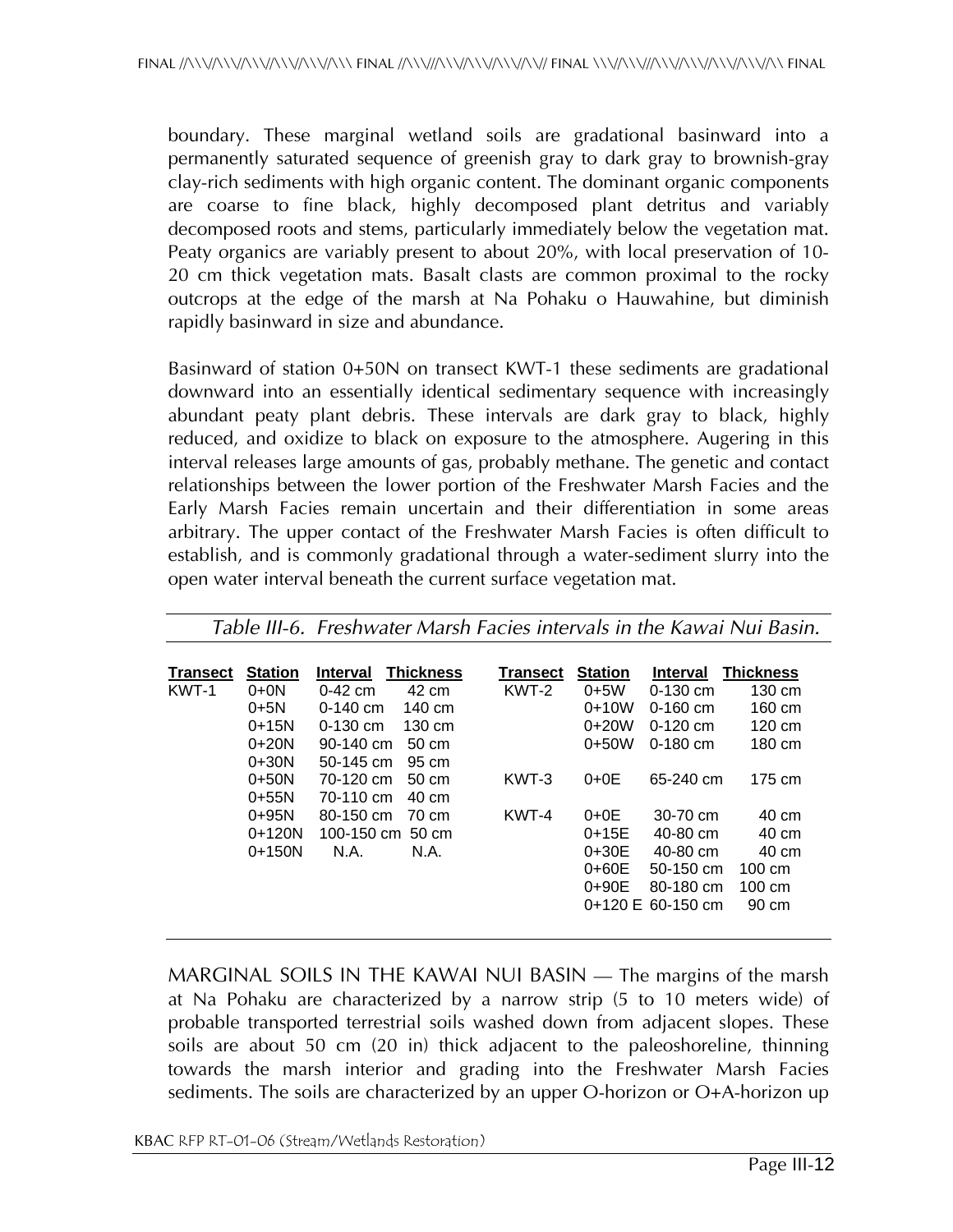to 20 cm (8 in) thick, composed largely of coarse to fine grained, black to dark gray humus with minimal soil mineral content, and containing large numbers of living roots. Beneath is a modified soil B-horizon up to 25 cm (9 in) thick composed of fine, tacky gray clay mottled by irregular areas of yellow brown iron oxides.

This B-horizon interval may correspond to the range of seasonal water table fluctuation and an associated redox boundary. Several glass bottles of uncertain age were collected from the upper to middle portion of this interval in excavations proximal to the shoreline at Na Pohaku, and numerous *kukui* nuts<sup>5</sup> have been recovered from the lower portion of this horizon. The basal 5 to 10 cm of this sequence is characteristically rich in basalt pebbles, cobbles, and locally boulders.

These soil horizons are underlain by a basal sequence 30 to 50 cm thick of light to medium greenish-gray to medium to dark gray clays characteristic of wetland soils. These sediments are highly reduced, and locally contain up to 20% carbonized to peaty plant debris. Typically subangular to subrounded to highly rounded basalt pebbles and cobbles are common in this section. These sediments are consistently saturated and anoxic, located at or below the water table. The uppermost portion of this horizon locally preserves a peat-like greenish brown vegetation mat up to 10 cm thick along the margin of the marsh at Na Pohaku, possibly marsh vegetation buried by rapidly accumulating transported soils accompanying deforestation of the surrounding slopes within the last 50 to 100 years.

The marginal terrestrial soil deposits are much wider and deeper on the east side of the marsh, especially in the immediate floodplain of Maunawili Stream. This area is largely terrestrial, although seasonally saturated and technically wetland, and has been used as pasturage for over 100 years. The soils are highly compacted, locally disturbed, but have well developed profiles. The O-horizon is negligible, but there is a brown soil A-horizon 10 to 20 cm thick with well developed peds. The B-horizon is about 40 cm thick, dark gray with mottled areas of yellow-brown to orange-brown iron oxides.

## WATER LEVEL

MEASUREMENT METHODS — An aspect of water level of significance to the ecology of the marsh is how water, soil, and sediment interact at Kawai Nui.

 $\overline{a}$ 5 There are presently no *kukui* (*Aleutrites moluccana*) trees in the immediate vicinity, and although this species does occur at this elevation (there is one tree on the property, distant from the subject shoreline), the species is more common as a riparian plant at higher elevation in the watershed.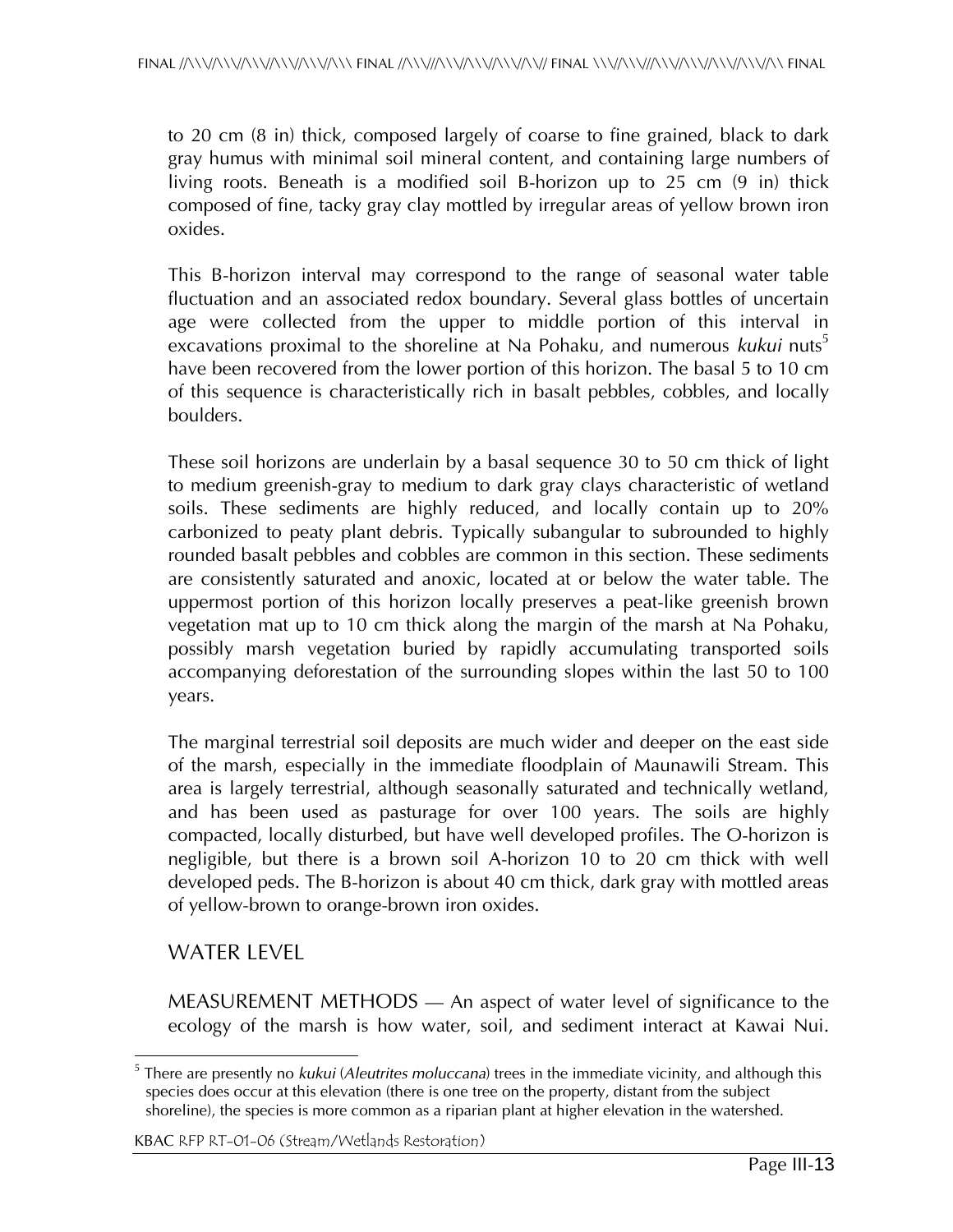What does the daily water level record say about saturation of the soils and maintenance of open bodies of water on the marsh? This question is far more complex than might first appear. Kawai Nui is a layered system (see description under geology), and much of it can be described as a shallow lake covered by a floating mat of vegetation. However, this description is an over-simplification. A discussion of water/solids interactions in Kawai Nui is presented elsewhere (see page III-26). Here we discuss measurements of water level made during the course of our studies.

Two sources of water level information were utilized: 1) manual readings made from a metal staff gauge set up in one of the ponds at Na Pohaku o Hauwahine; and 2) a U.S. Geological Survey Data display of recent recorded water levels from recording gauge "USGS 16264600 Kawainui Marsh nr levee sta 15+00, Oahu, HI." <sup>6</sup> Our manual gauge was constructed using a standard metal gauge plaque (Ben Meadows, Style C, 0 to 3.33 ft) attached to a pipe driven into the stable coral layer (bottom) along the margin of our restoration pond (see Section V). This gauge was moved once (on February 1, 2003) to another part of the same pond when our expansion of the pond resulted in the original location becoming isolated from the main access trail.

The USGS recording gauge is one of three operating at Kawai Nui Marsh established as a flood warning system. The other two gauges are located not far apart at the upper end of Oneawa Channel, the outlet channel of the marsh. However, the channel is separated from the marsh proper by a hidden levee and the channel is tidal in this area. Therefore, daily readings from these channel gauges have no direct bearing on the water level in Kawai Nui Marsh under normal circumstances.<sup>7</sup>

Readings at the Na Pohaku gauge were made when site visits were made. In general, this was several times a week, with special attention paid during rainy weather to capture input peaks. Nonetheless, no recordings were made, so peak levels during large rainfalls might have been missed. The water level values read in the field are, by themselves, strictly arbitrary. The location of the gauge was too distant to readily establish an elevation relative to a known bench mark. However, regular comparisons were made with the above mentioned USGS gauge (No. 16264600). That is, each Na Pohaku pond reading was matched to the closest in time (USGS reports water level at 15-minute intervals) USGS gauge

 $\overline{a}$  $^6$  The latter data, going back 31 days from the current date are displayed in tabular and graphical formats on the USGS web page at URL:

http://hi.waterdata.usgs.gov/nwis/uv?format=gif&period=60&site\_no=16264600.

 $<sup>7</sup>$  This is not to say that the gauges are improperly placed for the purpose of providing flood warning.</sup> Both are in the outlet course of drainage from the marsh, inside of the flood control levee. Rapidly rising water here could pose a threat to homes outside the levee.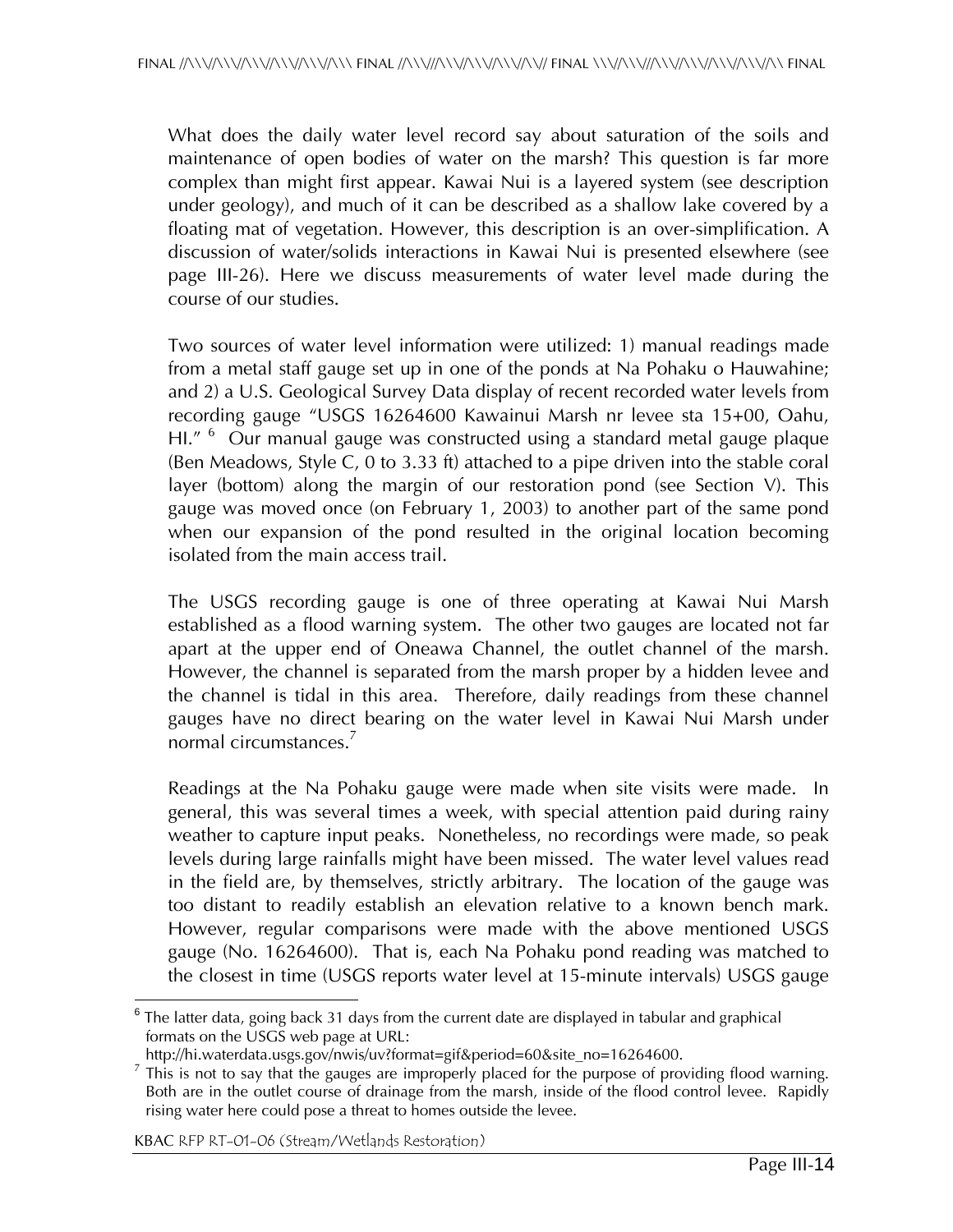reading on the assumption that, under most conditions, the marsh behaves as a large lake: the two gauges measure water level at opposite sides of this body of water.

Without delving too deep into the hydrological justification and potential sources of error inherent in this assumption, for our purposes it is sufficient to say that under stable circumstances (periods of minimal or no rainfall run-off to the marsh) the two gauges show a constant relationship with variability on the order of 0.16 feet<sup>8</sup>. That is, it should be possible to establish an elevation for the Na Pohaku gauge within about an inch by relating our readings to USGS readings on the same body of water. We say "should be possible" because during the time period of these comparisons, the USGS gauge was characterized by a number of clear deviations from normal operation. These deviations (for example, the measuring "float" hanging) were followed by "resets" that sometimes established a relationship to the "stable" Na Pohaku measurements that was different than previous calculated.

Figure III-2 illustrates the relationship. Note first that much of the time correspondence between the two locations is good, confirming the premise that the two gauges are monitoring the same body of water. Several problems are apparent, however. In late May 2002 the USGS gauge mysteriously dropped, to be reset in late July. Then in late August 2002, the USGS appeared to bottom out as marsh water level continued to fall. The gauge was again reset in late September, but at what appears to have been a different datum (relationship to mean sea level or MSL)<sup>9</sup>. During rainy periods, especially January through May 2003, responses of the two gauges are similar, but probably not exact. Considering just periods of more stable water level, the average relationship between the two gauges can be calculated as in Table III-7.

What the correction (average difference) values suggest is that the relationship between the two gauges may not be the same during high water periods and low water periods. We see that excluding periods immediately after rain storms and after eliminating problematical resets of their gauge by USGS, the average difference between USGS 16264600 and the Na Pohaku staff gauge is something like 0.54 ft (dry season 2002). The relatively long term average difference during the early wet season of 2002 is 0.65 ft. After the NP staff was moved on February 1, the difference value should have become  $(0.65 + 0.22)$  0.87, although a series a storms made the months following unsuitable for reliable daily comparisons.

 8 Maximum range of differences for usable periods in Table III-7.

 $^9$  This opinion is based upon the relationship to Na Pohaku readings. It is possible, as discussed elsewhere in the text, that at very low water, either the Na Pohaku ponds or the USGS gauge site could become isolated from the general marsh water level, invalidating comparisons between them.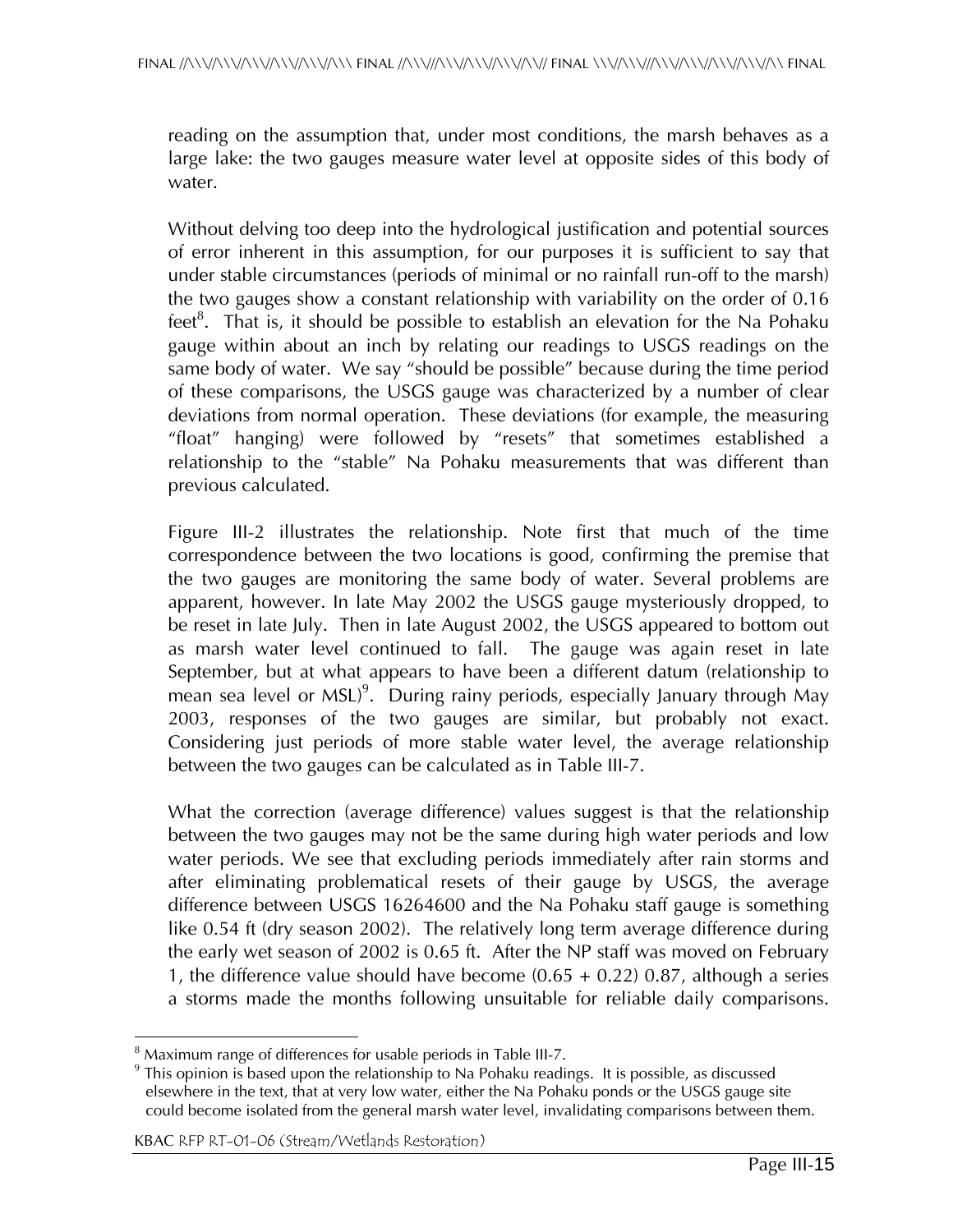Once water level changes more or less stabilized after April 8 (rains ceased) through about mid-June 2003, the average difference was 0.96 ft; but this represents a period of steadily declining daily difference values from a high of 0.102 on April 12 to a low (for this artificially selected time period) of 0.87 on June 11. Difference values continued to decline, giving an average of 0.76  $(=$ 0.54 relative to old gauge position) for the period June 16 - July 11; that, is an exact return to the 2002 mid-summer value.



*Figure III-2. Comparison of instantaneous readings at two water level gauges in Kawai Nui Marsh using raw (uncorrected) numbers from each.* 

Considering that the early comparisons between the two gauges was fraught with several periods of erroneous readings from the USGS gauge, it may be a stretch to seek an explanation for the wet season / dry season differences in the hydrology of the marsh. During the wet season, water steadily moves through the marsh and we can anticipate that a small head difference must exist between the gauge at Na Pohaku (about midway between the upper and lower ends of the marsh) and the USGS gauge at the levee (lower, although somewhat isolated from the outlet) end of the marsh. This difference could be very small in the dry season. As noted earlier, it is also possible that either the Na Pohaku location or the USGS gauge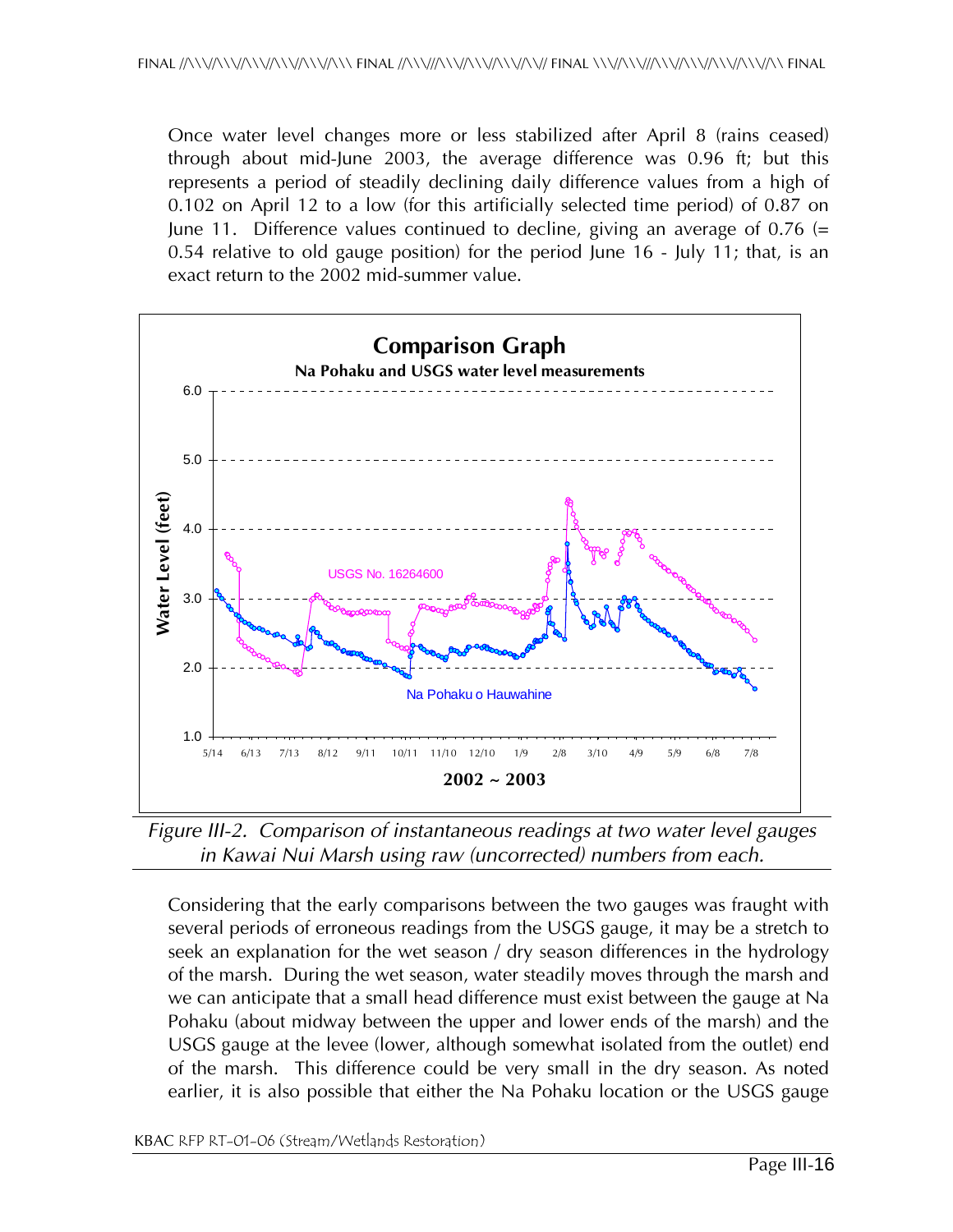location might become hydrologically isolated during periods of extreme low water in the marsh. Immediately following a significant rainfall input, Na Pohaku gauge should rise sooner than the levee gauge, resulting in smaller daily difference values. While this phenomenon is apparent in the graph, for the most part, these influences were not included in Table III-7 calculations. However, streams and springs would continue to contribute water to the marsh at greater flow values in the wet months, so the head difference between Na Pohaku and the levee (necessary for water to flow in that direction) should be greater in wet than in dry periods, whether water level overall in the marsh is stable or dropping slowly. This was not the case. Higher positive differences in Table III-7 suggest a lower head difference between Na Pohaku and the USGS gauge in the wet season months compared with the dry season ones. Indeed this is apparent in 2002 and after the rainy season in 2003.

|  |  | Table III-7. Table of calculated correction values for the Na Pohaku water level |  |
|--|--|----------------------------------------------------------------------------------|--|
|  |  | staff gauge relative to USGS No. 16264600 by time period.                        |  |

|                     |            | Std.       |               |                                                                                    |
|---------------------|------------|------------|---------------|------------------------------------------------------------------------------------|
| <b>Time Period</b>  | Avg. Diff. | Dev.       | <b>Number</b> | Comments                                                                           |
| $5/26 - 6/3/2002$   | 0.56       | $\pm 0.03$ | 5             | Small number of comparisons                                                        |
| $6/3 - 7/21/2002$   | $-0.39$    | $\pm 0.05$ | 16            | Clear problem when USGS gauge                                                      |
|                     |            |            |               | reset                                                                              |
| $7/20 - 8/27/2002$  | 0.54       | $\pm 0.05$ | 19            | USGS gauge hangs around 8/27/02                                                    |
| $9/21 - 10/15/2002$ | 0.35       | $\pm 0.04$ | 9             | After USGS reset                                                                   |
| $10/17 - 1/6/2003$  | 0.65       | $\pm 0.03$ | 34            | Between rains and possibly another<br>reset; High water between<br>major<br>storms |
| $4/8 - 6/11/2003$   | 0.93       | $\pm 0.04$ | 31            | High water after rainy period; Also<br>after Na Pohaku gauge moved**               |
| $6/16 - 7/11/2003$  | 0.76       | $+0.05$    | 11            | Summer 2003                                                                        |

\*\* Difference in readings for two locations at Na Pohaku on 2/1/2003 was -0.22 feet.

For Fig. III-2, the Na Pohaku readings have been corrected to the average difference in the period April 8 through June 11 (from Table III-7). On theoretical grounds, at least, this correction should probably be slightly greater to reflect an expected higher head in the marsh at Na Pohaku o Hauwahine. Yet it is inescapable that this head difference unexpectedly increases into the dry months. Through about the first week in June, the difference may be too small to be of concern considering potential inaccuracies in the methodology. However, after this point in time, the difference becomes gradually more pronounced and by mid-July it seems obvious that these gauges are no longer monitoring the same open water body. For this to be true under any circumstances, it must be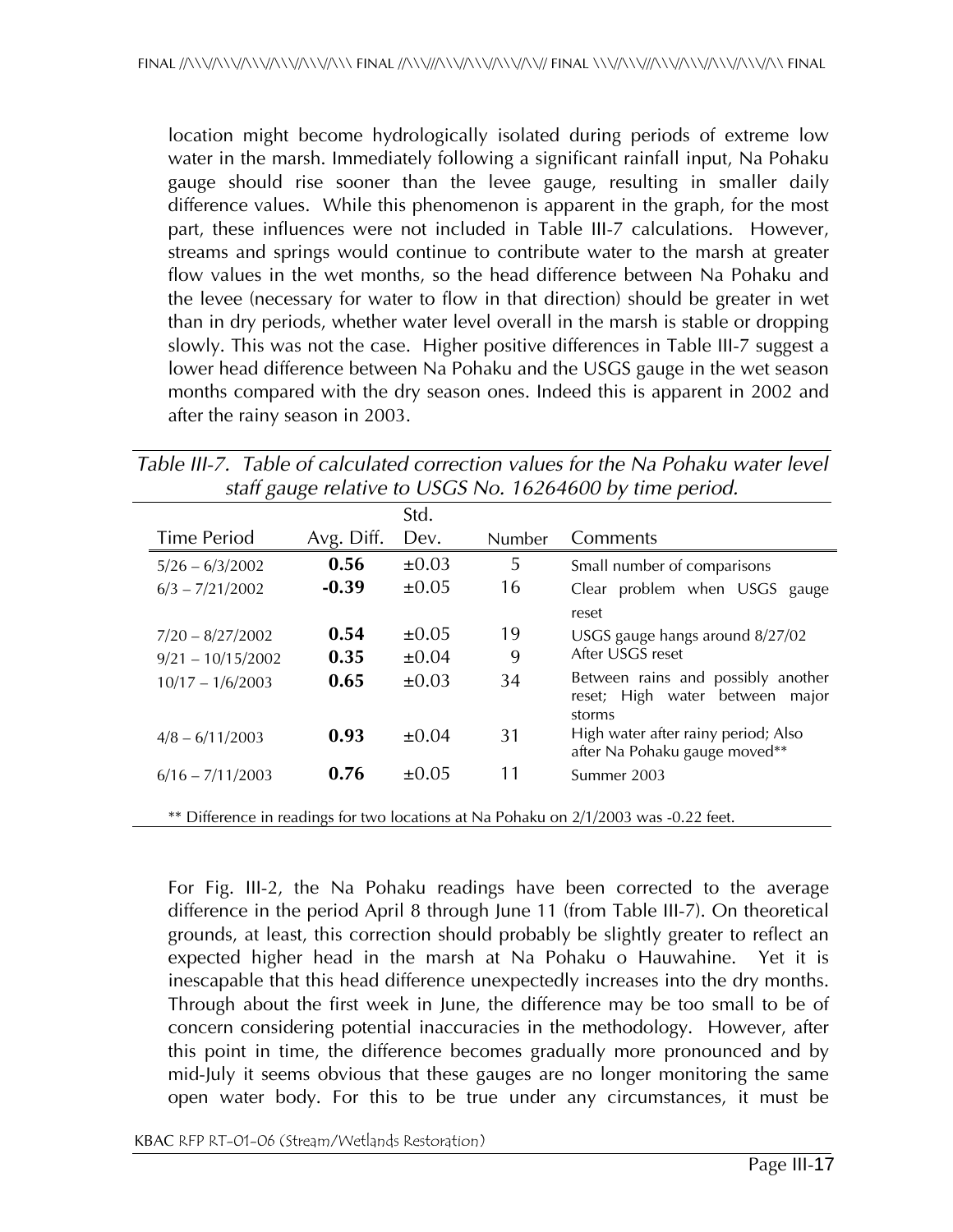

postulated that one or more hydrology isolating mechanisms is operating in one or both areas.

*Figure III-2. Comparison of instantaneous water level readings at two gauges in Kawai Nui marsh, readings at Na Pohaku adjusted to same datum (MSL).* 

The primary purpose of maintaining a water level staff at Na Pohaku and comparing the readings with a distant, but presumed hydrologically connected USGS recording gauge, was to relate water level at Na Pohaku to a known datum. This purpose has been satisfied: the water level plotted at Na Pohaku is within an inch or less of the true level relative to mean sea level (MSL).

WATER LEVEL MEASUREMENTS — Between January 16, 2002 and August 16, 2003 a total of 278 individual readings of water level were made at the Na Pohaku o Hauwahine staff gauge. These data are plotted in Figures III-3 through III-9.

After 1.7 year of measurements (January 2002 – July 2003) we can conclude that overall, variability in water level is not all that great. Typically the water level stands at roughly around +3 feet MSL. Our measurements, made through mid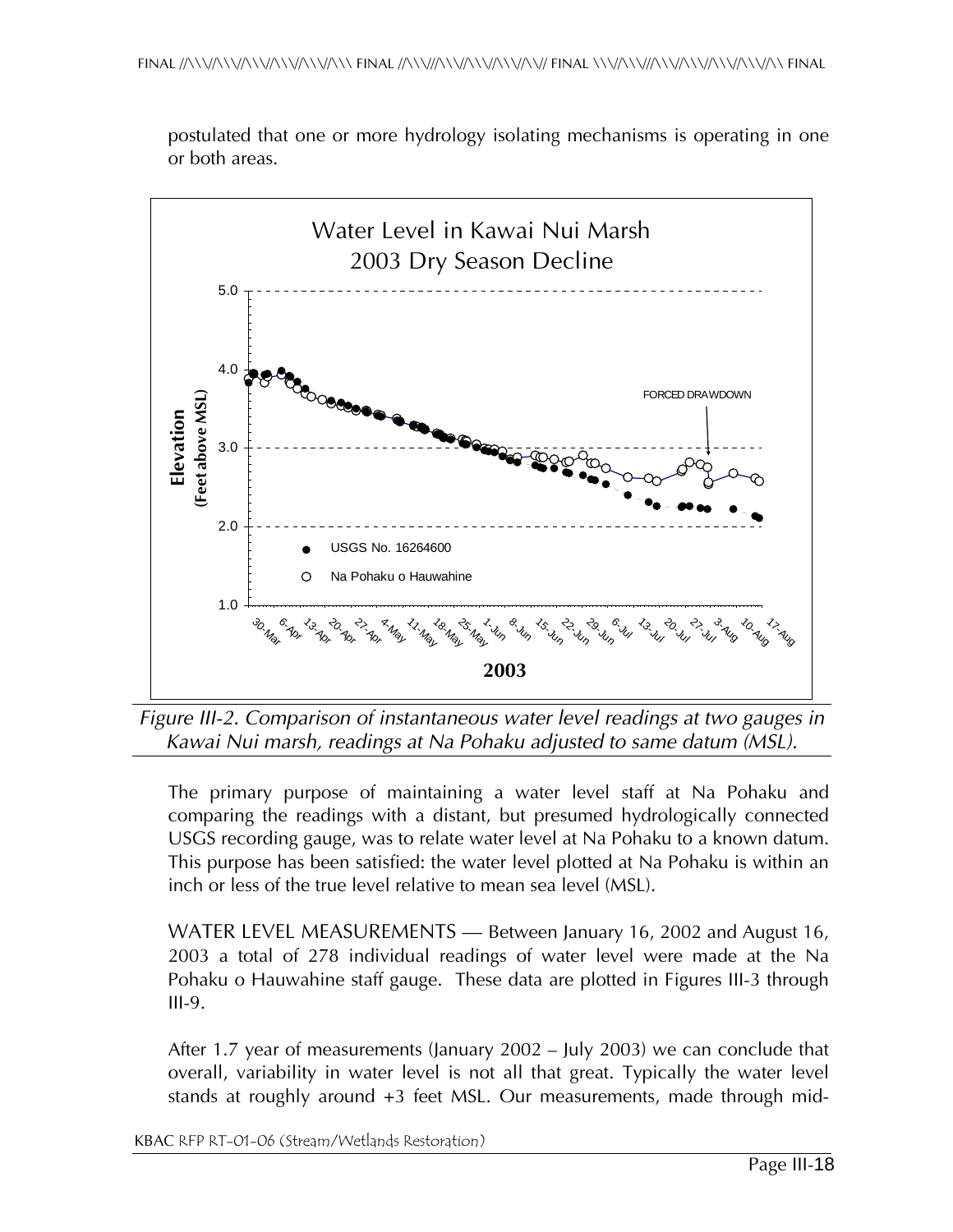year 2003, however, are insufficient to assess long term drought conditions or  $\text{exceptionally wet conditions}^{10}$ . Rainy periods induce a rise in water level that can be relatively sudden and exceed 2 feet (Fig. III-3). While much of this water is lost (flows out of the marsh) within a few days, water level can remain elevated for weeks, and continued wet season inputs tend to keep the level above  $+3$  ft (Fig. III-7). This circumstance prevailed through all of 2004, when water level failed to decline to normal summer levels.

Although our rainfall measurements (see page III-24) are from a gauge at Na Pohaku o Hauwahine, located roughly near the middle of the marsh, water level in the marsh is more dependent upon rainfall in the wet, upper reaches of Maunawili Valley and delivered by Maunawili and Kahaniki Streams. Local runoff will, within a period of hours or less, elevate the water level around the staff gauge, magnified by whatever restrictions exist on outflow to the remainder of the marsh. Then, a rise in the water level of the marsh generally will occur after a longer period of time (Fig. III-3) reflecting drainage out of Maunawili Valley. The difference between the "local runoff" effect and the general water level rise is not seen in our water level data, because water level was not recorded continuously, but we suspect it is occurring. The point is that our rainfall induced peaks cannot necessarily be interpreted as representing a water level rise across the entire 830+ acres of wetland.

Change in water level results from the balance between water gains (stream, spring, and runoff inflows) and water losses due to outflow and evaporation. In all of the following graphs, rainfall data are displayed as vertical lines across the bottom representing a daily rainfall total read off the vertical scale in inches. With a decline in rainfall into the dry season, the marsh gradually loses water (see Fig. III-5). After a small, but sharp rise in water level resulting from an unseasonable rainfall on July 29-30 (2.25 inches at Na Pohaku), the water level in the marsh declined steadily in 2002 at an average rate of -0.009 ft (-2.8 mm) per day through October 14. For the dry period in 2003 from April 16 (following a rainy period during the first week in April) through June 11, the decline in water level averaged -0.016 ft (-4.2 mm) per day (shown graphically in Fig. III-2). It is probably significant to the higher loss rate recorded in 2003 that water level started nearly 1 foot higher than in 2002. Because of the configuration of the marsh inside the levee, outflow is substantial at high water levels and minimal at low water levels.

 $\overline{\phantom{a}}$  $10$  Mid-2003 was a drought period for Oahu. 2004 was a wetter than normal year.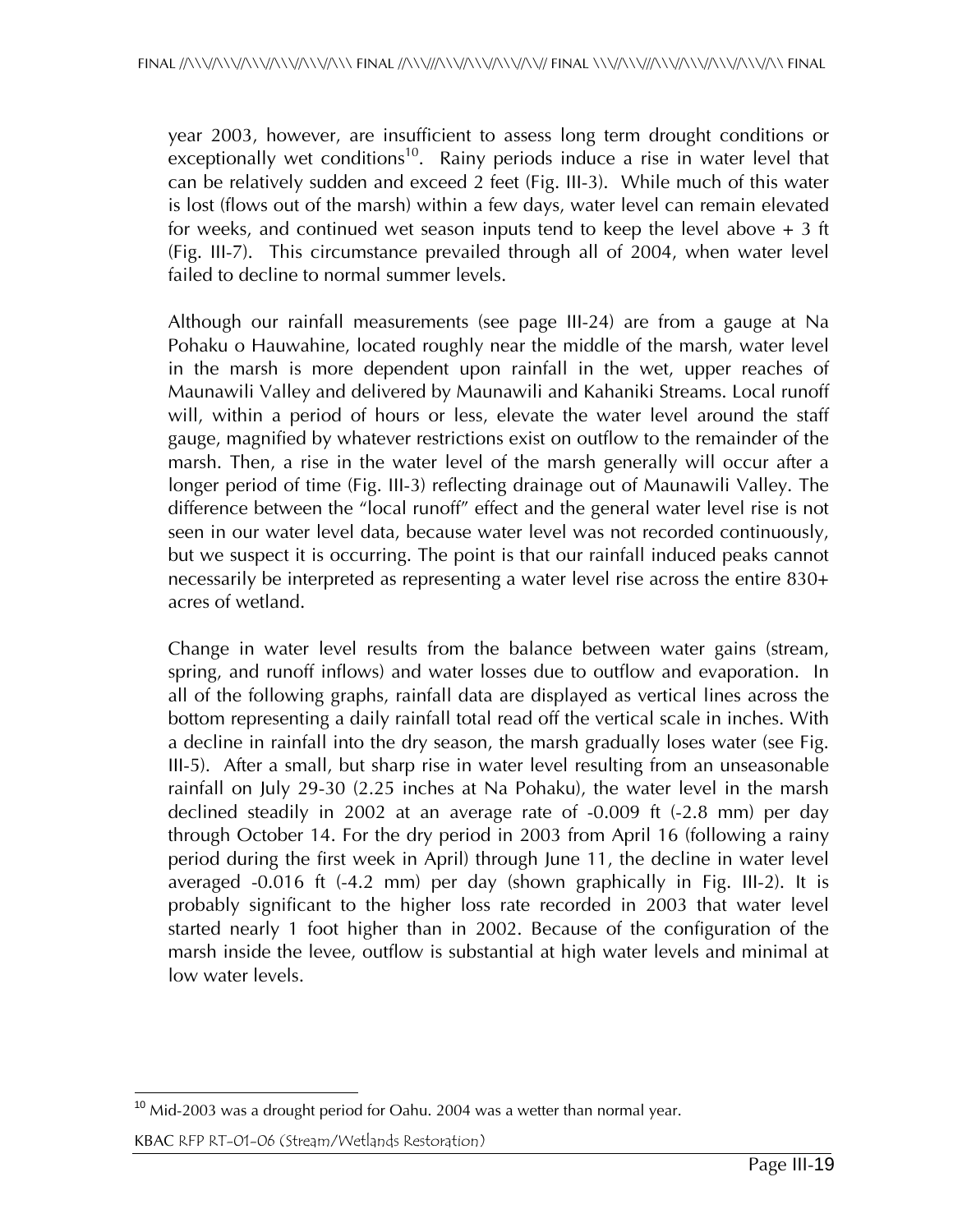

*Figure III-3. Water level and rain gauge readings for Na Pohaku o Hauwahine site on Kawai Nui Marsh, January-March 2002.* 



*Figure III-4. Water level and rain gauge readings for Na Pohaku o Hauwahine site on Kawai Nui Marsh, April-June 2002.*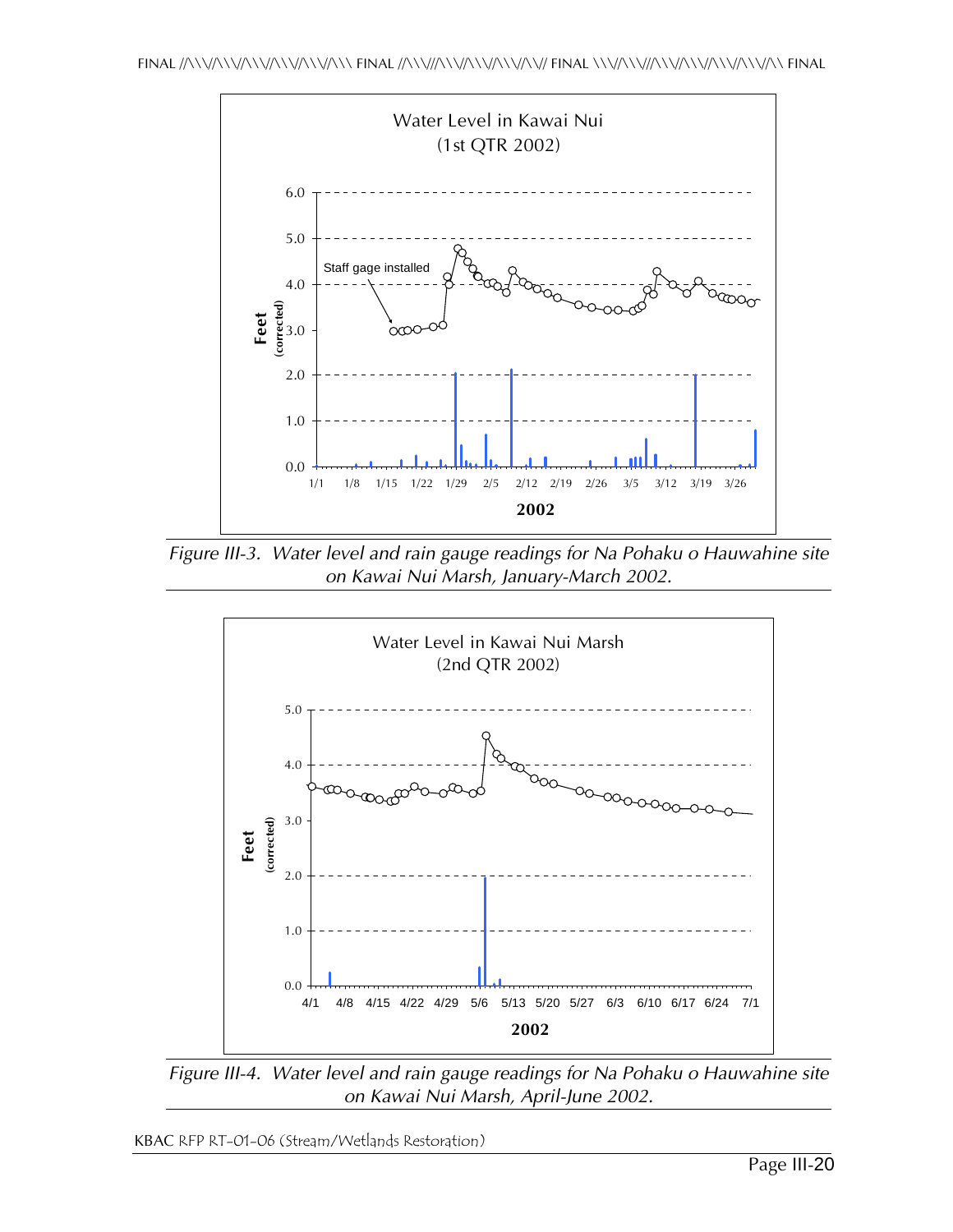

*Figure III-5. Water level and rain gauge readings for Na Pohaku o Hauwahine site on Kawai Nui Marsh, July-September 2002.* 



*Figure III-6. Water level and rain gauge readings for Na Pohaku o Hauwahine site on Kawai Nui Marsh, October-December 2002.*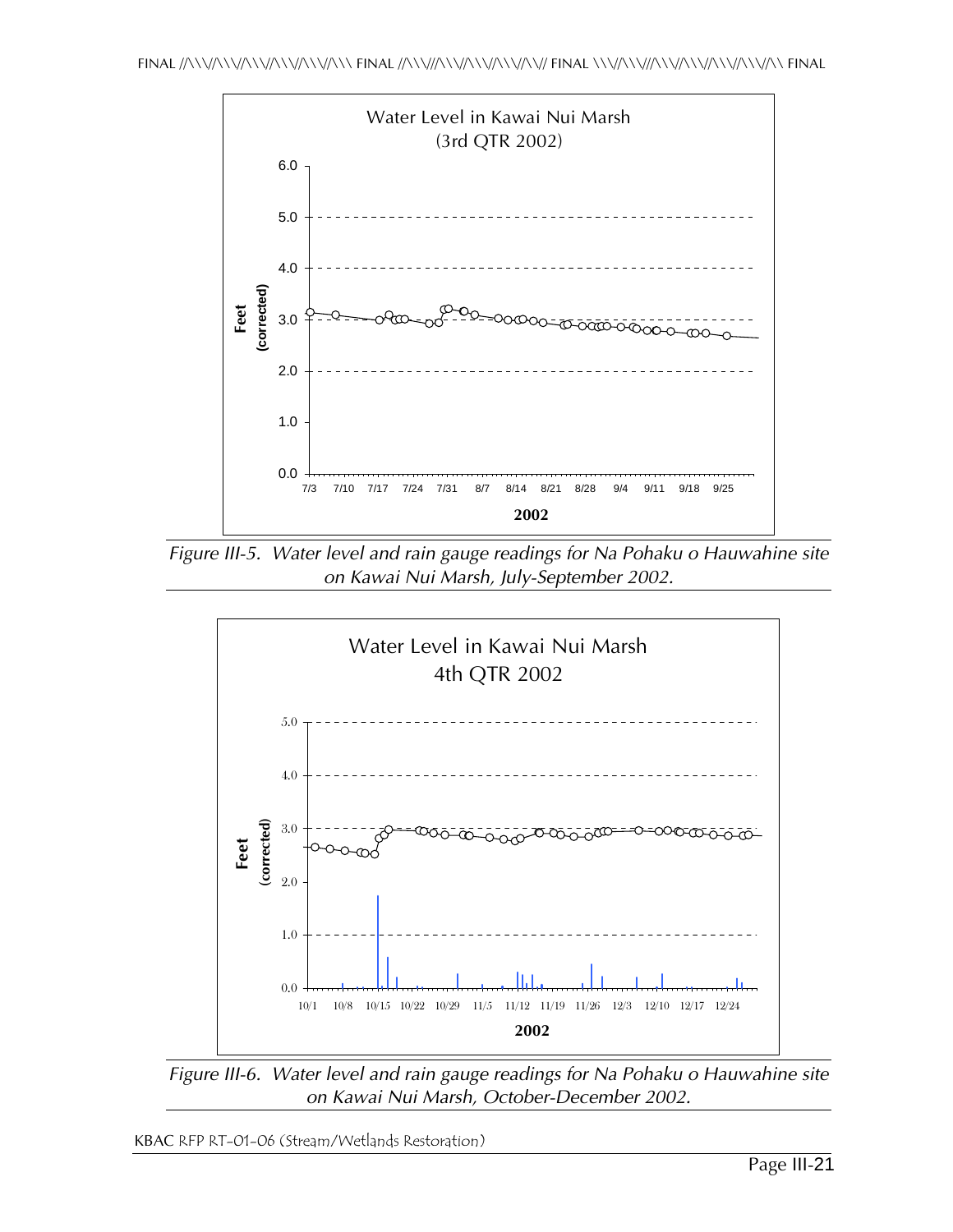

*Figure III-7. Water level and rain gauge readings for Na Pohaku o Hauwahine site on Kawai Nui Marsh, January-March 2003.* 



*Figure III-8. Water level and rain gauge readings for Na Pohaku o Hauwahine site on Kawai Nui Marsh, April-June 2003.*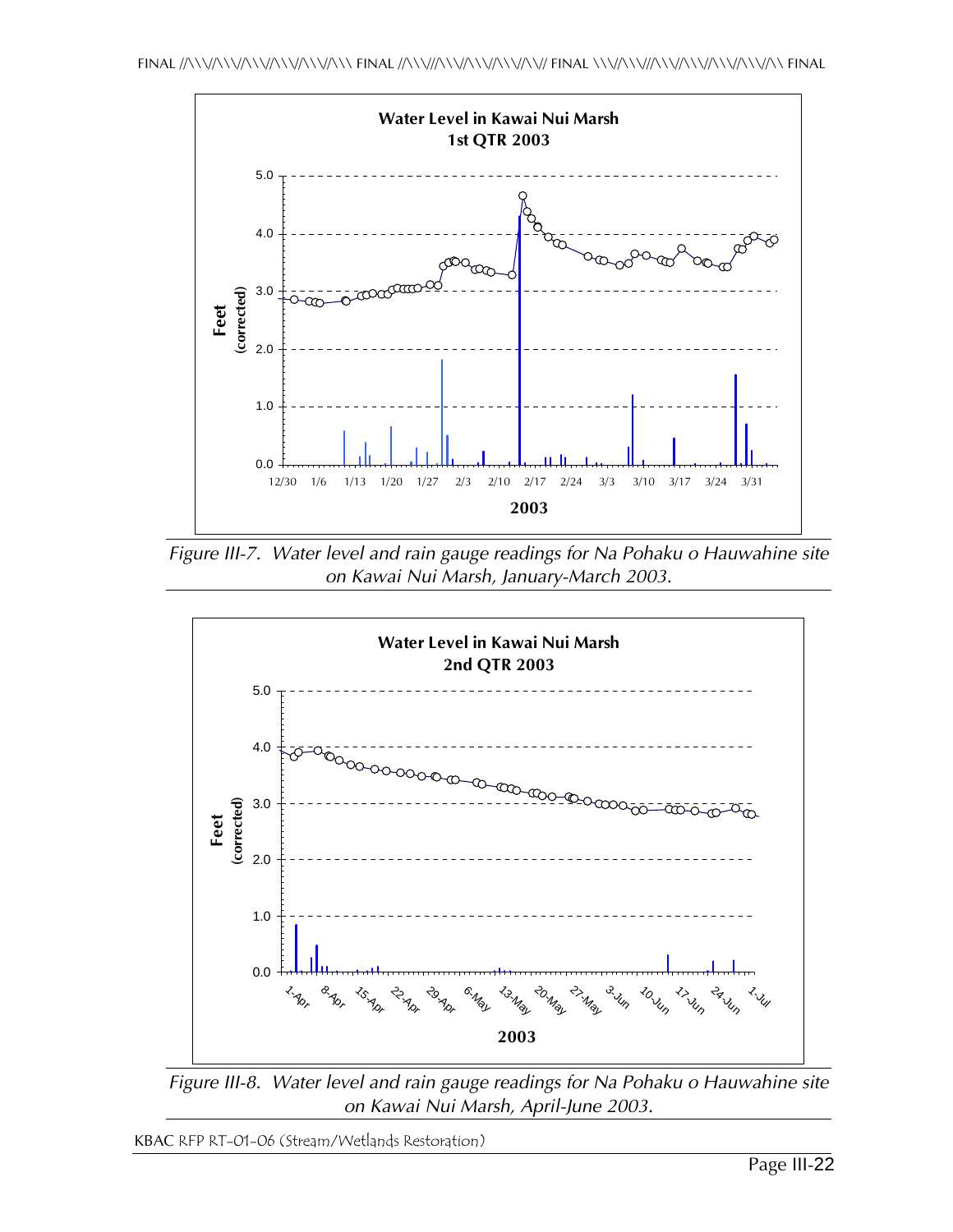

*Figure III-9. Water level and rain gauge readings for Na Pohaku o Hauwahine site on Kawai Nui Marsh, July-August 2003.* 

Various reports provide estimates of the elevation of the vegetation mat or water level in Kawai Nui. Early plans for the flood control project called for a flood channel (present-day Oneawa Channel) and a control structure to maintain water in the marsh at 1.5 m (4.8 ft) (Wheeler, 1949, cited in Kelly and Nakamura, 1981). This may not have been based on a "natural" level, but in consideration of the practice then of storing water in the marsh for sale to agricultural interests in Waimanalo. S. Chinn (USGS?, pers. comm., reported in Smith, 1978) estimated long-term water level at USGS gauge No. 1626-48 at +1 m (3.28 ft) relative to mean sea level (MSL), with a range of 0.6 to 1.2 m (2.0 to 3.9 ft). This gauge was located at the makai (north) end of the marsh, "near the head of Kawainui Channel [=Oneawa Channel]" although curiously showed "no perceptible tidal effect for 1970 through 1975" (Smith, 1978, p. 20). As this area is clearly tidal (see Figure III-10), the gauge must have been on the marsh (south) side of some kind of barrier or weir. It is also possible that Smith regarded the far eastern end of the levee as the head end of the "Kawainui Canal" as there is an old staff gauge there (near USGS No. 16264600). This area is not or minimally tidal. As stated previously, the surface of the marsh vegetation mat lies at an average elevation of about 1.5 m (5 ft) above sea level according to Athens et al. (1992; also WOA,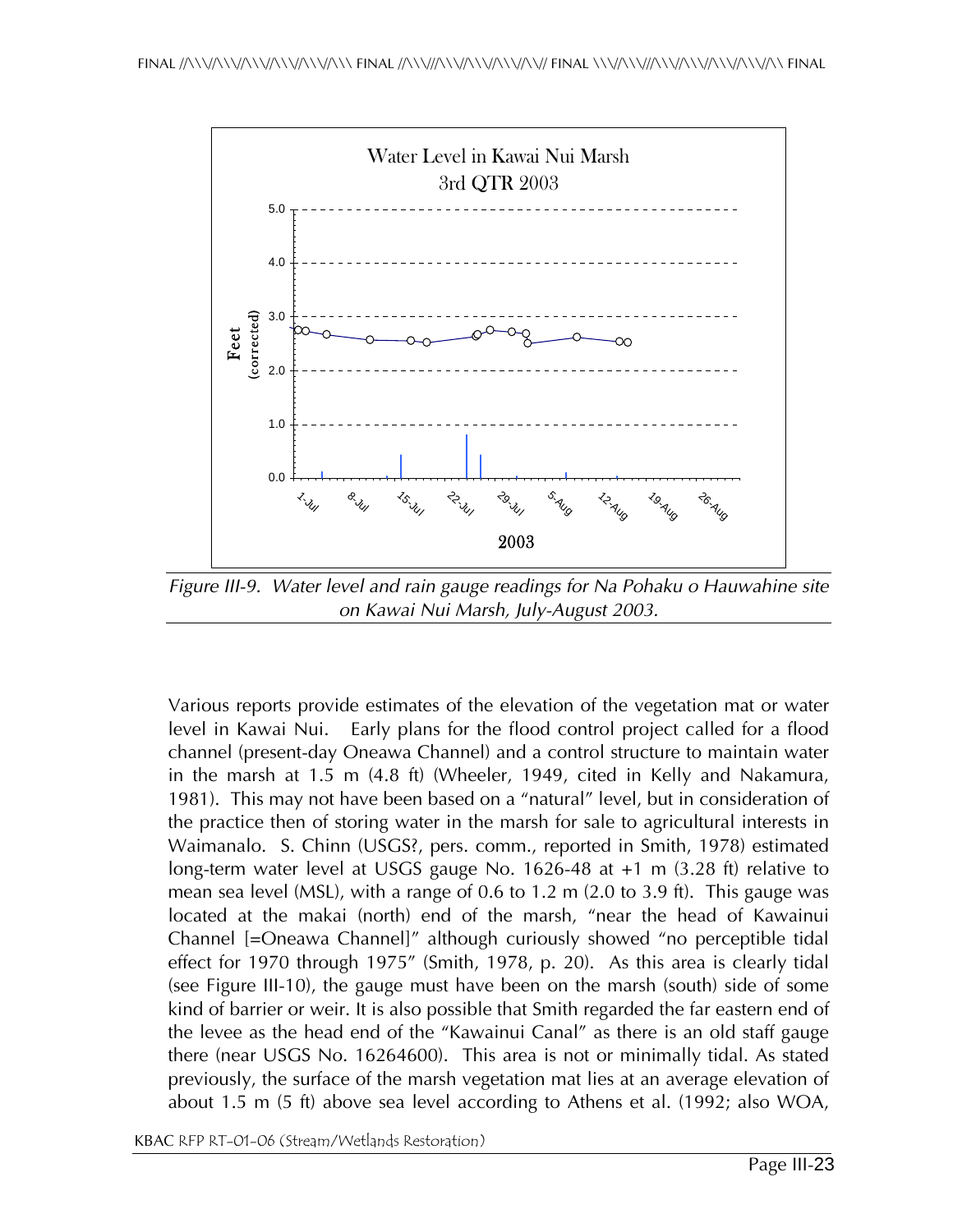1994), equal to the approximate maximum mid-Holocene sea stand as defined by Fletcher and Jones (1996).



*Figure III-10. Graph of recent (August 2003) water level fluctuation (tidal at the upper end of the Oneawa Channel, provided by USGS and available online at* http://hi.waterdata.usgs.gov/nwis/uv?site\_no=16264790

### RAINFALL

Rainfall measurements were made using a Tru-Chek® wedge-shaped gauge located on a hill above the wetland at Na Pohaku o Hauwahine not far from the water level gauge. In general, this gauge was read each morning following a rainy day. The readings are plotted on Fig.s III-3 through III-9 (above) as vertical lines and reading the y-axis scale in inches (instead of feet). While these measurements provide a good indication of when major rainfalls occurred as an explanation of changes in marsh water level, the actual change in water level is largely the result of run-off from Maunawili Valley, where rainfalls amounts are typically much more than those experienced at Na Pohaku due to the orographic effect of the Ko`olau on Tradewind moisture. Inspection of the graphs shows that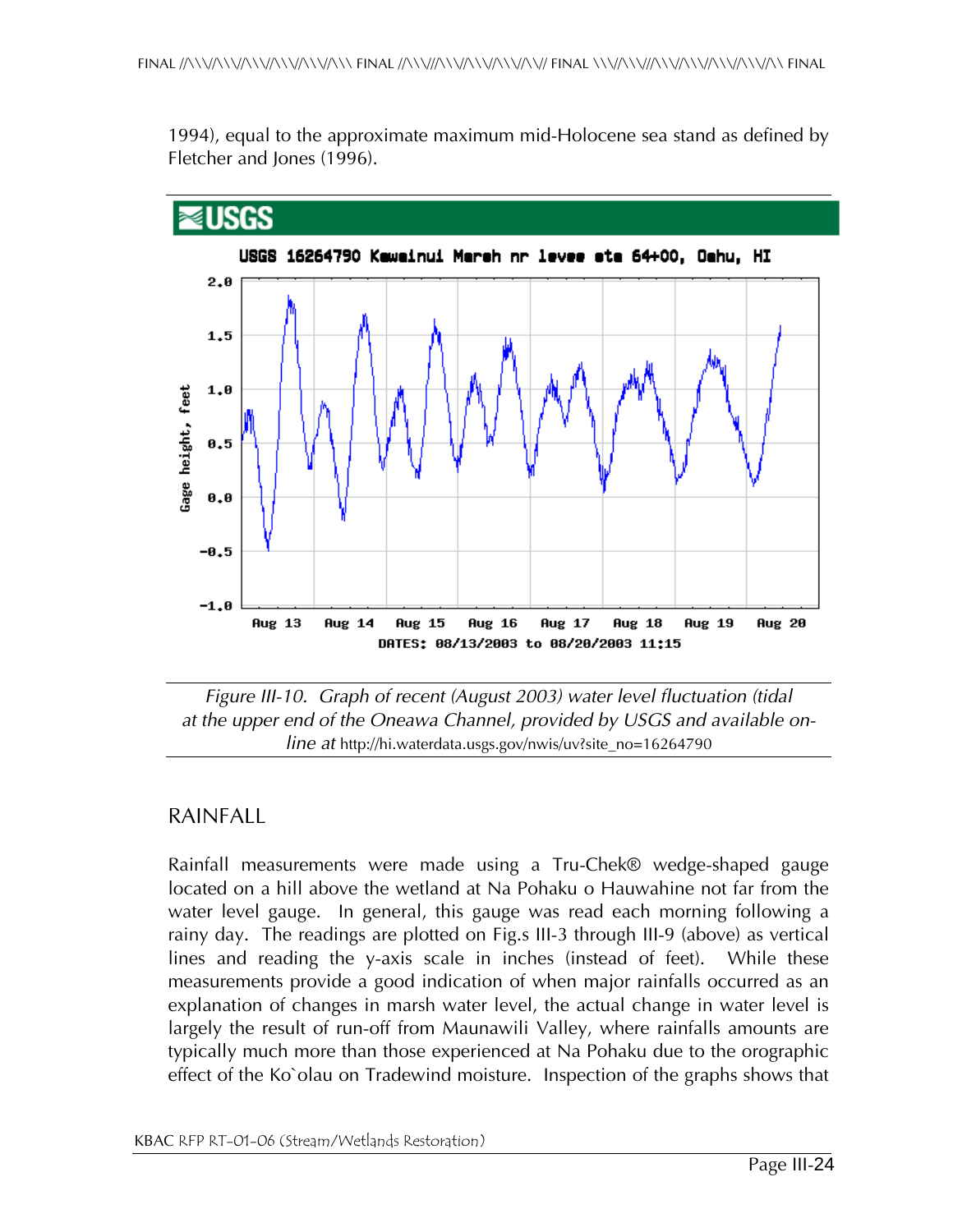the correlation between rainfall amount at Na Pohaku and water level rise would probably be poor.

## VEGETATION MAT

To call Kawai Nui a marsh is to imply that soils are saturated with water all or much of the time, because a marsh typically consists of wet soils supporting growths of specially adapted herbaceous plants (in swamps, the dominant plants are woody trees). There may be open bodies of water present when the site is seasonally flooded, or these ponds may represent depressions too deep to be colonized by emergent vegetation. The sequencing and patterning of open water versus vegetation cover is an important aspect of the ecology of a marsh for the reason that many of the animals that inhabit wetlands are dependent upon one or the other environment (e.g., most adult fishes usually require open water), or even utilize especially the boundary between open water and vegetation (e.g., waterfowl use open water to travel and stay safe from predators, while feeding and nesting in vegetation). In many places, larger bodies of open water would be regarded as distinct ponds or lakes, with vegetated, shallow water margins comprising the marshland.

Over 95% of the surface of Kawai Nui Marsh is covered by a mat of peat material derived from the wetland vegetation supported on its surface. The mat ranges in thickness from about 20 to 50 cm (8 to 20 in) in the areas studied (Figures III-1 and III-10). It is composed of a substrate of humus and partially decomposed plant material reinforced by densely matted roots, supporting emergent plant growth that rises to a height of up to  $2+$  meters  $(6+$  ft) above the mat surface. The vegetation growing on this mat is discussed in detail in Section IV.

SOIL, SEDIMENT, WATER INTERACTIONS — In Kawai Nui Marsh today, vast areas are covered by a variable depth of water, but bodies of open water comprise only a small portion of the total acreage. Most of the extant "lake" is hidden beneath a mat of vegetation. In some areas, the vegetation is of species that live and grow floating on the surface (e.g., water hyacinth), but over most of Kawai Nui, the vegetation consists of plants rooted in organic soil, forming a mat of living and dead plant matter. This mat floats on water or on a sediment slurry, or rests directly on mud.

The gross layers of the Kawai Nui basin are described above in Section II. Here, we discuss the physico-chemical interactions between the water of the marsh and essentially the soil layer. The soil consists of an upper, root-bound organic layer (a peat or incipient peat) and underlying material that is peat in various stages of decay, merging into sedimentary or alluvial deposits. In some areas, the root-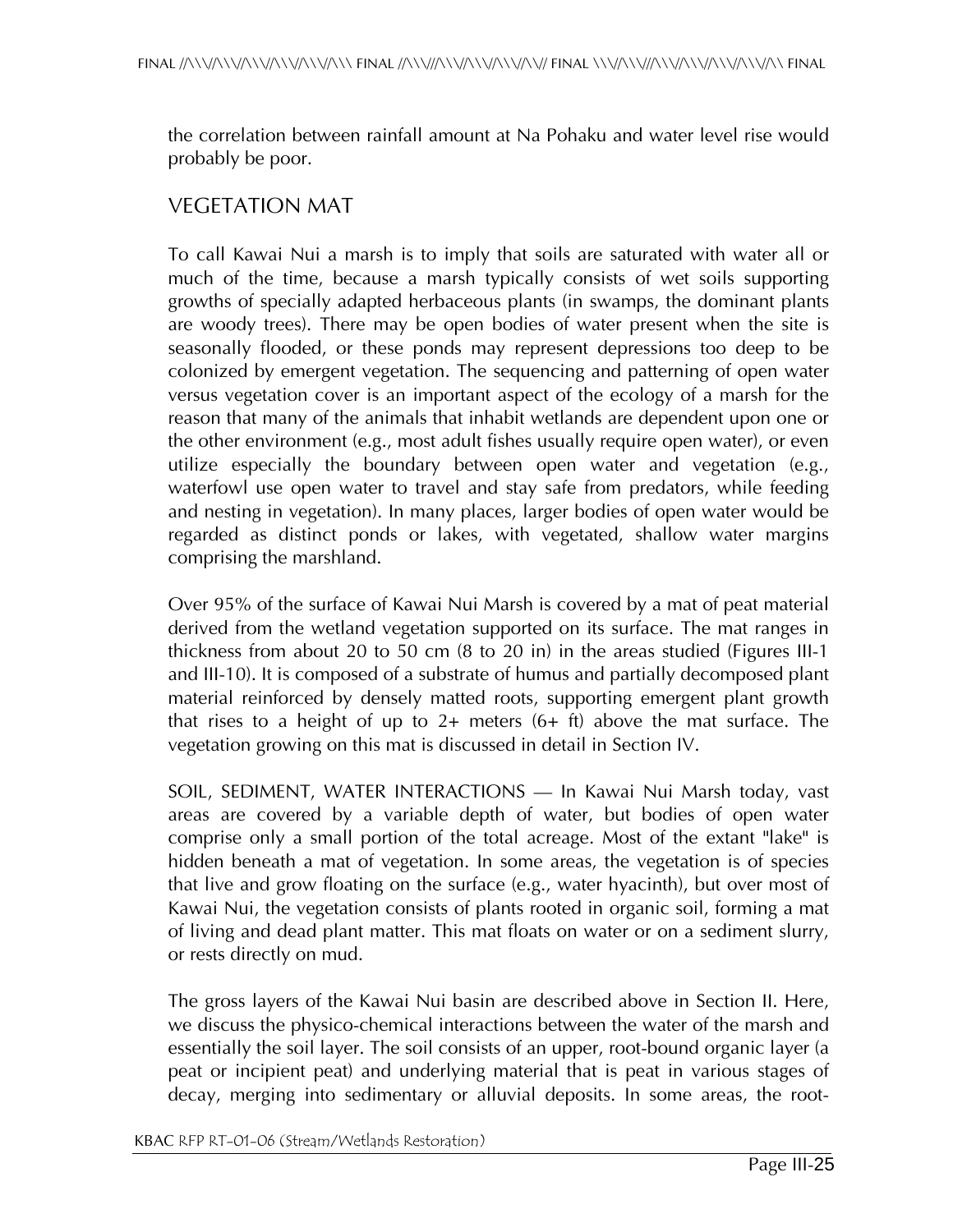bound peat merges directly into water saturated clay. Because of the high organic content of the peat and root-bound layers (soil O horizon), conditions develop that result in this layer physically separating from underlying mineral dominated material, and the intervening gap becoming filled with water or mud slurry that buoys up the peat layer. Where the mat separates and floats on water, where it floats on mud slurry, and where its layers do not appear to separate may be related to successional factors in the gradual transformation of this former lagoon to land. But there also may be seasonal and longer term influences related to surface and ground water inputs to the system.

We are of course interested in the possible relationships between what might be interpreted as marsh successional stages and observable differences in the plantsoil-water interface. If relationships exists, understanding these would have implications on marsh restoration efforts.<sup>9</sup> However, mapping and plotting mat characteristics and vegetation changes over time for the entire 800+ acre marsh would be a difficult undertaking. In order to gain a basic appreciation of the phenomenon described, two representative "transects" (trails) were constructed (see Figure III-11), beginning in early 2002, out from the shoreline at Na Pohaku (see Section III frontispiece). Along each trail, a series of mat penetrating devices (Figure III-12) was installed, separated at variable intervals averaging roughly 50 m. The selected transects were chosen to represent two kinds of areas thought to characterize most of this marsh: Transect "A" across the inland wet meadow (lower/upper marsh boundary) and Transect "B" over the lower marsh. Installed, the devices were called monitoring wells, which they basically resembled.

The mat penetration wells along Transect A were deployed on an eastward course between Na Pohaku o Hauwahine and the central pond of Kawai Nui Marsh (see Figure III-12). This part of the marsh is thought to be at or near the boundary between what has previously been described as an upper wet meadowland (upper marsh) and the peat mat marsh (lower marsh). Most of this area is characterized by para grass (*Brachiaria mutica*), with some small areas of cattail (*Typha latifolia*), a large, circular patch of papyrus (*Cyperus papyrus*), and, between the papyrus and the margin of the pond, an area of mixed wetland plants with an abundance of arrowhead plant (*Sagittaria latifolia*). The trail ends at water quality Station 005. Still para grass dominates here, and the area corresponds to the "Grass Community" of Smith (1978) and so mapped by her. In our hypothesis, Transect A crosses a part of Kawai Nui Marsh characterized by a vegetation mat

 $\overline{a}$ <sup>9</sup> The U.S. Army Corps is developing "new" wetlands by diking and permanently flooding portions of the wet meadow in the upper marsh. Efforts at Na Pohaku at habitat restoration involve physically removing the vegetation and peat layer, exposing the water of the marsh basin.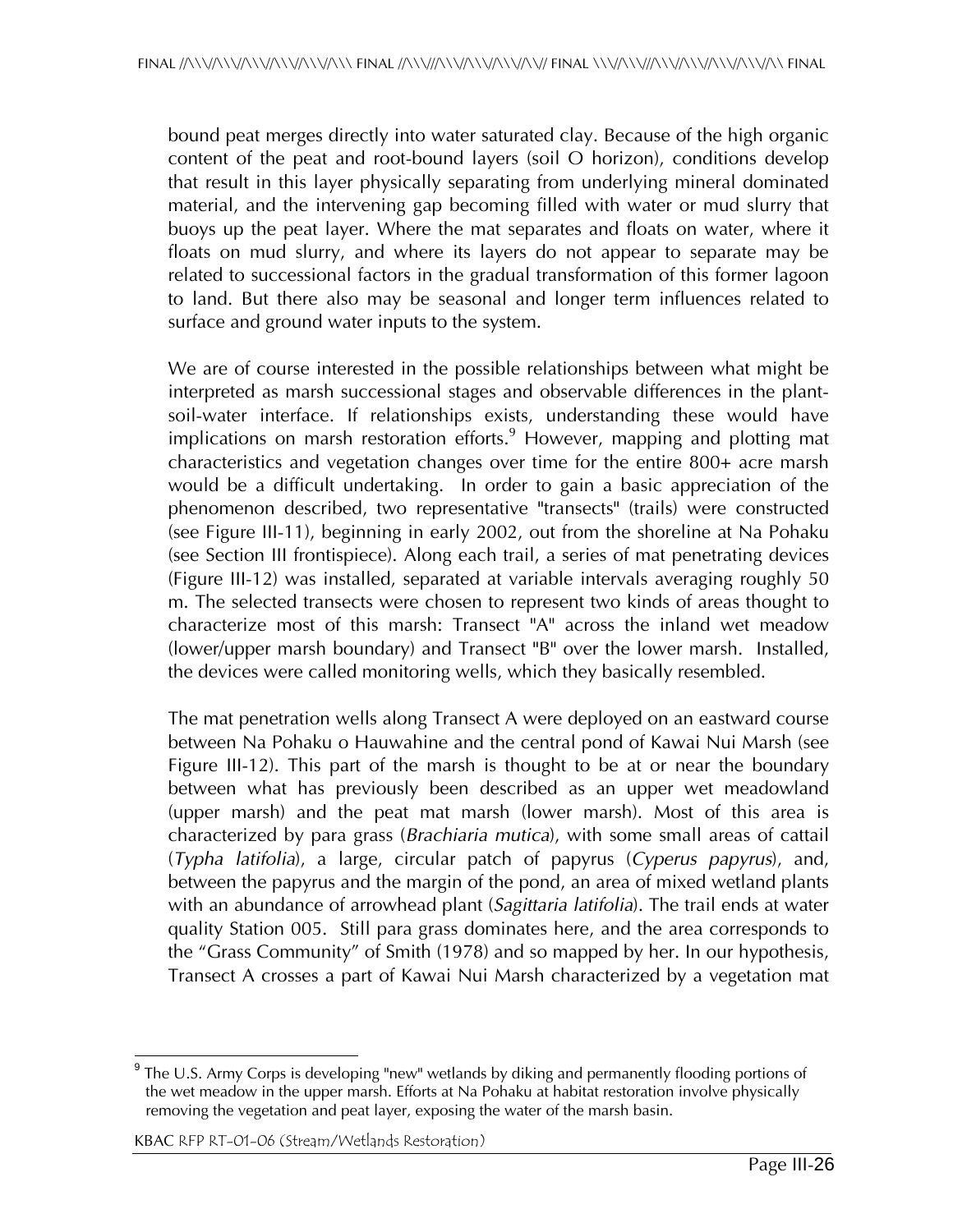

*Figure III-11. Study transects showing mat penetration well stations and water quality sampling stations in Kawai Nui Marsh off Na Pohaku o Hauwahine (photo taken by Brian Daniel from his ultralight on September 20, 2002).*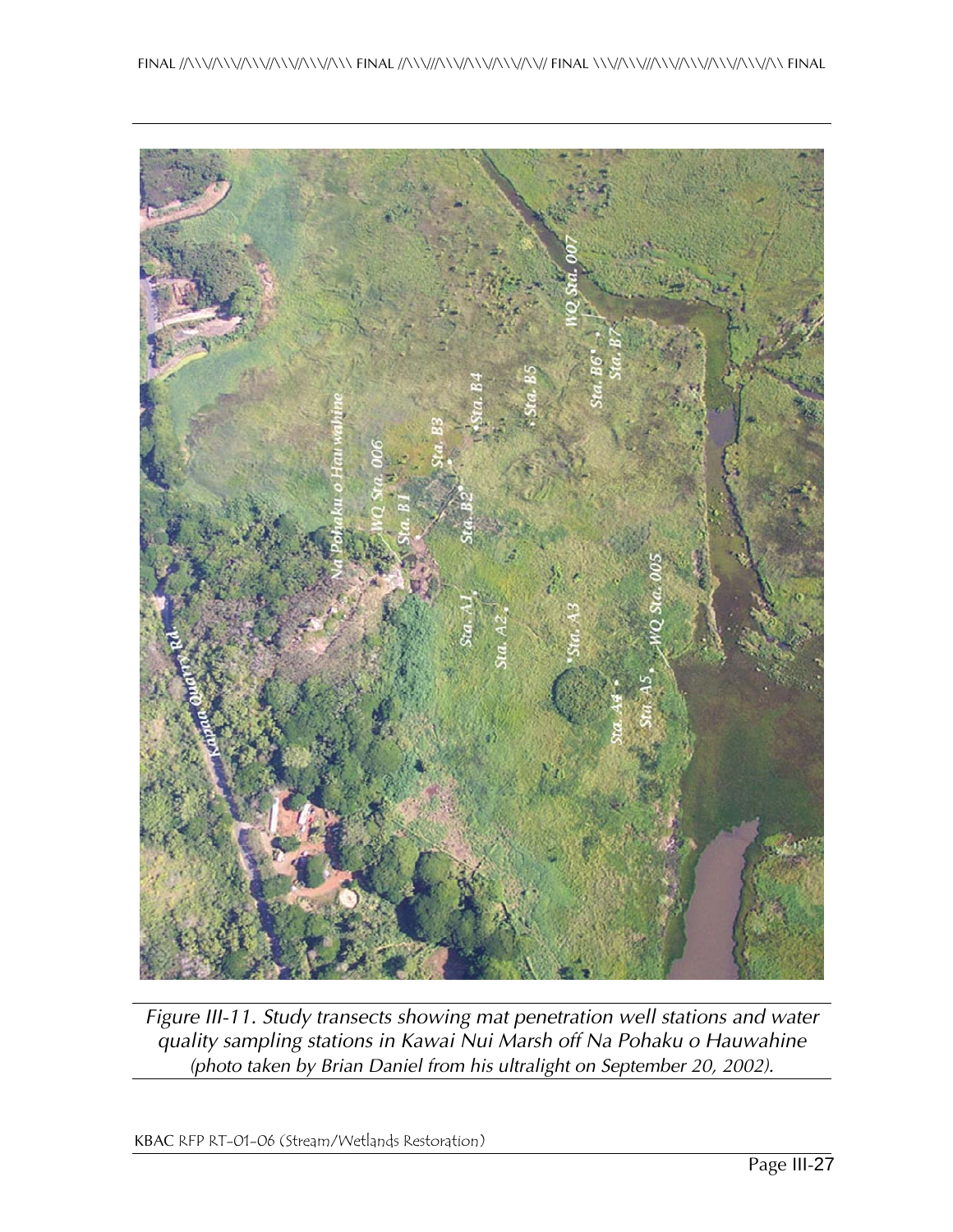(or organic soil) overlying a layer of sediment. Water in this part of the marsh saturates the sediment and soil layers to a depth that will vary seasonally, with flooding of the surface occurring in the wet season.



*Figure III-12. Joe Moye and one of the mat-penetrating "wells" before installation.* 

The mat penetration wells along Transect B were deployed on a more or less north by northeast course between Na Pohaku o Hauwahine and the man-made "transverse channel" crossing in the middle of Kawai Nui Marsh (see Figure III-11). This area just reaches the inland edge of the saw-grass (*Cladium jamaicense*), first crossing what was known to be a pond 20-25 years ago and is now "thin" vegetation mat dominated by cattail. Plant assemblages along this transect include the nearly montypic stand of cattails, extensive areas of bulrush (*Schoenoplectus* sp.), and smaller areas covered by *neke* fern (*Cyclosorus interruptus*). Para grass dominates some areas, and encroaches on others. Invasive trees, such as fiddlewood (*Citharexylum caudatum*), octopus tree (*Schefflera actinophylla*), and Moluccan albizia (*Falcataria moluccana*), are sparsely scattered over this part of the marsh, although the density of trees increases each year. This transect crosses from the grass community into the bulrush community as described and mapped by Smith (1978) and herein (see Section IV).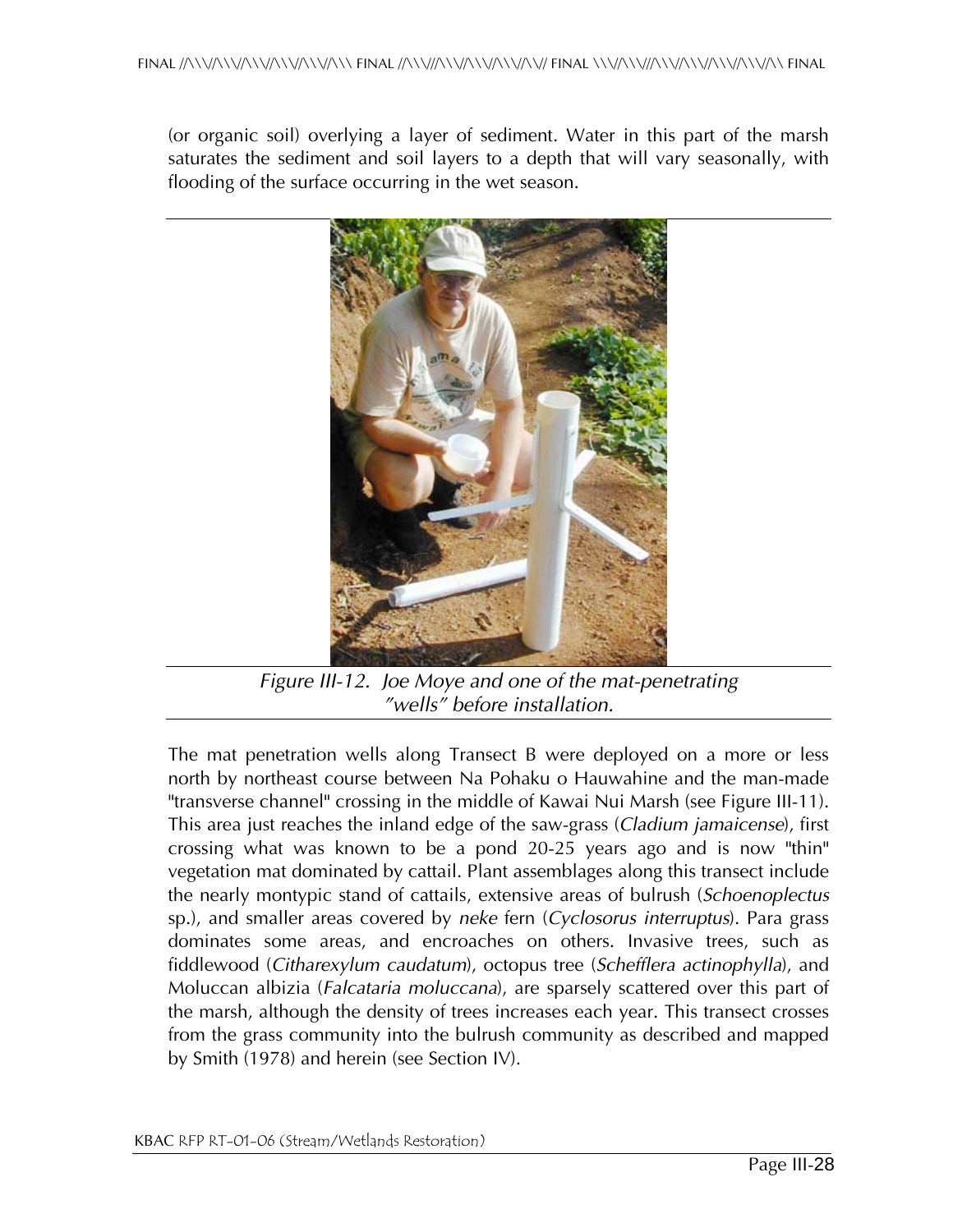In our hypothesis, Transect B crosses a part of Kawai Nui Marsh characterized by a floating vegetation mat. We anticipate that data from each well on this transect will describe a mat physically buoyed up by the organic peat in which the vegetation is rooted and below which will be found water or a water-sediment mixture that is mostly water. The space below the mat may be separated into two or more layers: a water layer over a denser sediment suspension layer or layers. The relative thickness of the layers may vary seasonally and/or in response to inputs of rainfall and run-off. The aquatic environment will be anoxic and reducing below the mat, supporting only microbial life. This description comprises our "Standard Floating Mat Model."

MONITORING WELL METHODS — Results of monitoring each of 12 wells (5 on Transect "A" and 7 on Transect "B") are expressed in complex graphs (Figures III-13 through III-24) relating water, mat surface, and bottom layer(s) elevations. The manner in which these data were collected influences the patterns obtained and the interpretations that can be made from the graphs. The central problem to be overcome had to do with making water level and elevation surveys on a "floating" surface. Both relative and absolute elevation measurements were made, but the more useful absolute elevation surveys (that is, leveling instrument surveys from a fixed point) were extremely time consuming and difficult to extend out the full distance of the transects from the firm ground above the marsh. Initially, these surveys were attempted just to tie the relative measurements to a common datum or base line elevation. But it became clear that the two could not be easily tied without making assumptions. The assumptions are explained here.

Not all wells were installed at the same time; some were added much later to investigate specific areas between wells that had been installed for many months previous. However, once a well was installed by cutting a hole through the peat mat, measurements were begun immediately using a weighted drop line. On the monitoring data graphs, **small blue circles** represent measured height of water above "drop-line" bottom. That is, the drop-line was lowered until the weight encountered resistance, and the water level in the well then read off the drop-line tape. This measurement gives an uncorrected depth of water in the well. This measurement later proved to be very valuable, because water level was a reasonable constant between most of the wells and the measurement was unaffected by the weight of the observer depressing the mat. The water level would rise in a well due to the added weight of the observer, but this phenomenon was relative to the well case. The distance from the drop-line bottom to the water surface was independent of the depression of the floating mat in most cases. Note that for the first wells set-up, this was the only measurement made for an initial period of time.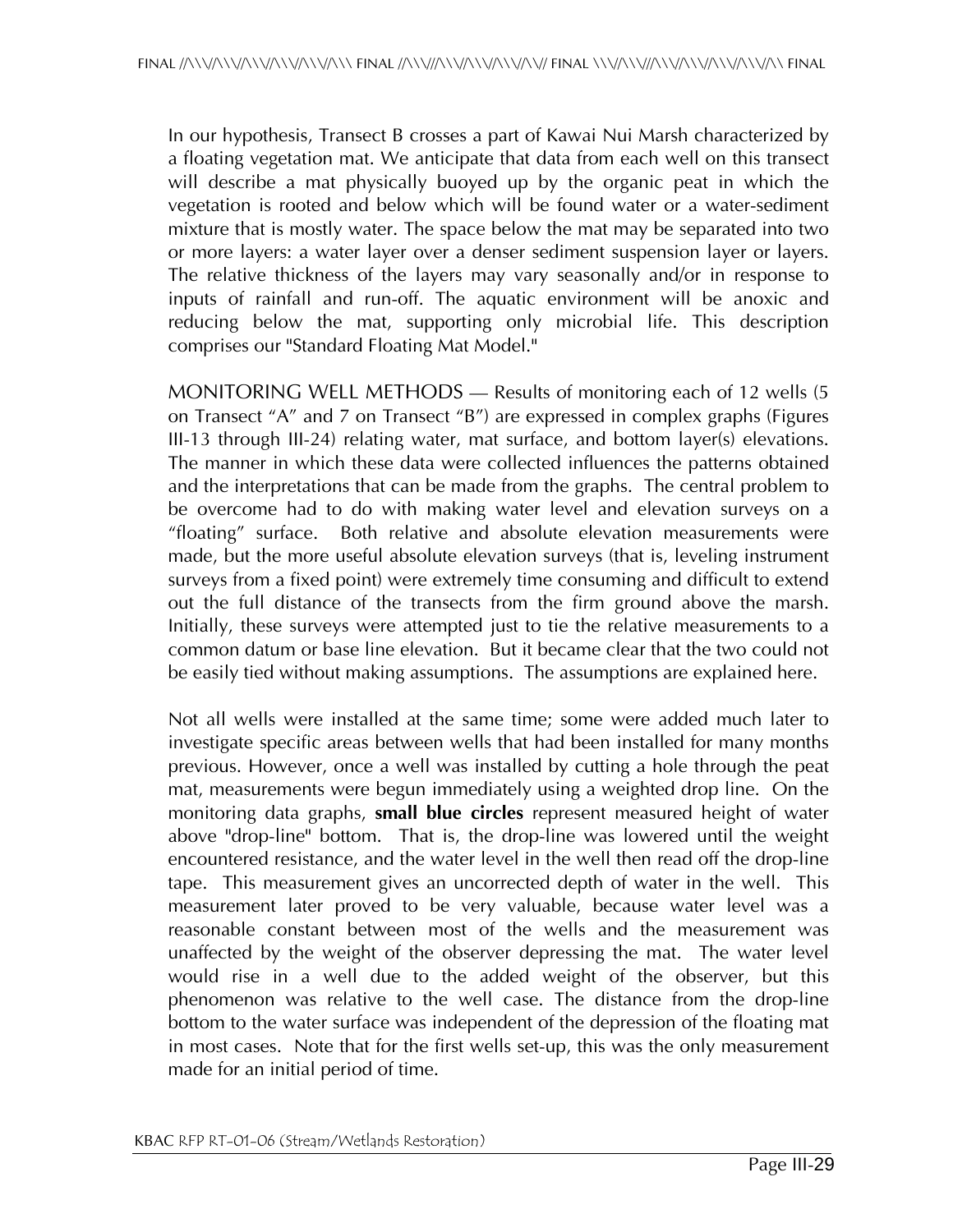A second measurement was later obtained at each well: the reading on the dropline tape at the well lip. Because the well was attached by arms to the mat, this measurement provided an elevation of the mat surface. These measurements had to be corrected for the temporary depression caused by the observer, and a constant calculated for each well based upon observation of depression there was applied. On the graphs a **green line** represents the "top of mat" calculated as tape reading from drop-line bottom to pipe lip, minus pipe extension above mat, plus a correction for mat depression.

A **brown line** in some graphical presentations represents "bottom of mat" calculated as "top of mat" minus a mat thickness value, the latter based upon one or more measurements (averaged) of mat thickness made at the site. These three measurements allowed for the mat to be graphically depicted through time in relation to the "independent" water level at each well site. However, unless the bottom elevations at each well were known to some common datum, comparisons between wells could not be made. Further complicating the approach was the fact that our original hypothesis predicted that this bottom might not be a constant at all. That is, it was thought that bottom itself could be moving up and down seasonally and other changes in density of the slurry over the bottom might also change with time. Consider that the drop-line will descend through the slurry roughly to a point where its density matches that of the mud.

A number of stadial surveys were conducted of each well location using an automatic level set up on the rock face at Na Pohaku at an appropriate height above the marsh vegetation. Because of the great distances out to the outer wells, either no or fewer leveling surveys involved these locations. Nearby wells were surveyed numerous times, for the reason that these surveys were generating elevation data that seemed inconsistent with the drop-line data. All stadial surveys began with a measurement off the top of the staff gauge as a back sight (project datum), and this sight was checked against two separate pins (concrete nails and resin) set into nearby rocks. Having established the instrument level relative to the staff gauge readings, the survey rod was taken out to the well locations. Because the top of the mat could not be depended upon to yield repeatable values—it was floating with time and depressed by the rod man—the elevation of greatest interest was the bottom elevation for each well. By conducting these surveys over time, the question of the stability of the bottom could be answered and the drop-line measurements could be related between wells. The **maroon points** on each graph represent actual elevation measurements of the solid bottom from the leveling survey using the elevation of the staff gauge at Na Pohaku corrected to MSL as described beginning above on page III-14.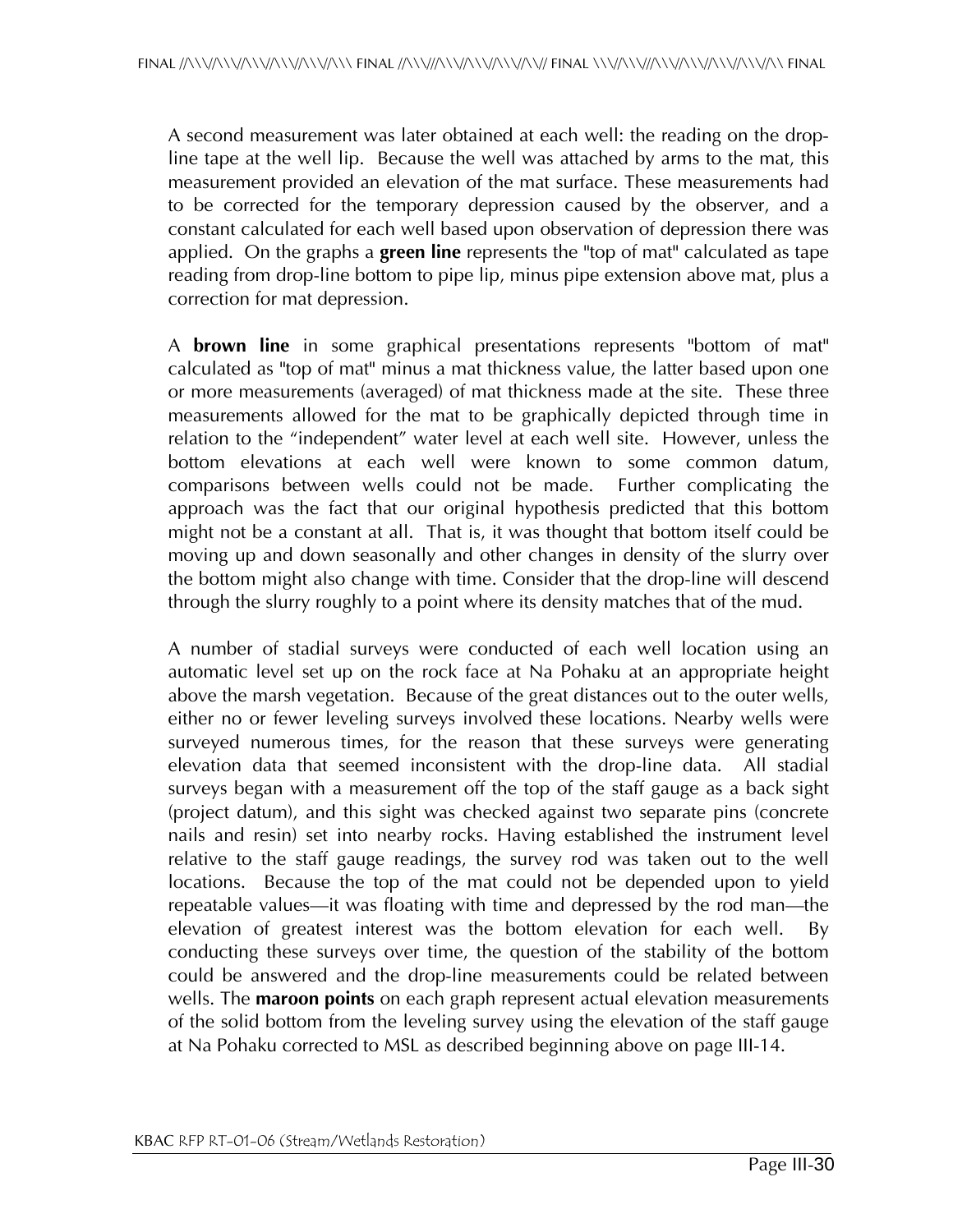This approach turned out to be anything but straight forward. As a check on the two approaches used to make measurements at each well, a protocol was established and involved a drop-line measurement preceding the rod measurement, the first instrument reading made with the rod set at the water surface, followed by a reading with the rod set on the bottom, and finally a reading of the water level in the well read off the rod set on the bottom. These cross checks initially agreed at Well B-1, but proved irreconcilable at all other sites. It became clear that the rod and the drop-line were measuring a different bottom. At Well B-1, the drop-line and rod showed good agreement: range of 6 measurements: 0.00 to -0.09 ft where negative values imply the rod was pushed deeper into the mud than the drop line. On this and the other graphical presentations, small **blue squares** show the depth to bottom measured with the weighted line just prior to each leveling survey measurement. These depths are calculated by subtracting the drop line measurement to water level in the well from the staff gauge water level reading (corrected) the same day, on the assumption that the two are identical. This assumption was based on the observation that when a series of leveling surveys were made out across the marsh, the water level readings made at each well were generally the same. Given the difficulty of holding the rod steady on a water surface while standing on a floating mat and reading the rod across distances up to 680 m (2230 ft), measurement error was expected. The fact that the error was generally small was taken as validation that at most of the locations (there were exceptions), water level itself was a constant on any given day. On a lake, this would be a given, but Kawai Nui is somewhere between a lake and meadow, and confirmation of the assumption was important.

If the water level at the staff gauge is essentially the water level in a well, a fixed point was available to standardize all of the well survey measurements, because the drop-line measurements represent the distance from this elevation to the bottom and to the mat surface measured off the pipe rim. The fine dashed line plotted on each graph is the water level recorded at Na Pohaku based upon the same datum (the staff gauge itself) as the elevations made in the stadial surveys. A problem became immediately evident: small measurement errors suggested that an averaging approach be used (each daily set of measurements could not be corrected by a different amount). Estimating a best fit line by eye would accomplish this. However, the correction suggested by the best fit during one part of the year was not necessarily the correction providing a reasonable fit at another time of the year. This outcome suggests possible systematic errors caused by the measuring devices (for example, the drop-line was rebuilt several times). However, systematic errors related to equipment or personnel would cause similar deviations at all wells, which was not the case. In fact, the deviations are very likely due to changes in the nature of the bottom material. Recall that the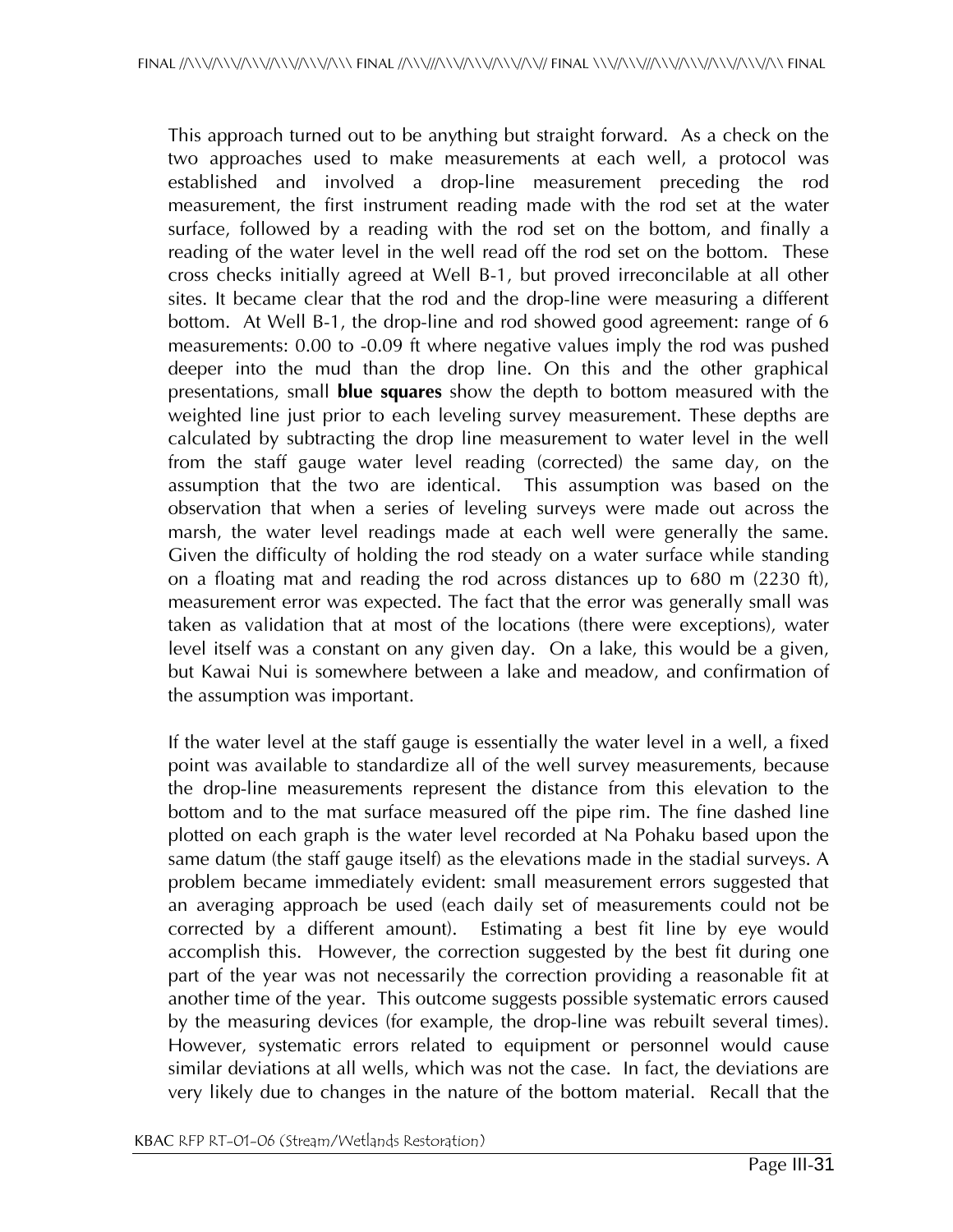water level measurement derives from the distance between the water line and the bottom, and potentially both are moving independent of one another. Changes in the thickness of the soft muck layer (through which the drop-line does not penetrate) will alter the relationship between the water height above the bottom and the baseline water level measured at the Na Pohaku staff gauge. For example, imagine a muck layer that is slowly accumulating over time, while water level on the staff and at the well remains constant. The graphical plot would show a steadily declining water level at the well in relation to all of the other measurements, because the distance between the bottom and the water surface is decreasing.

Consequently, the selection of a water level correction value—a constant that adjusts all of the drop-line numbers but not any of the other measurements becomes a matter of selecting a value that simply looks good over the span of the graph. This value (in feet) is printed on each graph at the bottom right-hand corner. There is no reason that the values should especially agree between wells. The marsh is a relatively flat surface, but not that even from place to place.

Finally, on each graph, a vertical line represents the PVC well casing shown at a selected point in time in the proper relationship to the pipe length and mat surface, plotted from the measurement from solid bottom to upper lip of pipe and pipe length. The casing is attached (and moves with) the mat surface (green line), but the bottom of the pipe in relation to the bottom measurements is instructive. Tables III-8 and III-9 provide general information on each of the wells, including data correction values used in producing the individual graphs.

MONITORING WELL DATA — The graphical displays of the monitoring well data are presented in ordered series starting with the A-Series wells (A-1 through A-5; Figures III-13 to II-17) and followed by the B-Series wells (B1 through B-7; Figures III-18 to III-24). This makes each chart easy to locate within the document, but it would only confuse a complex subject to discuss them in such an order. Instead, we will talk first about the wells that typify the peat mat with respect to our division of the marsh into upper and lower areas, and with our hypothesis that the mat is floating in the lower marsh, but fixed to the bottom sediment in the upper marsh. Then we will discuss deviations from the original hypothesis and other unusual aspects that the monitoring revealed about the marsh.

First, consider the situation in which the peat mat of the lower marsh is actually floating on a body of water. Simply exploring the lower marsh on foot, experiencing the water-bed like quality of the surface, and occasionally breaking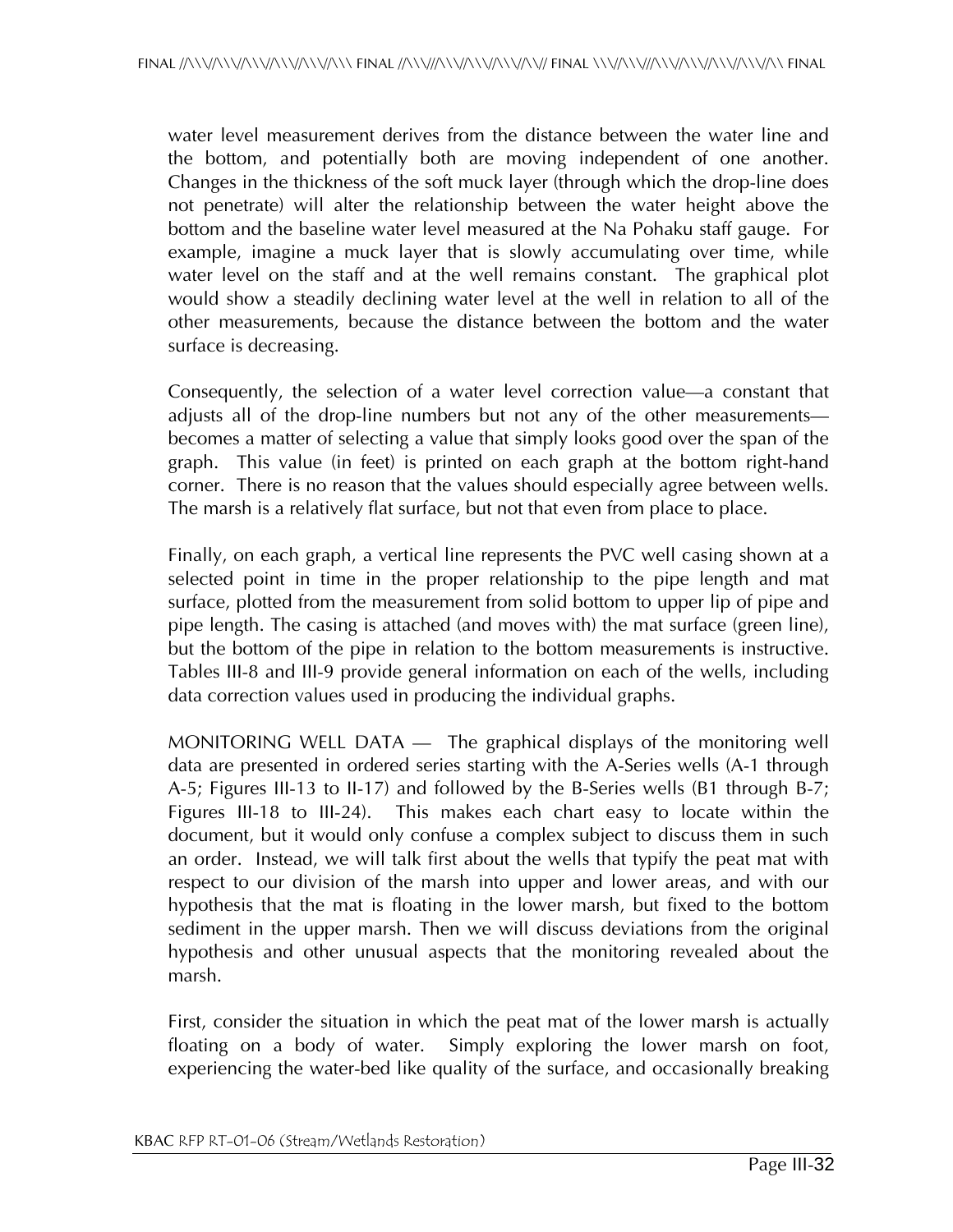| Table III-8. "A" Series wells (A-transect or A-trail) |                                                                                                                                                                                                   |              |              |             |              |  |  |  |
|-------------------------------------------------------|---------------------------------------------------------------------------------------------------------------------------------------------------------------------------------------------------|--------------|--------------|-------------|--------------|--|--|--|
| <b>WELL</b>                                           | $A-1$                                                                                                                                                                                             | $A-2$        | $A-3$        | $A-4$       | $A-5$        |  |  |  |
|                                                       | 21°23.519'N                                                                                                                                                                                       | 21°23.509'N  |              | 21°23.468'N | 21°23.466'N  |  |  |  |
|                                                       |                                                                                                                                                                                                   |              |              |             | 157°45.606'W |  |  |  |
|                                                       | 8/10/2002                                                                                                                                                                                         | 9/11/2002    | 10/12/2002*  | 12/21/2002  | 7/6/2002     |  |  |  |
|                                                       | 273                                                                                                                                                                                               | 384          | 624          | 722         |              |  |  |  |
|                                                       | 2.49                                                                                                                                                                                              |              | 2.44         | 2.51        | 2.45         |  |  |  |
|                                                       | 0.96                                                                                                                                                                                              | 0.96         | 0.98         | 0.99        | 0.92         |  |  |  |
|                                                       | 1.35(4)                                                                                                                                                                                           | 1.52(3)      | 0.55(1)      | 0.82(1)     | 0.95(1)      |  |  |  |
|                                                       | Muck                                                                                                                                                                                              | Muck         | Muck         |             | Muck         |  |  |  |
|                                                       | 0.37(12)                                                                                                                                                                                          | 0.70(10)     |              |             |              |  |  |  |
|                                                       | $+1.00(11)$                                                                                                                                                                                       | $+1.21(10)$  | $+1.25(7)$   |             |              |  |  |  |
|                                                       | <b>GPS</b> Location<br>Date Installed<br>Transect position (ft)<br>Pipe length (ft)<br>Above mat (ft)<br>Mat thickness (ft)<br>Intervening layer<br>Soft muck layer (ft)<br>Top of clay (ft MSL)) | 157°45.685'W | 157°45.670'W |             | 157°45.624′W |  |  |  |

\*Re-installed. Original well put in June 2002. Number in parenthesis is n for values given as means.

|                                                                   | Table III-9.<br>"B" Series wells (B-transect or B-trail) |                             |                             |                             |                             |  |  |  |
|-------------------------------------------------------------------|----------------------------------------------------------|-----------------------------|-----------------------------|-----------------------------|-----------------------------|--|--|--|
| WELL                                                              | $B-1$                                                    | $B-2$                       | $B-3$                       | $B-4$                       | $B-5$                       |  |  |  |
| <b>GPS</b> Location                                               | 21°23.557'N<br>157°45.713′W                              | 21°23.579'N<br>157°45.683'W | 21°23.596'N<br>157°45.685'W | 21°23.609'N<br>157°45.669'W | 21°23.613'N<br>157°45.626'W |  |  |  |
| Date Installed                                                    | June 2002                                                | June 2002                   | June 2002                   | June 2002                   | June 2002                   |  |  |  |
| Transect position (ft)                                            | 328                                                      | 984                         |                             |                             | 2228                        |  |  |  |
| Pipe length (ft)                                                  | 2.66                                                     | 2.70                        | 2.69                        |                             | 2.68                        |  |  |  |
| Above mat (ft)                                                    | 0.90                                                     | 0.89                        | 0.92                        | 1.00                        | 1.00                        |  |  |  |
| Mat thickness (ft)                                                | 1.75(3)                                                  | 1.52(3)                     | 1.40(1)                     | 0.85(1)                     | 0.83(1)                     |  |  |  |
| Intervening layer                                                 | Water $\sim$ 1 ft                                        | Water                       | Water                       | Muck                        | Muck                        |  |  |  |
| Soft muck layer (ft)                                              | 0.03(11)                                                 | 0.63(10)                    | 0.28(6)                     | 1.73(2)                     |                             |  |  |  |
| Top of clay (ft MSL)                                              | $+0.69(12)$                                              | $-0.28(7)$                  | $+0.34(7)$                  |                             |                             |  |  |  |
| WELL                                                              | $B-6$                                                    | $B-7$                       |                             |                             |                             |  |  |  |
| <b>GPS</b> Location                                               | 21°23.642'N<br>157°45.593'W                              | 21°23.653'N<br>157°45.585'W |                             |                             |                             |  |  |  |
| Date Installed                                                    | June 2002                                                | <b>July 2002</b>            |                             |                             |                             |  |  |  |
| <b>Transect position</b>                                          |                                                          |                             |                             |                             |                             |  |  |  |
| Pipe length (ft)                                                  |                                                          |                             |                             |                             |                             |  |  |  |
| Above mat (ft)                                                    | 1.00                                                     | 1.04                        |                             |                             |                             |  |  |  |
| Mat thickness (ft)                                                | 1.55(1)                                                  |                             |                             |                             |                             |  |  |  |
| Intervening layer<br>Soft muck layer (ft)<br>Top of clay (ft MSL) | Muck                                                     | Muck/Roots                  |                             |                             |                             |  |  |  |

Number in parenthesis is n for values given as means.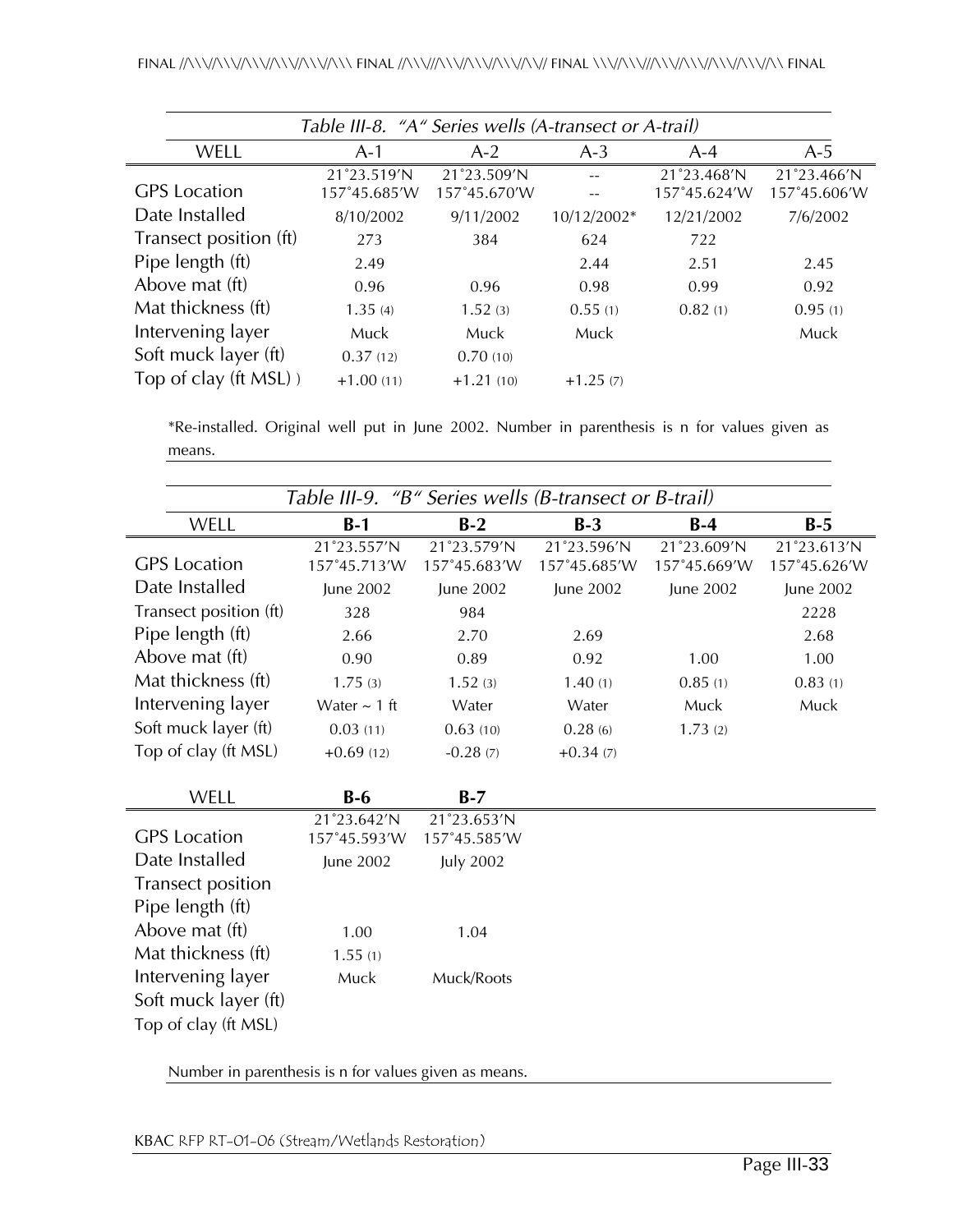

*Figure III-13. Graphical representation of data obtained from monitoring Well A-1*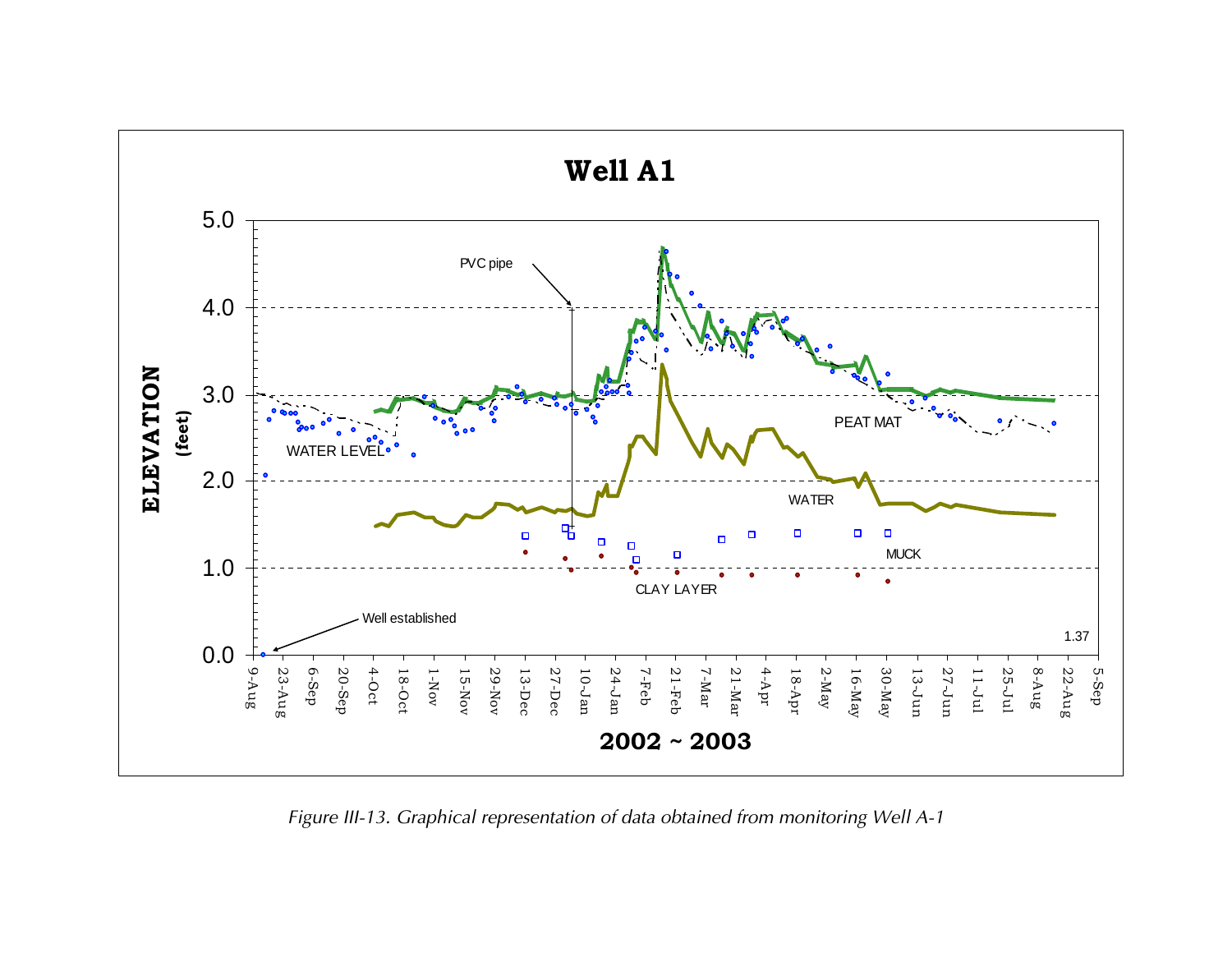

*Figure III-14. Graphical representation of data obtained from monitoring Well A-2*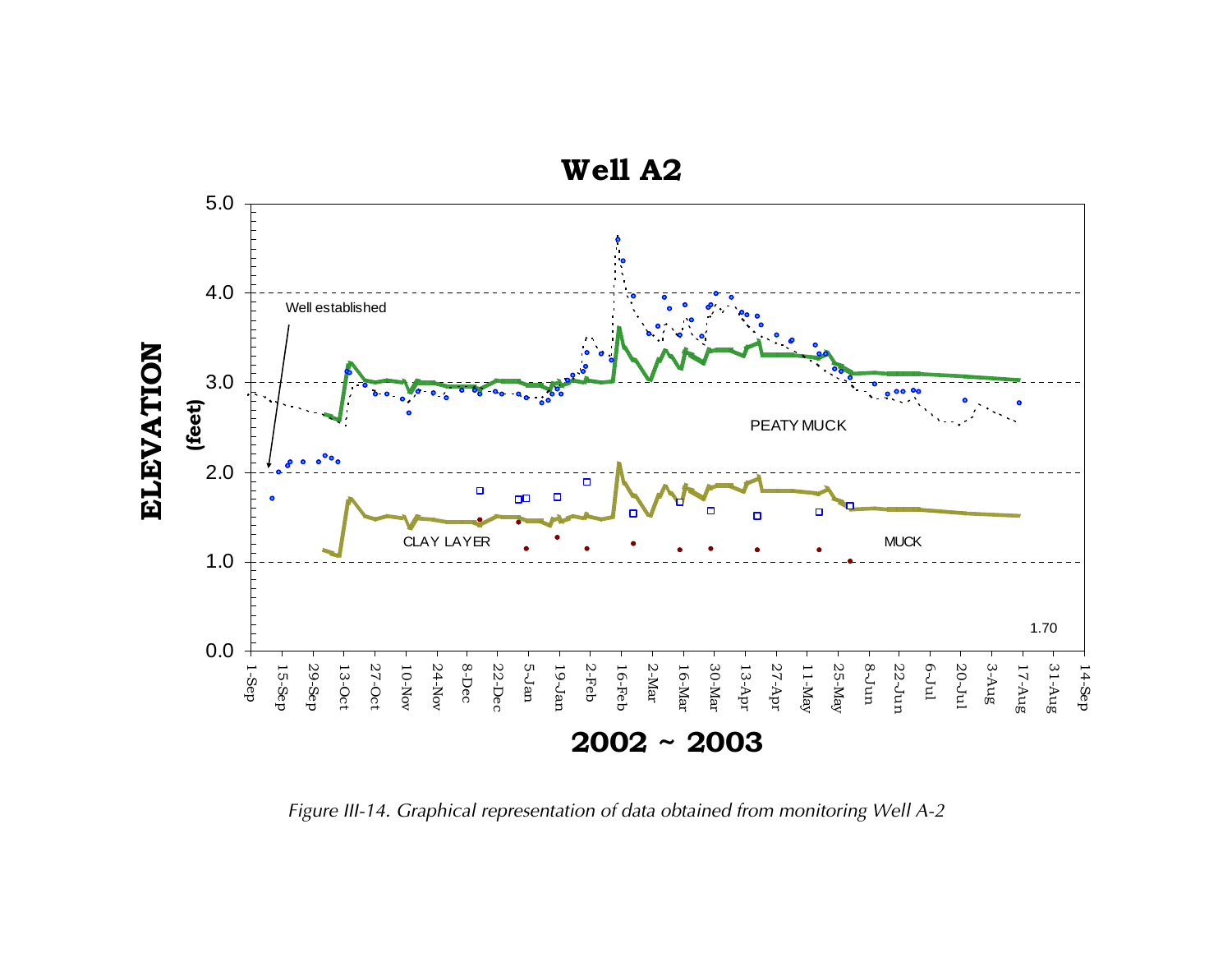

*Figure III-15. Graphical representation of data obtained from monitoring Well A-3A*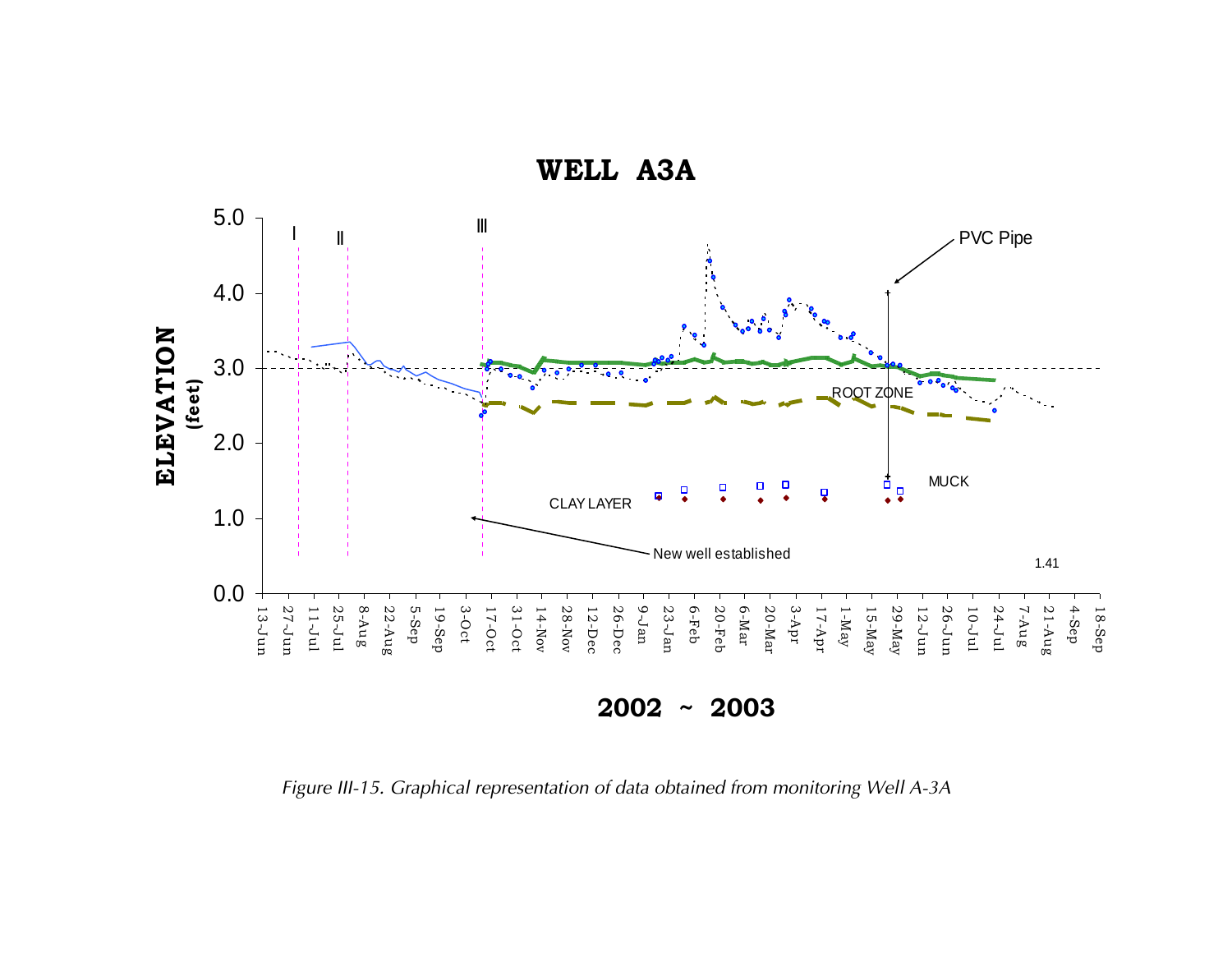

*Figure III-16. Graphical representation of data obtained from monitoring Well A-4*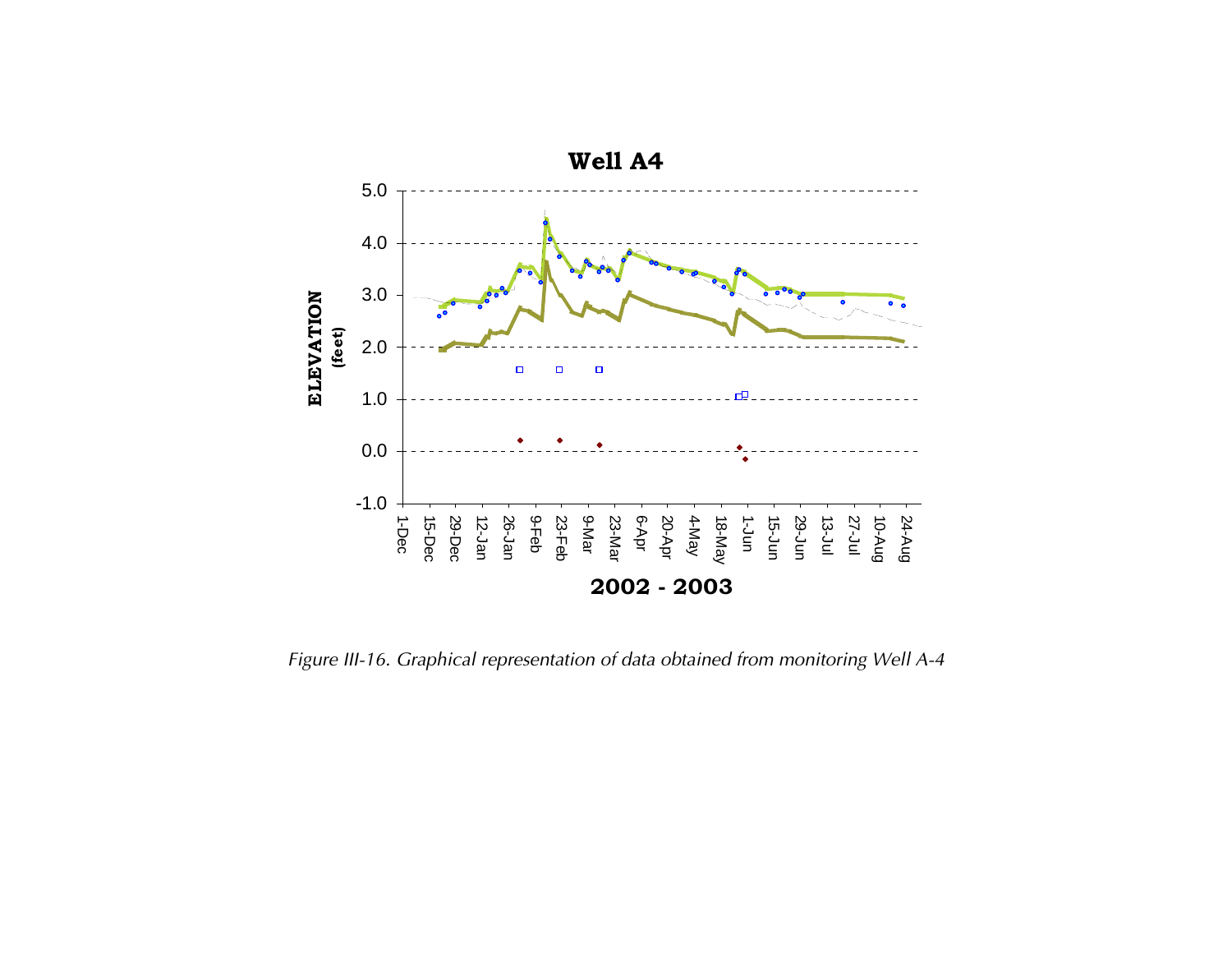

*Figure III-17. Graphical representation of data obtained from monitoring Well A-5*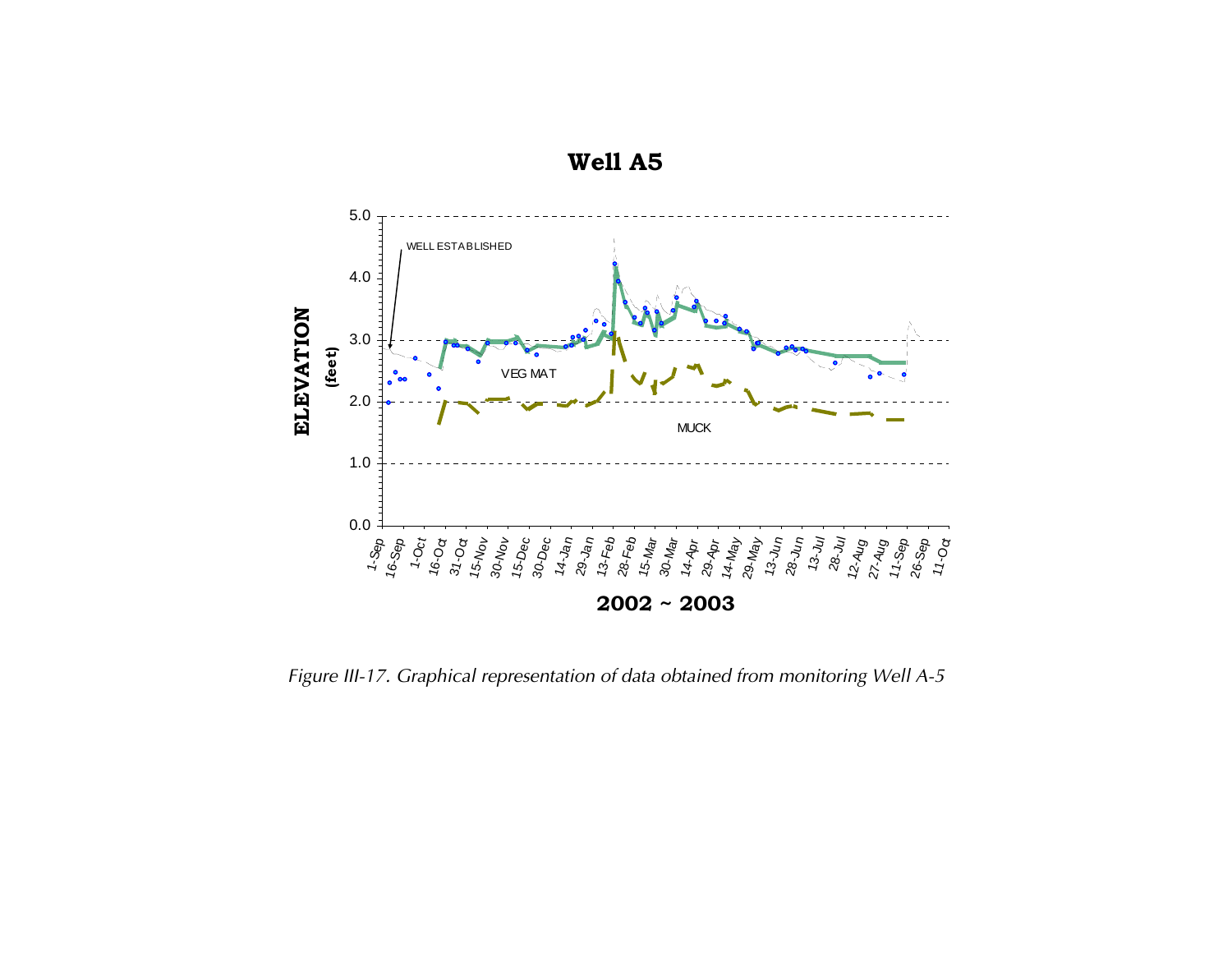part way through the mat, easily leads to the conclusion that water or thin mud slurry underlies the vegetation mat. **Well B-1** (Figure III-18) best demonstrates this condition. The water level record begins at the end of June 2002 and the added monitoring of the mat surface began in late September 2002. Thus we have measurement encompassing the periods of lowest water in the marsh in 2002 and 2003, as well as the intervening wet season. The mat in this location responds quickly to changes in water level, even rises exceeding a foot in 24-hours resulting from heavy rainstorms. The vegetation mat behaves much like a cork, floating up and down as water level in the marsh changes. The total excursion measured to date is nearly 4 ft (1.2 m). We have also confirmed that beneath the mat is a layer of mostly water and this overlies the clay layer—the top of the Lagoon facies (LF; see page III-8), with only a thin coating (average thickness  $=$ 0.03 in or  $\sim$  1mm) of mud slurry or soft muck layer over the clay<sup>10</sup>. The top of this "solid" bottom surveyed to +0.69 ft MSL. The mat itself is around 1.75 ft (0.53 m) thick, and the water layer beneath it varies from less than 6 in  $\leq 0.15$  m) in the dry season to around 1.5 ft (0.5 m) thick in the wet season. Note that this is not the same as the depth of the water, since the mat itself is saturated to near its surface with water.

We can also consider **Wells B-2** (Figure III-19), **B-3** (Figure III-20), and **B-4** (Figure III-21), and **B-5** (Figure III-22) and note that the vegetation mat, further out into the marsh along the B Trail, behaves in much the same way as at B-1, although the mat is somewhat thinner (thinnest at B-5 at 0.83 ft or 0.25 m) and the water layer generally thicker. The depth to the clay layer does not increase steadily outwards, however, and this aspect of the basin configuration is discussed later. Unlike at B-1, the clay layer is covered by a slurry or soft muck layer of variable thickness at these other locations. These data are summarized in Table III-9 for the B-series wells.

The situation in the upper marsh where the vegetation mat would appear to rest directly upon the sediment of the basin is best illustrated by **Well A-2** (Figure III-14). Overall, we can see first that the mat shows some response to sharp changes in water level in the marsh, but the most significant difference between this location and those described above representing a floating vegetation mat, is that whenever water level rises in the marsh, particularly above about +3 ft MSL, it floods over the surface of the mat around Well A-2. In fact, in the wet season 2002-2003 there was generally always a pool of water surrounding Well A-2. It was noted that the water level observed in the well; did not always agree with the water level on the surface, a testament first to the low permeability of the mat

 $\overline{\phantom{a}}$  $10$  Recall that this thickness is the average difference between the rod and drop-line measurements on those dates when both measurements were collected together. In this case, 11 values were obtained, with a range of 0.00 to 0.09 ft. There could be slurry through which the brass weight passes not detected by this method.

KBAC RFP RT-01-06 (Stream/Wetlands Restoration)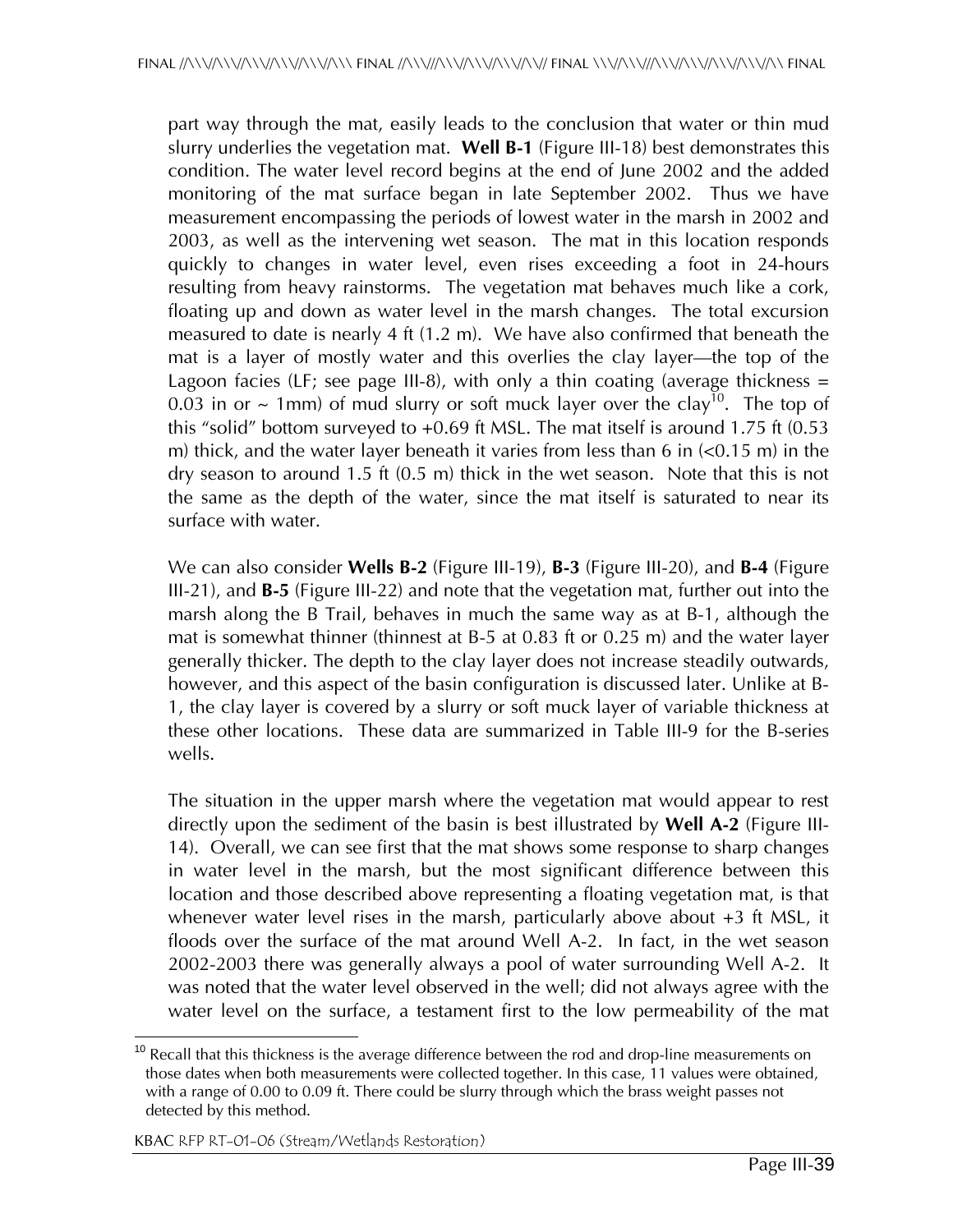itself. This vertical low permeability is expressed horizontally as well. Note that the water level in the well in September 2002 after the well was established was markedly lower than the marsh water level (or at least the Na Pohaku level), and appears independent of the steady decline that was occurring in the latter at the time. A mid-October storm pushed the mat up and caused the water level to rise even more. The storm in mid-February appears to have also lifted the mat, and there may have been a period during mid-Marsh to mid-May 2003 when some water was present under the mat (i.e., the mat was "floating"). However, after mid-May, the may appears to have settled down on the muck becoming again generally unresponsive to changes in water level elsewhere in the marsh. The "mixing" of depths to top of muck and bottom of mat, and variation in depth to clay all appear to be signs that these layers are not so distinct beneath the peat.

**Well A-3A** (Figure III-15) had to be moved in early October 2002 when it was determined that the well had been installed over the geological core location, invalidating all but the water level measurements. A correlation between the water level in Well A-3 and A-3A was developed (both were measured for several months) to preserve these early water level measurements. Nonetheless, once measurements were started it became obvious that the mat in this location was even less prone to influence of flooding, instances of which simply resulted in water flowing onto the surface. Curiously, there is a suggestion of compression of the mat once water level in the marsh falls below +3.0 ft. This may a reflection of the peat or soil drying out. Since the pipe is thrust into a more or less solid formation, the muck layer may be an artifact. The bottom of the pipe is only inches above the top of the clay layer.

**Well A-1** (Figure III-13) provides what appears to be a situation intermediate between the floating and non-floating vegetation mat. Initially (from establishment in August 2002 until mid-January 2003) this location behaved generally as at Well A-2. Then, as water level in the marsh rose above +3.0 ft the mat lifted up and floated (as at B-1) until water level declined to around +3.0 ft by the end of May 2003. At this point, the mat seems to have "bottomed out" on the underlying slurry. The leveling (stadial) surveys suggest a change in the thickness of the soft muck layer from very thin at the height of the flooding in January-February 2003 to something approaching 0.60 ft (0.18 m). Curiously, this is close to the first value obtained on December 14, 2002 (0.57 ft or 0.17 m)<sup>11</sup>.

 $\overline{\phantom{a}}$ Note that the graphical plot of the top of the muck vs. the top of the clay (about 0.2 ft in Fig. III-13) is different from the thickness of the soft muck calculated from the water in the well by drop line (a drop-line distance) subtracted from the bottom of the rod to the same water line (a stadial rod distance). Presumably the fact that these separate measures of the layer do not always agree relates to variations and errors in the methodology as discussed elsewhere (page III- ).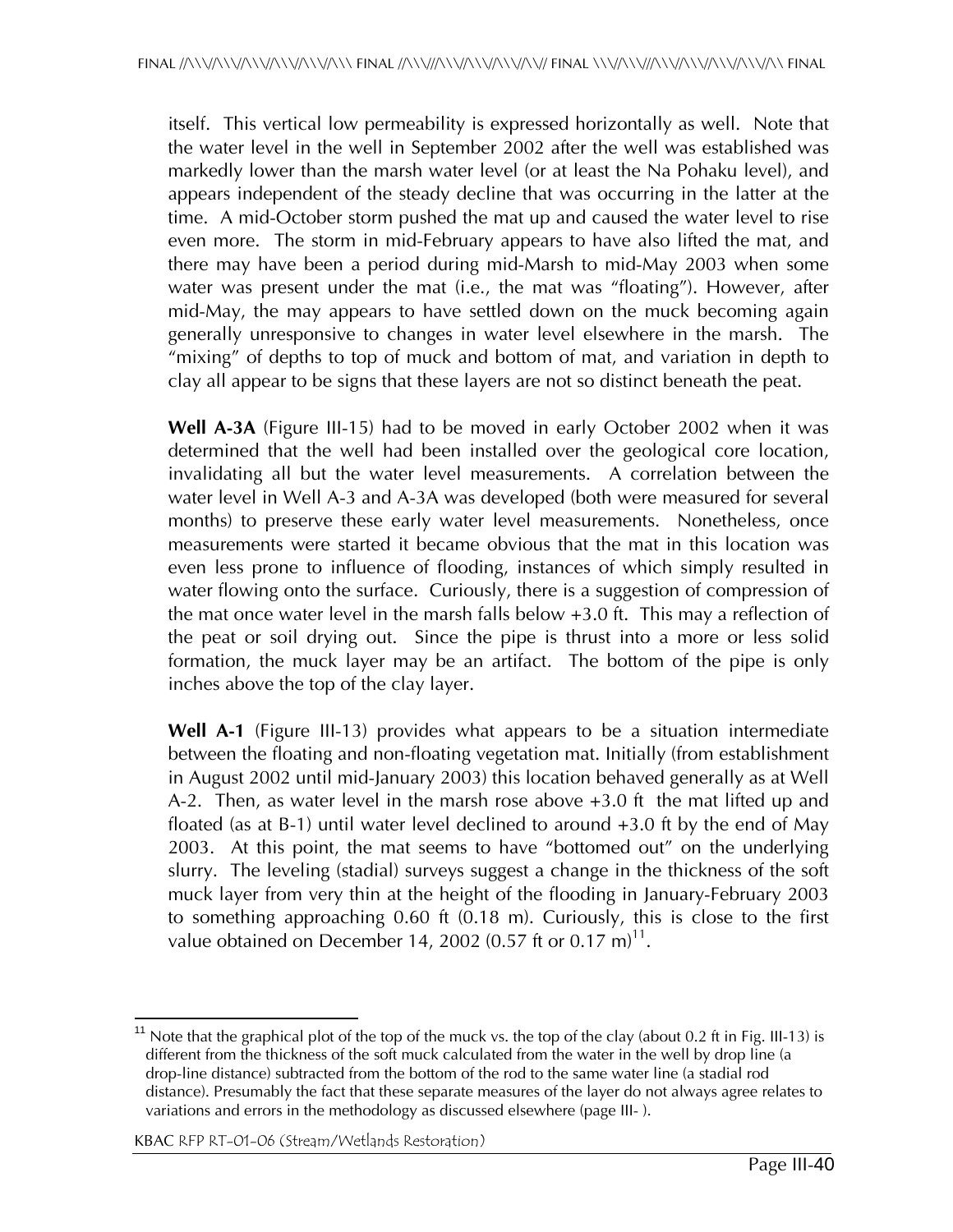The remaining wells show patterns that are inconsistent in some way with either the floating vegetation mat model or the attached vegetation mat model. These are wells located well out from the margin of the marsh, which has the disadvantage that competing stadial surveys is difficult and well monitoring with the drop-line less frequent than at wells closer in. **Wells B-6** (Figure III-23) and **B-7** (Figure III-24) despite being near the center of the marsh (B-7 is just south of the Transverse Canal) show the vegetation mat to be more or less fixed in place; that is, seems to be non-floating. Of considerably greater curiosity is the water level measured at these wells, which appears to be relatively independent of the water level in the marsh. This would suggest that both wells are thrust into a mud formation of little permeability. This is certainly the case at Well B-7, located close to a large albizia (*Falcataria mollucana*) tree. The mat is not separable here from the mud and roots of the tree. It may be the case that this area represents sedimentary material cast to the side when the transverse canal was dug—in essence, now an "islet" within the marsh. The area does not regularly flood (even though not "floating") because it is of a relatively high elevation. We have so far been unable to make sightings on either Well B-6 or B-7 to obtain an estimate of the true surface elevation.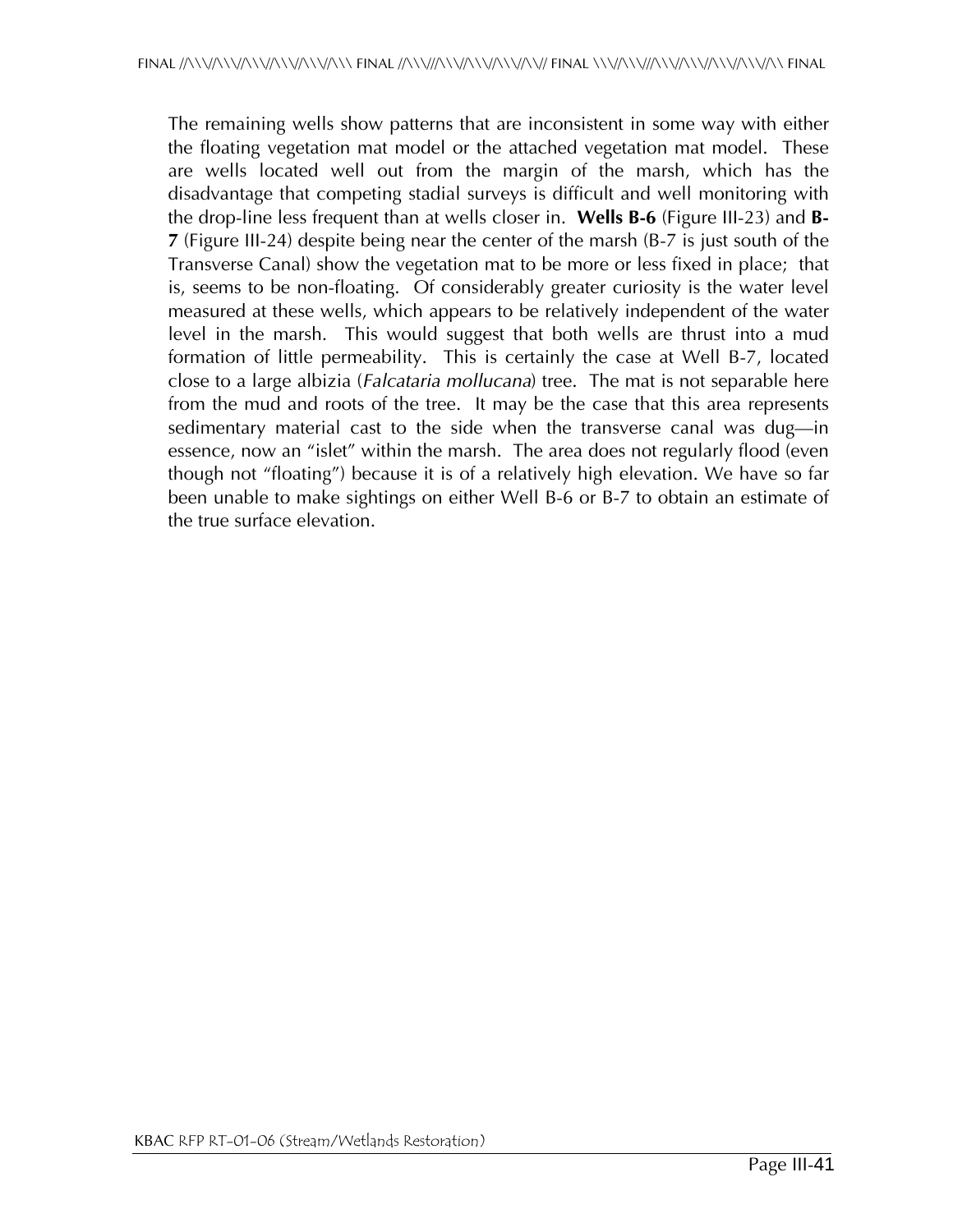

*Figure III-18. Graphical representation of data obtained from monitoring Well B-1.*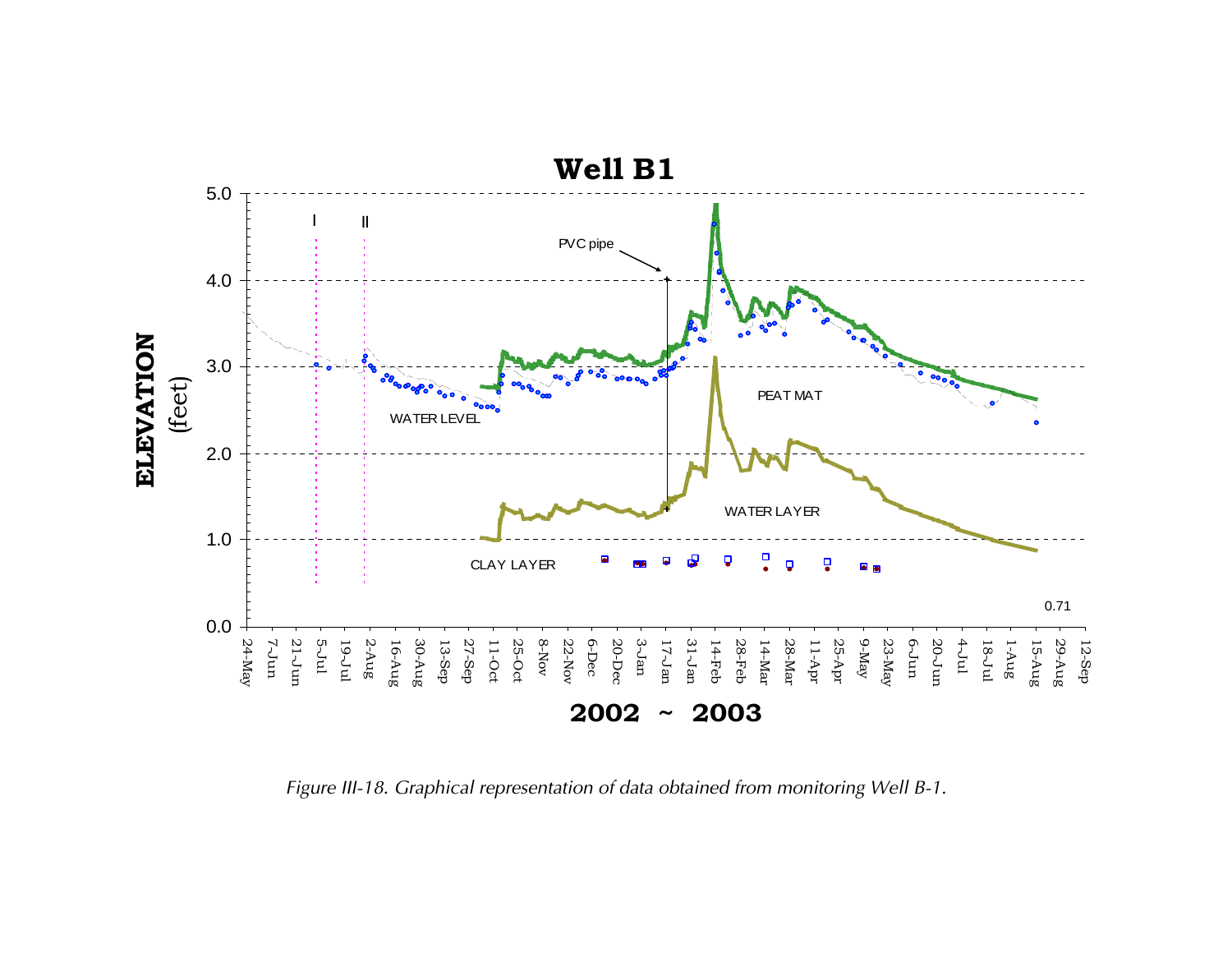

*Figure III-19. Graphical representation of data obtained from monitoring Well B-2.*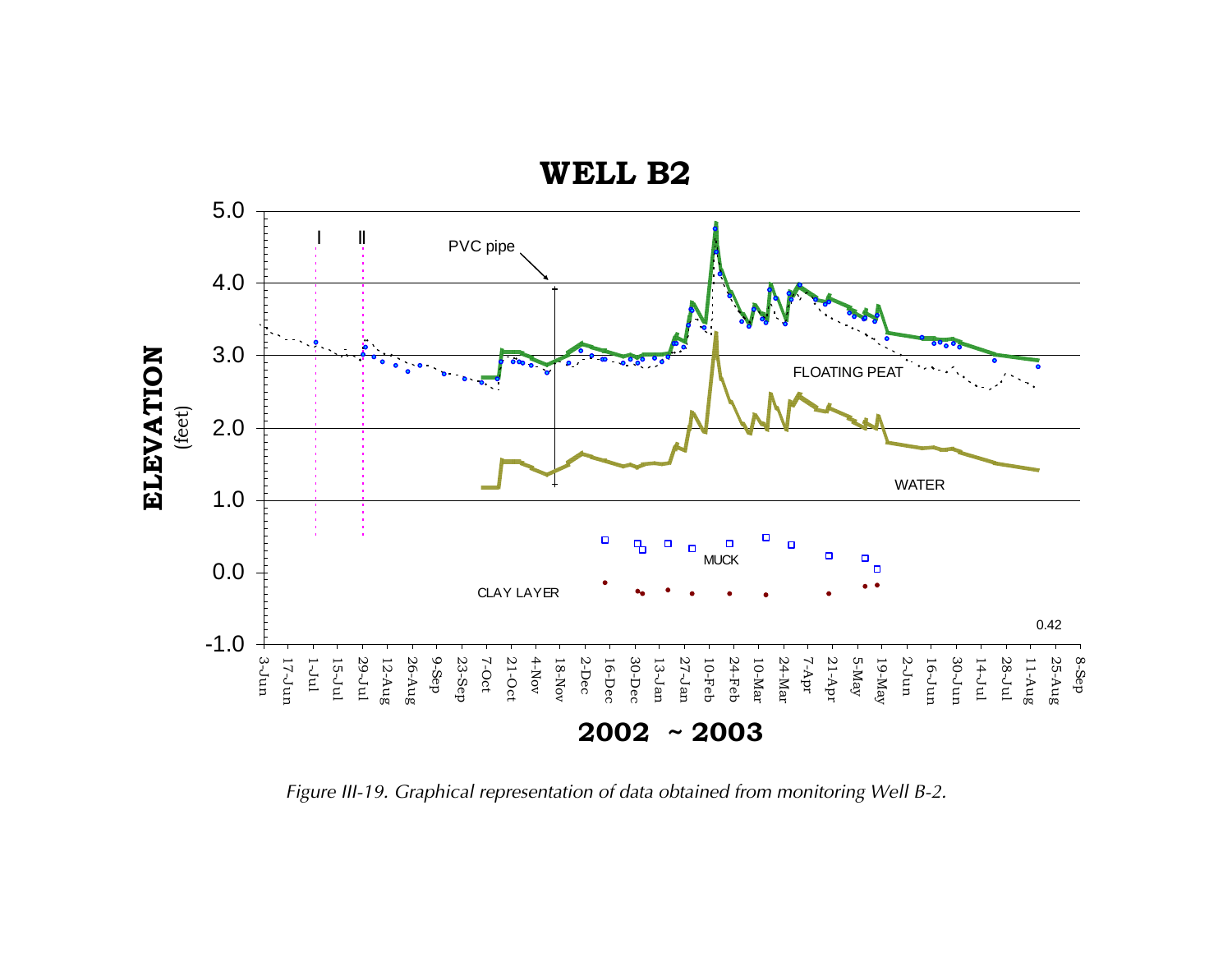

*Figure III-20. Graphical representation of data obtained from monitoring Well B-3.*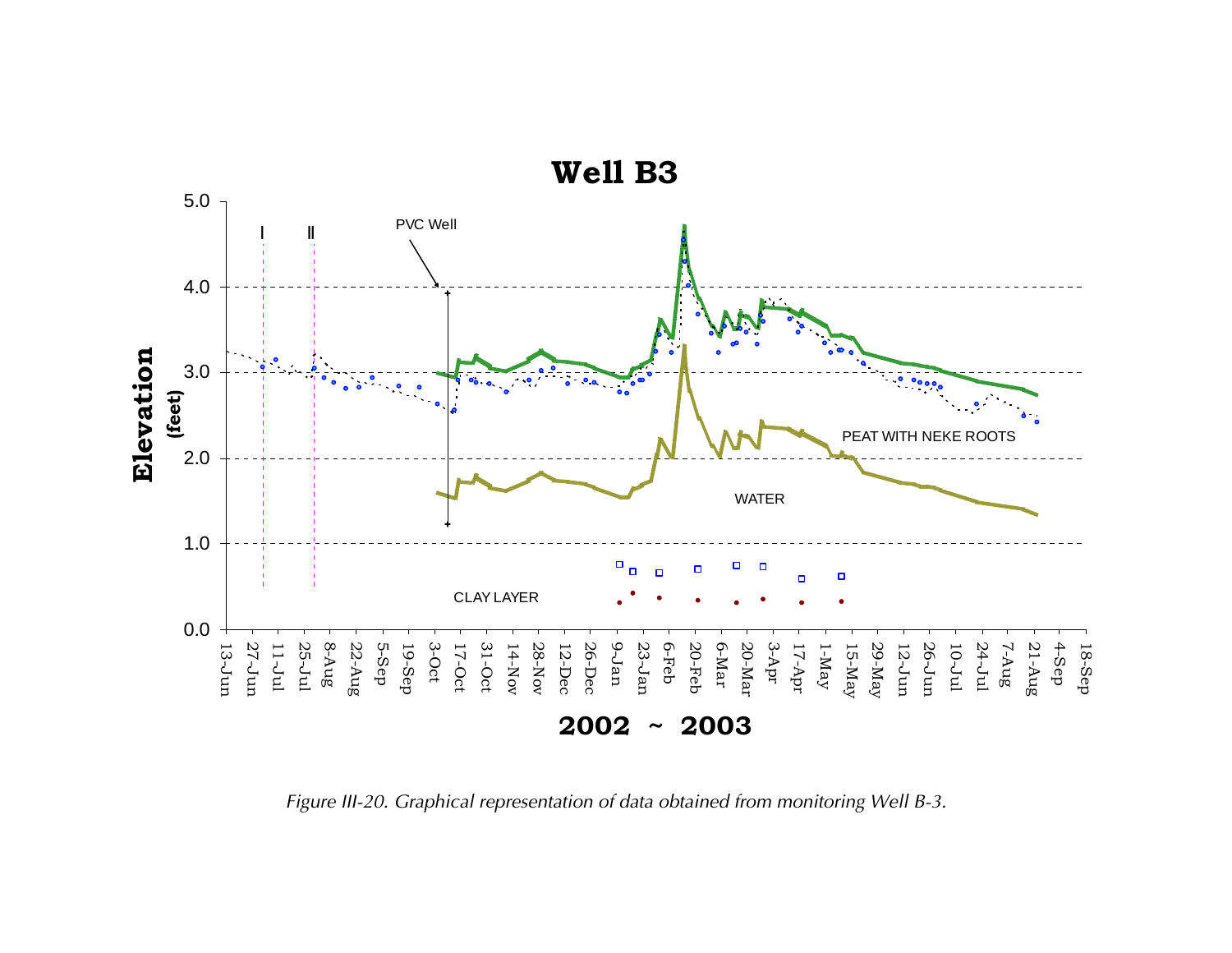

*Figure III-21. Graphical representation of data obtained from monitoring Well B-4.*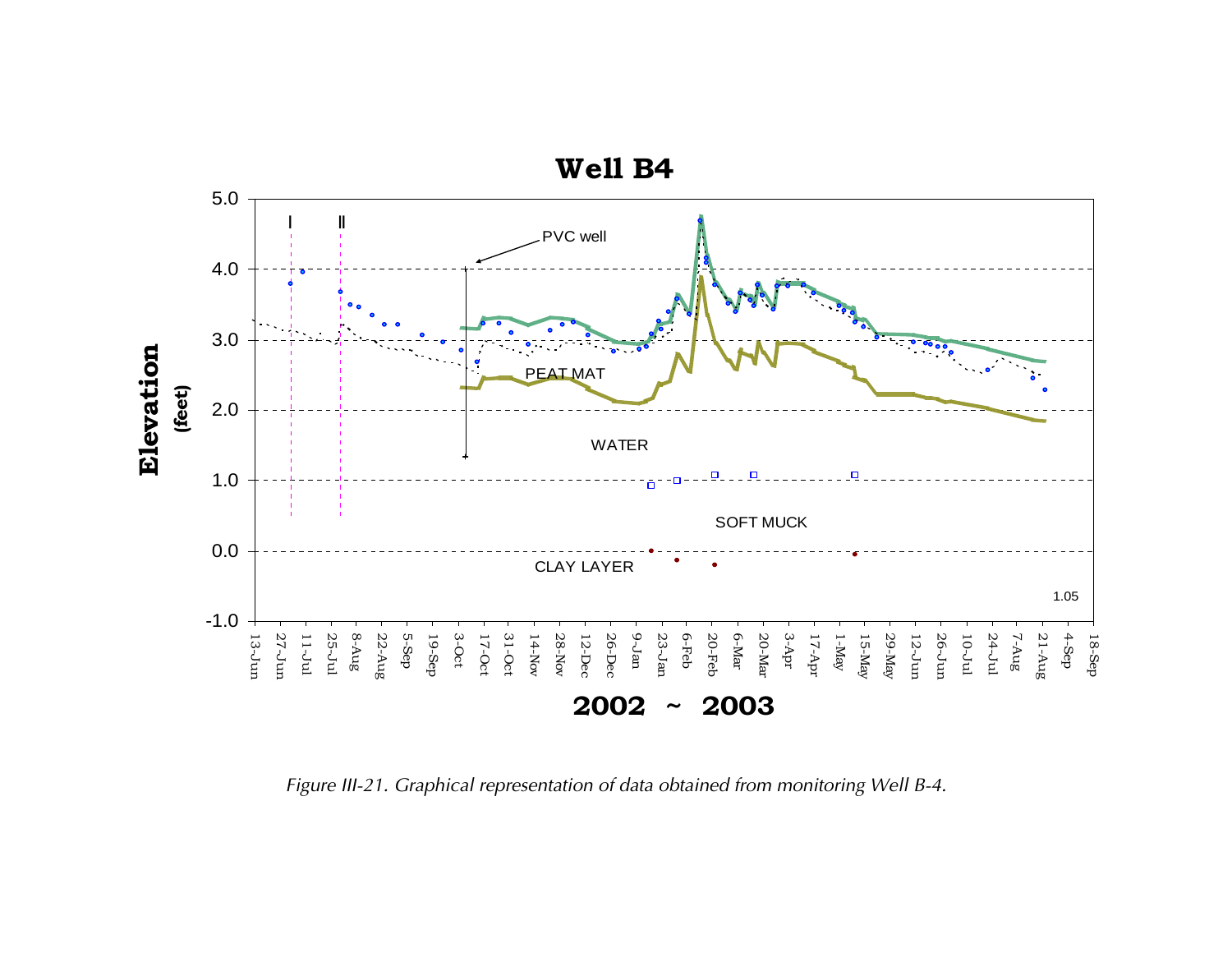

**Well B-5**

*Figure III-22. Graphical representation of data obtained from monitoring Well B-5.*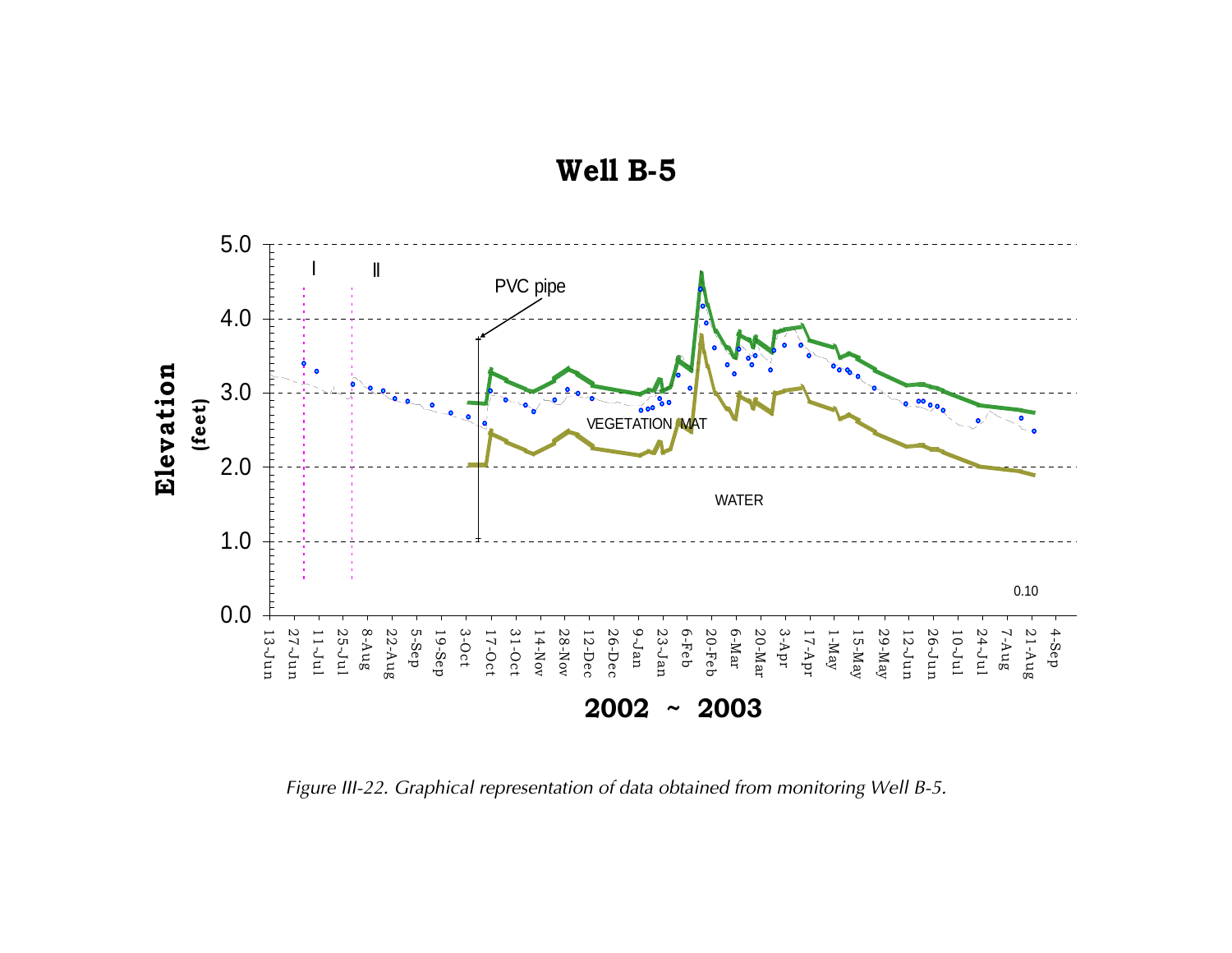



*Figure III-23. Graphical representation of data obtained from monitoring Well B-6.*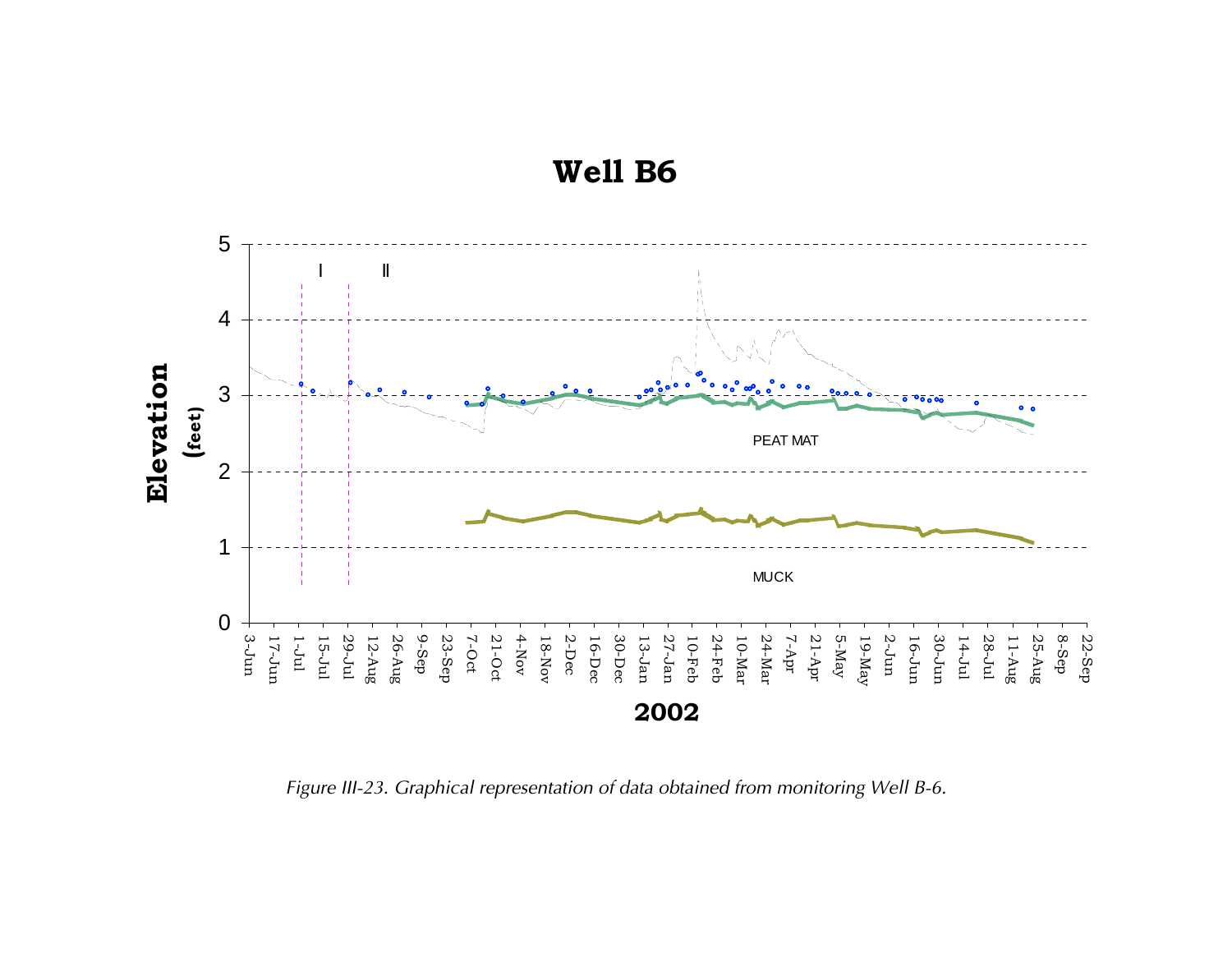**Well B7**



*Figure III-24. Graphical representation of data obtained from monitoring Well B-7.*